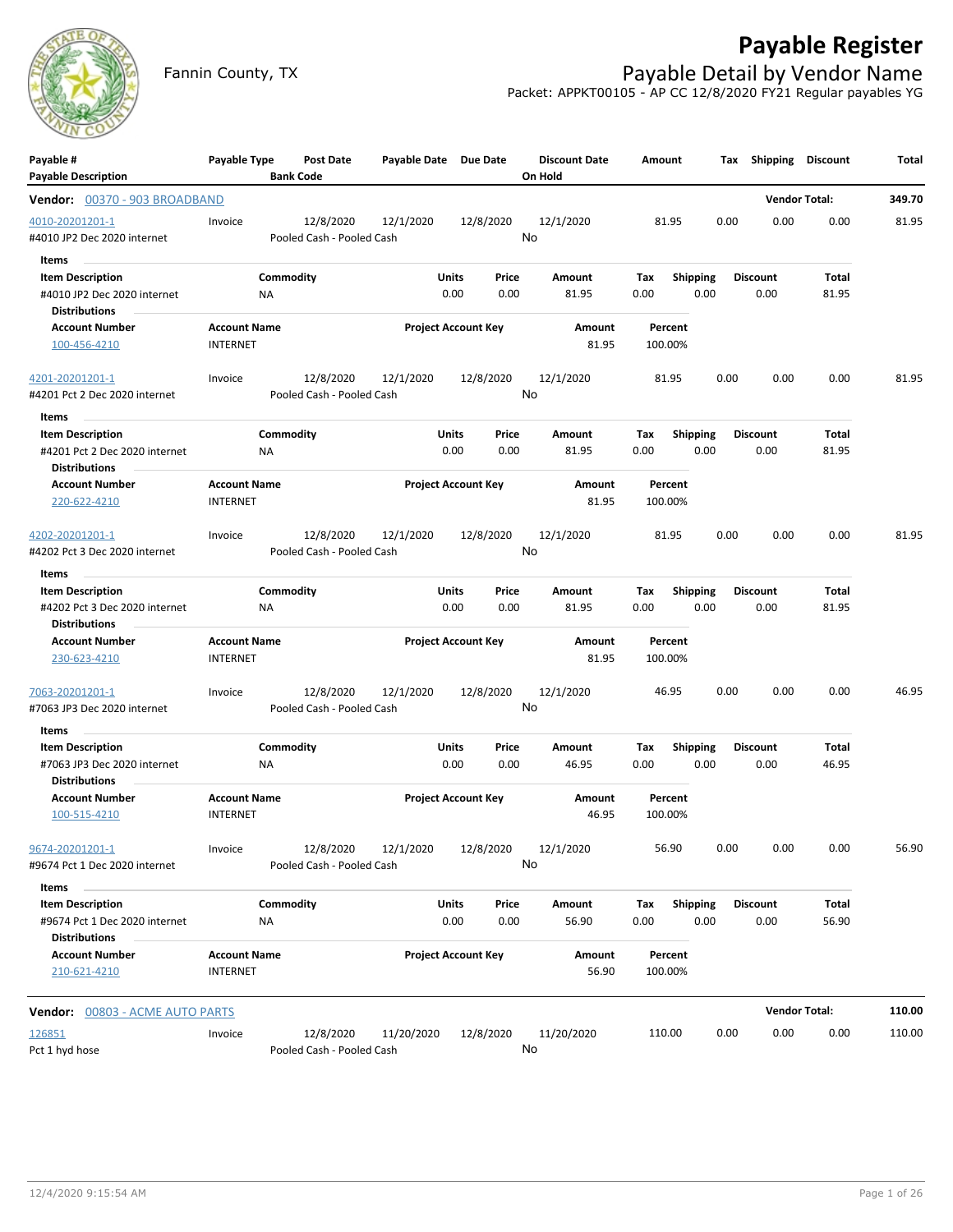| Total    |
|----------|
|          |
|          |
|          |
|          |
|          |
|          |
| 51.96    |
| 51.96    |
|          |
|          |
|          |
|          |
|          |
|          |
| 4,642.78 |
| 4,642.78 |
|          |
|          |
|          |
|          |
|          |
|          |
|          |
| 183.25   |
|          |
| 89.15    |
|          |
|          |
|          |
|          |
|          |
|          |
| 94.10    |
|          |
|          |
|          |
|          |
|          |
|          |
|          |
|          |
| 32.18    |
| 32.18    |
|          |
|          |
|          |
|          |
|          |
|          |
|          |

**Vendor:** 00800 - BONHAM QUICK LUBE **Vendor Total: 122.00**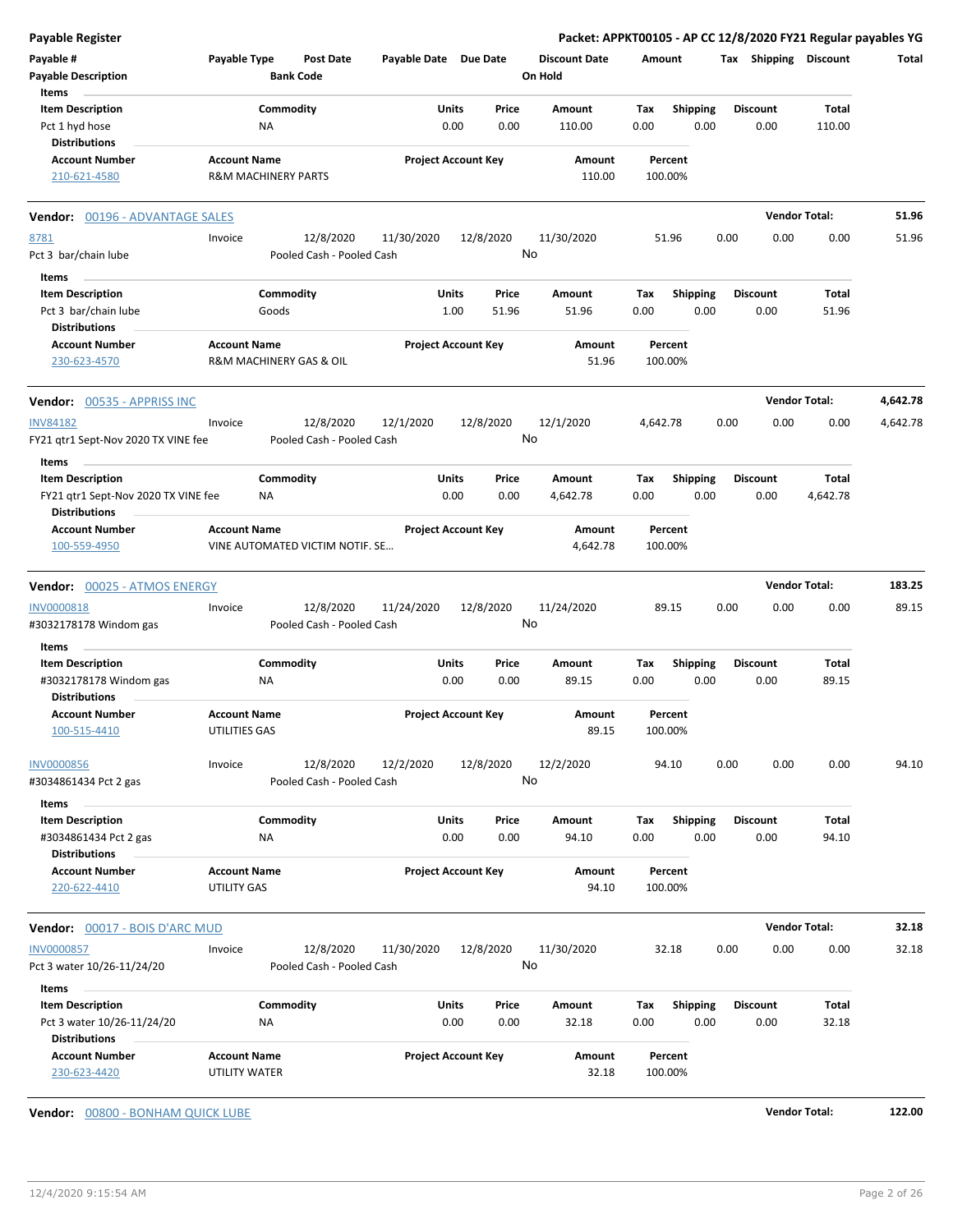| Payable Register                         |                                        |                              |                           |                       |                            |                                 |      |                    |      |                       |                      | Packet: APPKT00105 - AP CC 12/8/2020 FY21 Regular payables YG |
|------------------------------------------|----------------------------------------|------------------------------|---------------------------|-----------------------|----------------------------|---------------------------------|------|--------------------|------|-----------------------|----------------------|---------------------------------------------------------------|
| Payable #                                | Payable Type                           | <b>Bank Code</b>             | Post Date                 | Payable Date Due Date |                            | <b>Discount Date</b><br>On Hold |      | Amount             |      | Tax Shipping Discount |                      | Total                                                         |
| <b>Payable Description</b><br>97949      | Invoice                                |                              | 12/8/2020                 | 11/30/2020            | 12/8/2020                  | 11/30/2020                      |      | 75.00              | 0.00 | 0.00                  | 0.00                 | 75.00                                                         |
| 2020 Chev Unit 0342 oil change           |                                        |                              | Pooled Cash - Pooled Cash |                       |                            | No                              |      |                    |      |                       |                      |                                                               |
| Items                                    |                                        |                              |                           |                       |                            |                                 |      |                    |      |                       |                      |                                                               |
| <b>Item Description</b>                  |                                        | Commodity                    |                           | Units                 | Price                      | Amount                          | Tax  | <b>Shipping</b>    |      | <b>Discount</b>       | Total                |                                                               |
| 2020 Chev Unit 0342 oil change           |                                        | ΝA                           |                           |                       | 0.00<br>0.00               | 75.00                           | 0.00 | 0.00               |      | 0.00                  | 75.00                |                                                               |
| <b>Distributions</b>                     |                                        |                              |                           |                       |                            |                                 |      |                    |      |                       |                      |                                                               |
| <b>Account Number</b>                    | <b>Account Name</b>                    |                              |                           |                       | <b>Project Account Key</b> | <b>Amount</b>                   |      | Percent            |      |                       |                      |                                                               |
| 100-560-4540                             |                                        | <b>R &amp; M AUTOMOBILES</b> |                           |                       |                            | 75.00                           |      | 100.00%            |      |                       |                      |                                                               |
| 98028                                    | Invoice                                |                              | 12/8/2020                 | 12/1/2020             | 12/8/2020                  | 12/1/2020                       |      | 47.00              | 0.00 | 0.00                  | 0.00                 | 47.00                                                         |
| 2019 Ford Unit 5299 oil change           |                                        |                              | Pooled Cash - Pooled Cash |                       |                            | No                              |      |                    |      |                       |                      |                                                               |
| Items                                    |                                        |                              |                           |                       |                            |                                 |      |                    |      |                       |                      |                                                               |
| <b>Item Description</b>                  |                                        | Commodity                    |                           | Units                 | Price                      | Amount                          | Tax  | <b>Shipping</b>    |      | <b>Discount</b>       | Total                |                                                               |
| 2019 Ford Unit 5299 oil change           |                                        | NA                           |                           |                       | 0.00<br>0.00               | 47.00                           | 0.00 | 0.00               |      | 0.00                  | 47.00                |                                                               |
| <b>Distributions</b>                     |                                        |                              |                           |                       |                            |                                 |      |                    |      |                       |                      |                                                               |
| <b>Account Number</b>                    | <b>Account Name</b>                    |                              |                           |                       | <b>Project Account Key</b> | Amount                          |      | Percent            |      |                       |                      |                                                               |
| 100-560-4540                             |                                        | <b>R &amp; M AUTOMOBILES</b> |                           |                       |                            | 47.00                           |      | 100.00%            |      |                       |                      |                                                               |
| <b>Vendor:</b> 00046 - BONHAM, CITY OF   |                                        |                              |                           |                       |                            |                                 |      |                    |      |                       | <b>Vendor Total:</b> | 1,487.35                                                      |
| INV0000819                               | Invoice                                |                              | 12/8/2020                 | 11/25/2020            | 12/8/2020                  | 11/25/2020                      |      | 159.19             | 0.00 | 0.00                  | 0.00                 | 159.19                                                        |
| #209-0093037-002 200 E First             |                                        |                              | Pooled Cash - Pooled Cash |                       |                            | No                              |      |                    |      |                       |                      |                                                               |
| Items                                    |                                        |                              |                           |                       |                            |                                 |      |                    |      |                       |                      |                                                               |
| <b>Item Description</b>                  |                                        | Commodity                    |                           | Units                 | Price                      | Amount                          | Tax  | <b>Shipping</b>    |      | <b>Discount</b>       | Total                |                                                               |
| #209-0093037-002 200 E First -water/se   |                                        | <b>NA</b>                    |                           |                       | 0.00<br>0.00               | 135.05                          | 0.00 | 0.00               |      | 0.00                  | 135.05               |                                                               |
| <b>Distributions</b>                     |                                        |                              |                           |                       |                            |                                 |      |                    |      |                       |                      |                                                               |
| <b>Account Number</b>                    | <b>Account Name</b>                    |                              |                           |                       | <b>Project Account Key</b> | Amount                          |      | Percent            |      |                       |                      |                                                               |
| 100-518-4420                             | UTILITIES WATER                        |                              |                           |                       |                            | 135.05                          |      | 100.00%            |      |                       |                      |                                                               |
| <b>Items</b>                             |                                        |                              |                           |                       |                            |                                 |      |                    |      |                       |                      |                                                               |
| <b>Item Description</b>                  |                                        | Commodity                    |                           | Units                 | Price                      | Amount                          | Tax  | <b>Shipping</b>    |      | <b>Discount</b>       | Total                |                                                               |
| #209-0093037-002 200 E First -trash      |                                        | ΝA                           |                           |                       | 0.00<br>0.00               | 24.14                           | 0.00 | 0.00               |      | 0.00                  | 24.14                |                                                               |
| <b>Distributions</b>                     |                                        |                              |                           |                       |                            |                                 |      |                    |      |                       |                      |                                                               |
| <b>Account Number</b>                    | <b>Account Name</b>                    |                              |                           |                       | <b>Project Account Key</b> | Amount                          |      | Percent            |      |                       |                      |                                                               |
| 100-518-4430                             |                                        | <b>TRASH PICKUP SERVICE</b>  |                           |                       |                            | 24.14                           |      | 100.00%            |      |                       |                      |                                                               |
| <b>INV0000820</b>                        | Invoice                                |                              | 12/8/2020                 | 11/25/2020            | 12/8/2020                  | 11/25/2020                      |      | 257.53             | 0.00 | 0.00                  | 0.00                 | 257.53                                                        |
| #214-0043011-001 Sheriff's               |                                        |                              | Pooled Cash - Pooled Cash |                       |                            | No                              |      |                    |      |                       |                      |                                                               |
| Items                                    |                                        |                              |                           |                       |                            |                                 |      |                    |      |                       |                      |                                                               |
| <b>Item Description</b>                  |                                        | Commodity                    |                           | Units                 | Price                      | Amount                          | Tax  | <b>Shipping</b>    |      | Discount              | Total                |                                                               |
| #214-0043011-001 Sheriff's - water/sewer |                                        | ΝA                           |                           |                       | 0.00<br>0.00               | 136.69                          | 0.00 | 0.00               |      | 0.00                  | 136.69               |                                                               |
| <b>Distributions</b>                     |                                        |                              |                           |                       |                            |                                 |      |                    |      |                       |                      |                                                               |
| <b>Account Number</b><br>100-560-4420    | <b>Account Name</b><br>UTILITIES WATER |                              |                           |                       | <b>Project Account Key</b> | Amount<br>136.69                |      | Percent<br>100.00% |      |                       |                      |                                                               |
|                                          |                                        |                              |                           |                       |                            |                                 |      |                    |      |                       |                      |                                                               |
| Items<br><b>Item Description</b>         |                                        | Commodity                    |                           | Units                 | Price                      | Amount                          | Тах  | Shipping           |      | <b>Discount</b>       | Total                |                                                               |
| #214-0043011-001 Sheriff's - trash       |                                        | NA                           |                           |                       | 0.00<br>0.00               | 120.84                          | 0.00 | 0.00               |      | 0.00                  | 120.84               |                                                               |
| <b>Distributions</b>                     |                                        |                              |                           |                       |                            |                                 |      |                    |      |                       |                      |                                                               |
| <b>Account Number</b>                    | <b>Account Name</b>                    |                              |                           |                       | <b>Project Account Key</b> | Amount                          |      | Percent            |      |                       |                      |                                                               |
| 100-560-4430                             |                                        | SHERIFF TRASH PICKUP         |                           |                       |                            | 120.84                          |      | 100.00%            |      |                       |                      |                                                               |
| INV0000821                               | Invoice                                |                              | 12/8/2020                 | 11/25/2020            | 12/8/2020                  | 11/25/2020                      |      | 67.99              | 0.00 | 0.00                  | 0.00                 | 67.99                                                         |
| #209-0092863-001 800 E 2nd trash         |                                        |                              | Pooled Cash - Pooled Cash |                       |                            | No                              |      |                    |      |                       |                      |                                                               |
| Items                                    |                                        |                              |                           |                       |                            |                                 |      |                    |      |                       |                      |                                                               |
| <b>Item Description</b>                  |                                        | Commodity                    |                           | Units                 | Price                      | Amount                          | Tax  | <b>Shipping</b>    |      | Discount              | Total                |                                                               |
| #209-0092863-001 800 E 2nd trash         |                                        | ΝA                           |                           |                       | 0.00<br>0.00               | 67.99                           | 0.00 | 0.00               |      | 0.00                  | 67.99                |                                                               |
| <b>Distributions</b>                     |                                        |                              |                           |                       |                            |                                 |      |                    |      |                       |                      |                                                               |
| <b>Account Number</b><br>100-518-4430    | <b>Account Name</b>                    | <b>TRASH PICKUP SERVICE</b>  |                           |                       | <b>Project Account Key</b> | Amount<br>67.99                 |      | Percent<br>100.00% |      |                       |                      |                                                               |
| <b>INV0000822</b>                        | Invoice                                |                              | 12/8/2020                 | 11/25/2020            | 12/8/2020                  | 11/25/2020                      |      | 57.58              | 0.00 | 0.00                  | 0.00                 | 57.58                                                         |
| #208-0082528-001 Agrilife water/sewer    |                                        |                              | Pooled Cash - Pooled Cash |                       |                            | No                              |      |                    |      |                       |                      |                                                               |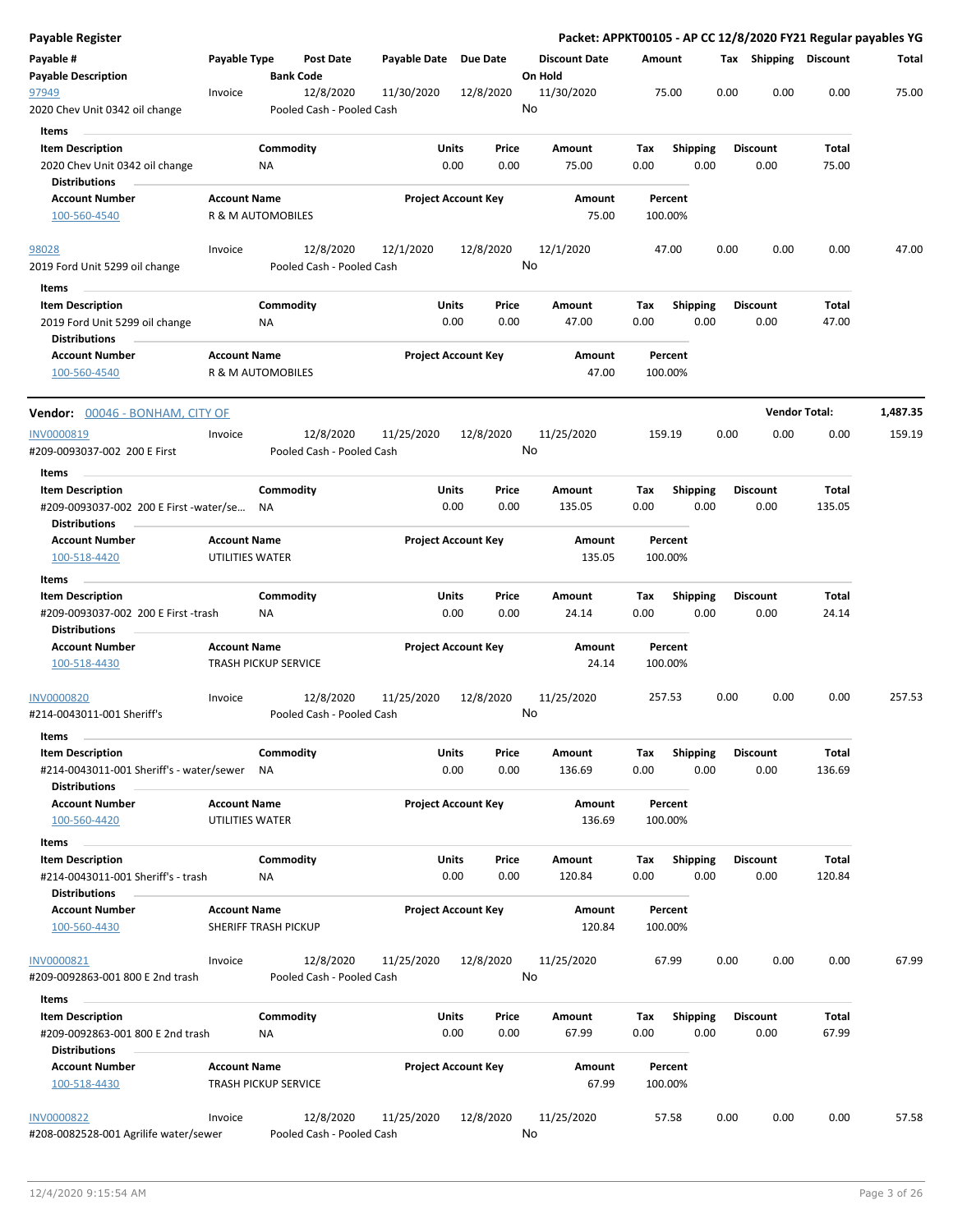| <b>Payable Register</b>                                                                   |                                                    |                                        |                       |                            | Packet: APPKT00105 - AP CC 12/8/2020 FY21 Regular payables YG |                    |                         |                         |      |                |        |
|-------------------------------------------------------------------------------------------|----------------------------------------------------|----------------------------------------|-----------------------|----------------------------|---------------------------------------------------------------|--------------------|-------------------------|-------------------------|------|----------------|--------|
| Payable #<br><b>Payable Description</b>                                                   | Payable Type                                       | <b>Post Date</b><br><b>Bank Code</b>   | Payable Date Due Date |                            | <b>Discount Date</b><br>On Hold                               | Amount             |                         | Tax Shipping Discount   |      |                | Total  |
| Items                                                                                     |                                                    |                                        |                       |                            |                                                               |                    |                         |                         |      |                |        |
| <b>Item Description</b>                                                                   |                                                    | Commodity                              | Units                 | Price                      | Amount                                                        | Tax                | <b>Shipping</b>         | <b>Discount</b>         |      | Total          |        |
| #208-0082528-001 Agrilife water/sewer<br><b>Distributions</b>                             | NA                                                 |                                        | 0.00                  | 0.00                       | 57.58                                                         | 0.00               | 0.00                    | 0.00                    |      | 57.58          |        |
| <b>Account Number</b><br>100-516-4420                                                     | <b>Account Name</b><br>UTILITIES WATER             |                                        |                       | <b>Project Account Key</b> | Amount<br>57.58                                               | Percent<br>100.00% |                         |                         |      |                |        |
| <b>INV0000823</b><br>#204-0041415-002 Co-Op 411 Chestnut water/ Pooled Cash - Pooled Cash | Invoice                                            | 12/8/2020                              | 11/25/2020            | 12/8/2020                  | 11/25/2020<br>No                                              | 57.58              |                         | 0.00                    | 0.00 | 0.00           | 57.58  |
| Items                                                                                     |                                                    |                                        |                       |                            |                                                               |                    |                         |                         |      |                |        |
| <b>Item Description</b>                                                                   |                                                    | Commodity                              | Units                 | Price                      | Amount                                                        | Tax                | <b>Shipping</b>         | <b>Discount</b>         |      | Total          |        |
| #204-0041415-002 Co-Op 411 Chestnut w NA<br><b>Distributions</b>                          |                                                    |                                        | 0.00                  | 0.00                       | 57.58                                                         | 0.00               | 0.00                    | 0.00                    |      | 57.58          |        |
| <b>Account Number</b>                                                                     | <b>Account Name</b>                                |                                        |                       | <b>Project Account Key</b> | Amount                                                        | Percent            |                         |                         |      |                |        |
| 100-512-4420                                                                              | UTILITIES WATER                                    |                                        |                       |                            | 57.58                                                         | 100.00%            |                         |                         |      |                |        |
| <b>INV0000824</b><br>#204-0041265-003 Turner 108 E Sam                                    | Invoice                                            | 12/8/2020<br>Pooled Cash - Pooled Cash | 11/25/2020            | 12/8/2020                  | 11/25/2020<br>No                                              | 81.72              |                         | 0.00                    | 0.00 | 0.00           | 81.72  |
| Items                                                                                     |                                                    |                                        |                       |                            |                                                               |                    |                         |                         |      |                |        |
| <b>Item Description</b><br>#204-0041265-003 Turner 108 E Sam wate NA                      |                                                    | Commodity                              | Units<br>0.00         | Price<br>0.00              | Amount<br>57.58                                               | Tax<br>0.00        | <b>Shipping</b><br>0.00 | <b>Discount</b><br>0.00 |      | Total<br>57.58 |        |
| <b>Distributions</b>                                                                      |                                                    |                                        |                       | <b>Project Account Key</b> |                                                               |                    |                         |                         |      |                |        |
| <b>Account Number</b><br>100-518-4420                                                     | <b>Account Name</b><br>UTILITIES WATER             |                                        |                       |                            | Amount<br>57.58                                               | Percent<br>100.00% |                         |                         |      |                |        |
| Items                                                                                     |                                                    |                                        |                       |                            |                                                               |                    |                         |                         |      |                |        |
| <b>Item Description</b>                                                                   |                                                    | Commodity                              | Units                 | Price                      | Amount                                                        | Tax                | <b>Shipping</b>         | <b>Discount</b>         |      | Total          |        |
| #204-0041265-003 Turner 108 E Sam trash<br><b>Distributions</b>                           | NA                                                 |                                        | 0.00                  | 0.00                       | 24.14                                                         | 0.00               | 0.00                    | 0.00                    |      | 24.14          |        |
| <b>Account Number</b><br>100-518-4430                                                     | <b>Account Name</b><br><b>TRASH PICKUP SERVICE</b> |                                        |                       | <b>Project Account Key</b> | Amount<br>24.14                                               | Percent<br>100.00% |                         |                         |      |                |        |
| <b>INV0000825</b><br>#209-0092782-001 Pct 4 water/sewer                                   | Invoice                                            | 12/8/2020<br>Pooled Cash - Pooled Cash | 11/25/2020            | 12/8/2020                  | 11/25/2020<br>No                                              | 93.18              |                         | 0.00                    | 0.00 | 0.00           | 93.18  |
| Items                                                                                     |                                                    |                                        |                       |                            |                                                               |                    |                         |                         |      |                |        |
| <b>Item Description</b>                                                                   |                                                    | Commodity                              | Units                 | Price                      | Amount                                                        | Tax                | <b>Shipping</b>         | <b>Discount</b>         |      | Total          |        |
| #209-0092782-001 Pct 4 water/sewer<br><b>Distributions</b>                                | <b>NA</b>                                          |                                        | 0.00                  | 0.00                       | 93.18                                                         | 0.00               | 0.00                    | 0.00                    |      | 93.18          |        |
| <b>Account Number</b><br>240-624-4420                                                     | <b>Account Name</b><br>UTILITY WATER               |                                        |                       | <b>Project Account Key</b> | Amount<br>93.18                                               | Percent<br>100.00% |                         |                         |      |                |        |
| <b>INV0000826</b><br>#209-0092738-001 Co Bldg 1203 E Sam water/ Pooled Cash - Pooled Cash | Invoice                                            | 12/8/2020                              | 11/25/2020            | 12/8/2020                  | 11/25/2020<br>No                                              | 57.58              |                         | 0.00                    | 0.00 | 0.00           | 57.58  |
| Items                                                                                     |                                                    |                                        |                       |                            |                                                               |                    |                         |                         |      |                |        |
| <b>Item Description</b><br>#209-0092738-001 Co Bldg 1203 E Sam wa NA                      |                                                    | Commodity                              | Units<br>0.00         | Price<br>0.00              | Amount<br>57.58                                               | Tax<br>0.00        | <b>Shipping</b><br>0.00 | <b>Discount</b><br>0.00 |      | Total<br>57.58 |        |
| <b>Distributions</b>                                                                      |                                                    |                                        |                       |                            |                                                               |                    |                         |                         |      |                |        |
| <b>Account Number</b><br>100-511-4420                                                     | <b>Account Name</b><br>UTILITIES WATER             |                                        |                       | <b>Project Account Key</b> | Amount<br>57.58                                               | Percent<br>100.00% |                         |                         |      |                |        |
| INV0000827<br>#204-0041367-001 Courthouse trash                                           | Invoice                                            | 12/8/2020<br>Pooled Cash - Pooled Cash | 11/25/2020            | 12/8/2020                  | 11/25/2020<br>No                                              | 87.56              |                         | 0.00                    | 0.00 | 0.00           | 87.56  |
| Items                                                                                     |                                                    |                                        |                       |                            |                                                               |                    |                         |                         |      |                |        |
| <b>Item Description</b><br>#204-0041367-001 Courthouse trash                              | NA.                                                | Commodity                              | Units<br>0.00         | Price<br>0.00              | Amount<br>87.56                                               | Tax<br>0.00        | <b>Shipping</b><br>0.00 | <b>Discount</b><br>0.00 |      | Total<br>87.56 |        |
| <b>Distributions</b>                                                                      |                                                    |                                        |                       |                            |                                                               |                    |                         |                         |      |                |        |
| <b>Account Number</b><br>100-510-4430                                                     | <b>Account Name</b><br><b>TRASH PICK-UP</b>        |                                        |                       | <b>Project Account Key</b> | Amount<br>87.56                                               | Percent<br>100.00% |                         |                         |      |                |        |
| <b>INV0000828</b><br>#205-0050150-001 S Annex                                             | Invoice                                            | 12/8/2020<br>Pooled Cash - Pooled Cash | 11/25/2020            | 12/8/2020                  | 11/25/2020<br>No                                              | 177.71             |                         | 0.00                    | 0.00 | 0.00           | 177.71 |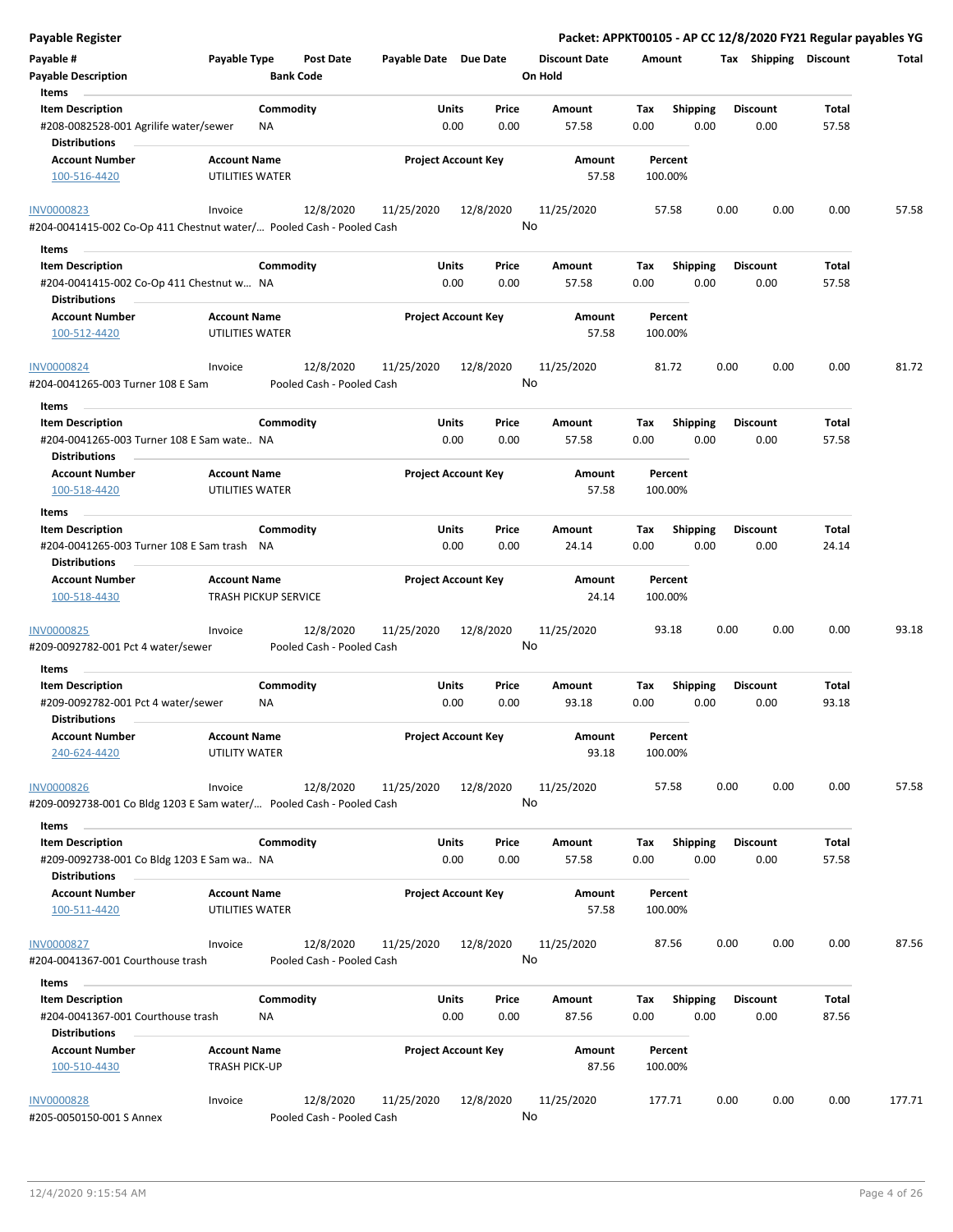| <b>Payable Register</b>                                        |                                                     |           |                                        |                            |       |                 | Packet: APPKT00105 - AP CC 12/8/2020 FY21 Regular payables YG |        |                    |      |                       |                      |          |
|----------------------------------------------------------------|-----------------------------------------------------|-----------|----------------------------------------|----------------------------|-------|-----------------|---------------------------------------------------------------|--------|--------------------|------|-----------------------|----------------------|----------|
| Payable #                                                      | Payable Type                                        |           | <b>Post Date</b>                       | Payable Date Due Date      |       |                 | <b>Discount Date</b>                                          | Amount |                    |      | Tax Shipping Discount |                      | Total    |
| <b>Payable Description</b>                                     |                                                     |           | <b>Bank Code</b>                       |                            |       |                 | On Hold                                                       |        |                    |      |                       |                      |          |
| Items                                                          |                                                     |           |                                        |                            |       |                 |                                                               |        |                    |      |                       |                      |          |
| <b>Item Description</b>                                        |                                                     | Commodity |                                        |                            | Units | Price           | Amount                                                        | Tax    | <b>Shipping</b>    |      | <b>Discount</b>       | Total                |          |
| #205-0050150-001 S Annex - water/sewer<br><b>Distributions</b> |                                                     | ΝA        |                                        |                            | 0.00  | 0.00            | 90.15                                                         | 0.00   | 0.00               |      | 0.00                  | 90.15                |          |
| <b>Account Number</b>                                          | <b>Account Name</b>                                 |           |                                        | <b>Project Account Key</b> |       |                 | Amount                                                        |        | Percent            |      |                       |                      |          |
| 100-513-4420                                                   | UTILITIES WATER                                     |           |                                        |                            |       |                 | 90.15                                                         |        | 100.00%            |      |                       |                      |          |
| Items                                                          |                                                     |           |                                        |                            |       |                 |                                                               |        |                    |      |                       |                      |          |
| <b>Item Description</b>                                        |                                                     | Commodity |                                        |                            | Units | Price           | Amount                                                        | Tax    | <b>Shipping</b>    |      | <b>Discount</b>       | Total                |          |
| #205-0050150-001 S Annex - trash<br><b>Distributions</b>       |                                                     | NA        |                                        |                            | 0.00  | 0.00            | 87.56                                                         | 0.00   | 0.00               |      | 0.00                  | 87.56                |          |
| <b>Account Number</b>                                          | <b>Account Name</b>                                 |           |                                        | <b>Project Account Key</b> |       |                 | Amount                                                        |        | Percent            |      |                       |                      |          |
| 100-513-4430                                                   | <b>TRASH PICKUP SERVICE</b>                         |           |                                        |                            |       |                 | 87.56                                                         |        | 100.00%            |      |                       |                      |          |
| INV0000829<br>#209-0092739-001 TDHS                            | Invoice                                             |           | 12/8/2020<br>Pooled Cash - Pooled Cash | 11/25/2020                 |       | 12/8/2020<br>No | 11/25/2020                                                    |        | 389.73             | 0.00 | 0.00                  | 0.00                 | 389.73   |
|                                                                |                                                     |           |                                        |                            |       |                 |                                                               |        |                    |      |                       |                      |          |
| Items<br><b>Item Description</b>                               |                                                     | Commodity |                                        |                            | Units | Price           | Amount                                                        | Tax    | Shipping           |      | Discount              | Total                |          |
| #209-0092739-001 TDHS - water/sewer                            |                                                     | ΝA        |                                        |                            | 0.00  | 0.00            | 302.17                                                        | 0.00   | 0.00               |      | 0.00                  | 302.17               |          |
| <b>Distributions</b><br><b>Account Number</b>                  | <b>Account Name</b>                                 |           |                                        | <b>Project Account Key</b> |       |                 | Amount                                                        |        | Percent            |      |                       |                      |          |
| 100-640-4420                                                   | UTILITIES WATER                                     |           |                                        |                            |       |                 | 302.17                                                        |        | 100.00%            |      |                       |                      |          |
| Items                                                          |                                                     |           |                                        |                            |       |                 |                                                               |        |                    |      |                       |                      |          |
| <b>Item Description</b>                                        |                                                     | Commodity |                                        |                            | Units | Price           | Amount                                                        | Tax    | <b>Shipping</b>    |      | <b>Discount</b>       | Total                |          |
| #209-0092739-001 TDHS - trash                                  |                                                     | NA        |                                        |                            | 0.00  | 0.00            | 43.78                                                         | 0.00   | 0.00               |      | 0.00                  | 43.78                |          |
| <b>Distributions</b>                                           |                                                     |           |                                        |                            |       |                 |                                                               |        |                    |      |                       |                      |          |
| <b>Account Number</b>                                          | <b>Account Name</b>                                 |           |                                        | <b>Project Account Key</b> |       |                 | Amount                                                        |        | Percent            |      |                       |                      |          |
| 100-640-4430                                                   | <b>TRASH PICK-UP</b>                                |           |                                        |                            |       |                 | 43.78                                                         |        | 100.00%            |      |                       |                      |          |
| Items                                                          |                                                     |           |                                        |                            |       |                 |                                                               |        |                    |      |                       |                      |          |
| <b>Item Description</b>                                        |                                                     | Commodity |                                        |                            | Units | Price           | Amount                                                        | Tax    | <b>Shipping</b>    |      | <b>Discount</b>       | Total                |          |
| #209-0092739-001 Co Bldg - trash                               |                                                     | ΝA        |                                        |                            | 0.00  | 0.00            | 43.78                                                         | 0.00   | 0.00               |      | 0.00                  | 43.78                |          |
| <b>Distributions</b><br><b>Account Number</b>                  |                                                     |           |                                        |                            |       |                 |                                                               |        | Percent            |      |                       |                      |          |
| 100-511-4430                                                   | <b>Account Name</b><br><b>TRASH PICK-UP SERVICE</b> |           |                                        | <b>Project Account Key</b> |       |                 | Amount<br>43.78                                               |        | 100.00%            |      |                       |                      |          |
| Vendor: 00725 - BRANNAN, QUIENCY SMITH                         |                                                     |           |                                        |                            |       |                 |                                                               |        |                    |      |                       | <b>Vendor Total:</b> | 272.00   |
| <b>INV0000830</b>                                              | Invoice                                             |           | 12/8/2020                              | 11/12/2020                 |       | 12/8/2020       | 11/12/2020                                                    |        | 272.00             | 0.00 | 0.00                  | 0.00                 | 272.00   |
| FA-20-45001 MN Dst Ct                                          |                                                     |           | Pooled Cash - Pooled Cash              |                            |       |                 | No.                                                           |        |                    |      |                       |                      |          |
| Items                                                          |                                                     |           |                                        |                            |       |                 |                                                               |        |                    |      |                       |                      |          |
| <b>Item Description</b>                                        |                                                     | Commodity |                                        |                            | Units | Price           | Amount                                                        | Tax    | <b>Shipping</b>    |      | <b>Discount</b>       | Total                |          |
| FA-20-45001 MN Dst Ct                                          |                                                     | ΝA        |                                        |                            | 0.00  | 0.00            | 272.00                                                        | 0.00   | 0.00               |      | 0.00                  | 272.00               |          |
| <b>Distributions</b>                                           |                                                     |           |                                        |                            |       |                 |                                                               |        |                    |      |                       |                      |          |
| <b>Account Number</b><br>100-435-4360                          | <b>Account Name</b>                                 |           | <b>ATTORNEY FEES- CPS CASES</b>        | <b>Project Account Key</b> |       |                 | Amount<br>272.00                                              |        | Percent<br>100.00% |      |                       |                      |          |
| Vendor: 00449 - BRESE-LEBRON LAW, PLLC                         |                                                     |           |                                        |                            |       |                 |                                                               |        |                    |      |                       | <b>Vendor Total:</b> | 1,054.00 |
| INV0000831                                                     | Invoice                                             |           | 12/8/2020                              | 11/20/2020                 |       | 12/8/2020       | 11/20/2020                                                    |        | 272.00             | 0.00 | 0.00                  | 0.00                 | 272.00   |
| CR-20-27468 Moreland Dst Ct                                    |                                                     |           | Pooled Cash - Pooled Cash              |                            |       |                 | No                                                            |        |                    |      |                       |                      |          |
| Items                                                          |                                                     |           |                                        |                            |       |                 |                                                               |        |                    |      |                       |                      |          |
| <b>Item Description</b>                                        |                                                     | Commodity |                                        |                            | Units | Price           | Amount                                                        | Tax    | <b>Shipping</b>    |      | Discount              | Total                |          |
| CR-20-27468 Moreland Dst Ct<br><b>Distributions</b>            |                                                     | NA        |                                        |                            | 0.00  | 0.00            | 272.00                                                        | 0.00   | 0.00               |      | 0.00                  | 272.00               |          |
| <b>Account Number</b>                                          | <b>Account Name</b>                                 |           |                                        | <b>Project Account Key</b> |       |                 | Amount                                                        |        | Percent            |      |                       |                      |          |
| 100-435-4370                                                   | <b>ATTORNEY FEES</b>                                |           |                                        |                            |       |                 | 272.00                                                        |        | 100.00%            |      |                       |                      |          |
| <b>INV0000832</b>                                              | Invoice                                             |           | 12/8/2020                              | 11/23/2020                 |       | 12/8/2020       | 11/23/2020                                                    |        | 161.50             | 0.00 | 0.00                  | 0.00                 | 161.50   |
| CR-20-27374 Price Dst Ct                                       |                                                     |           | Pooled Cash - Pooled Cash              |                            |       |                 | No                                                            |        |                    |      |                       |                      |          |

 $\overline{a}$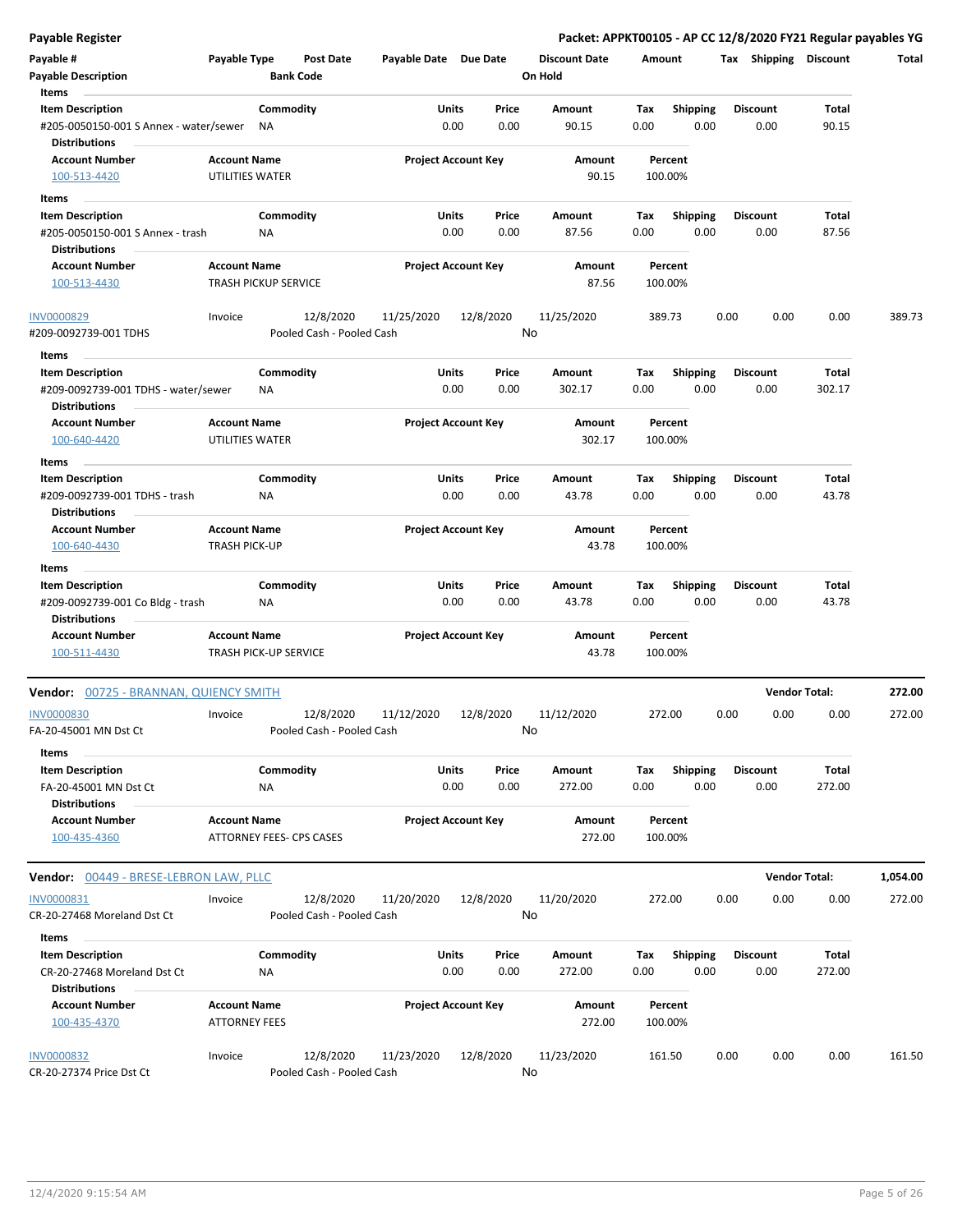| Payable Register                                          |                               |                                        |                       |                            | Packet: APPKT00105 - AP CC 12/8/2020 FY21 Regular payables YG |         |                 |      |                       |                      |          |
|-----------------------------------------------------------|-------------------------------|----------------------------------------|-----------------------|----------------------------|---------------------------------------------------------------|---------|-----------------|------|-----------------------|----------------------|----------|
| Payable #                                                 | Payable Type                  | <b>Post Date</b>                       | Payable Date Due Date |                            | <b>Discount Date</b>                                          | Amount  |                 |      | Tax Shipping Discount |                      | Total    |
| <b>Payable Description</b>                                |                               | <b>Bank Code</b>                       |                       |                            | On Hold                                                       |         |                 |      |                       |                      |          |
| Items                                                     |                               |                                        |                       |                            |                                                               |         |                 |      |                       |                      |          |
| <b>Item Description</b>                                   | Commodity                     |                                        | Units                 | Price                      | Amount                                                        | Tax     | <b>Shipping</b> |      | <b>Discount</b>       | Total                |          |
| CR-20-27374 Price Dst Ct                                  | ΝA                            |                                        |                       | 0.00<br>0.00               | 161.50                                                        | 0.00    | 0.00            |      | 0.00                  | 161.50               |          |
| <b>Distributions</b>                                      |                               |                                        |                       |                            |                                                               |         |                 |      |                       |                      |          |
| <b>Account Number</b>                                     | <b>Account Name</b>           |                                        |                       | <b>Project Account Key</b> | Amount                                                        | Percent |                 |      |                       |                      |          |
| 100-435-4370                                              | <b>ATTORNEY FEES</b>          |                                        |                       |                            | 161.50                                                        | 100.00% |                 |      |                       |                      |          |
|                                                           |                               |                                        |                       |                            |                                                               |         |                 |      |                       |                      |          |
| <b>INV0000833</b>                                         | Invoice                       | 12/8/2020                              | 11/20/2020            | 12/8/2020                  | 11/20/2020                                                    | 374.00  |                 | 0.00 | 0.00                  | 0.00                 | 374.00   |
| CR-19-27080-81 Morris Dst Ct                              |                               | Pooled Cash - Pooled Cash              |                       |                            | No                                                            |         |                 |      |                       |                      |          |
|                                                           |                               |                                        |                       |                            |                                                               |         |                 |      |                       |                      |          |
| Items                                                     |                               |                                        |                       |                            |                                                               |         |                 |      |                       |                      |          |
| <b>Item Description</b>                                   | Commodity                     |                                        | Units                 | Price                      | Amount                                                        | Tax     | <b>Shipping</b> |      | <b>Discount</b>       | Total                |          |
| CR-19-27080-81 Morris Dst Ct                              | ΝA                            |                                        |                       | 0.00<br>0.00               | 374.00                                                        | 0.00    | 0.00            |      | 0.00                  | 374.00               |          |
| <b>Distributions</b>                                      |                               |                                        |                       |                            |                                                               |         |                 |      |                       |                      |          |
| <b>Account Number</b>                                     | <b>Account Name</b>           |                                        |                       | <b>Project Account Key</b> | Amount                                                        | Percent |                 |      |                       |                      |          |
| 100-435-4370                                              | <b>ATTORNEY FEES</b>          |                                        |                       |                            | 374.00                                                        | 100.00% |                 |      |                       |                      |          |
|                                                           |                               |                                        |                       |                            |                                                               |         |                 |      |                       |                      |          |
| <b>INV0000834</b>                                         | Invoice                       | 12/8/2020                              | 11/18/2020            | 12/8/2020                  | 11/18/2020                                                    | 246.50  |                 | 0.00 | 0.00                  | 0.00                 | 246.50   |
| CR-20-27257 Herman Dst Ct                                 |                               | Pooled Cash - Pooled Cash              |                       |                            | No                                                            |         |                 |      |                       |                      |          |
| Items                                                     |                               |                                        |                       |                            |                                                               |         |                 |      |                       |                      |          |
| <b>Item Description</b>                                   | Commodity                     |                                        | Units                 | Price                      | Amount                                                        | Tax     | <b>Shipping</b> |      | <b>Discount</b>       | Total                |          |
| CR-20-27257 Herman Dst Ct                                 | ΝA                            |                                        |                       | 0.00<br>0.00               | 246.50                                                        | 0.00    | 0.00            |      | 0.00                  | 246.50               |          |
| <b>Distributions</b>                                      |                               |                                        |                       |                            |                                                               |         |                 |      |                       |                      |          |
| <b>Account Number</b>                                     | <b>Account Name</b>           |                                        |                       | <b>Project Account Key</b> | Amount                                                        | Percent |                 |      |                       |                      |          |
| 100-435-4370                                              | <b>ATTORNEY FEES</b>          |                                        |                       |                            | 246.50                                                        | 100.00% |                 |      |                       |                      |          |
|                                                           |                               |                                        |                       |                            |                                                               |         |                 |      |                       |                      |          |
| Vendor: 00766 - COLLISION 1ST                             |                               |                                        |                       |                            |                                                               |         |                 |      |                       | <b>Vendor Total:</b> | 450.00   |
|                                                           |                               |                                        |                       |                            |                                                               |         |                 |      |                       |                      |          |
| 17040a                                                    | Invoice                       | 12/8/2020                              | 12/1/2020             | 12/8/2020                  | 12/1/2020<br>No                                               | 450.00  |                 | 0.00 | 0.00                  | 0.00                 | 450.00   |
| 2006 Lexus tint                                           |                               | Pooled Cash - Pooled Cash              |                       |                            |                                                               |         |                 |      |                       |                      |          |
| Items                                                     |                               |                                        |                       |                            |                                                               |         |                 |      |                       |                      |          |
| <b>Item Description</b>                                   | Commodity                     |                                        | Units                 | Price                      | Amount                                                        | Tax     | <b>Shipping</b> |      | <b>Discount</b>       | <b>Total</b>         |          |
| 2006 Lexus tint                                           | ΝA                            |                                        |                       | 0.00<br>0.00               | 450.00                                                        | 0.00    | 0.00            |      | 0.00                  | 450.00               |          |
| <b>Distributions</b>                                      |                               |                                        |                       |                            |                                                               |         |                 |      |                       |                      |          |
| <b>Account Number</b>                                     | <b>Account Name</b>           |                                        |                       | <b>Project Account Key</b> | <b>Amount</b>                                                 | Percent |                 |      |                       |                      |          |
| 100-560-4540                                              | <b>R &amp; M AUTOMOBILES</b>  |                                        |                       |                            | 450.00                                                        | 100.00% |                 |      |                       |                      |          |
|                                                           |                               |                                        |                       |                            |                                                               |         |                 |      |                       |                      |          |
| <b>Vendor:</b> 00727 - CORRECTIONS SOFTWARE SOLUTIONS, LP |                               |                                        |                       |                            |                                                               |         |                 |      |                       | <b>Vendor Total:</b> | 107.00   |
| 49152                                                     | Invoice                       | 12/8/2020                              | 12/1/2020             | 12/8/2020                  | 12/1/2020                                                     | 107.00  |                 | 0.00 | 0.00                  | 0.00                 | 107.00   |
| Bond computer software Jan 2021                           |                               | Pooled Cash - Pooled Cash              |                       |                            | No                                                            |         |                 |      |                       |                      |          |
|                                                           |                               |                                        |                       |                            |                                                               |         |                 |      |                       |                      |          |
| Items                                                     |                               |                                        |                       |                            |                                                               |         |                 |      |                       |                      |          |
| <b>Item Description</b>                                   | Commodity                     |                                        | <b>Units</b>          | Price                      | Amount                                                        | Tax     | Shipping        |      | <b>Discount</b>       | Total                |          |
| Bond computer software Jan 2021                           | NA                            |                                        |                       | 0.00<br>0.00               | 107.00                                                        | 0.00    | 0.00            |      | 0.00                  | 107.00               |          |
| <b>Distributions</b>                                      |                               |                                        |                       |                            |                                                               |         |                 |      |                       |                      |          |
| <b>Account Number</b>                                     | <b>Account Name</b>           |                                        |                       | <b>Project Account Key</b> | Amount                                                        | Percent |                 |      |                       |                      |          |
| 100-573-4530                                              | <b>COMPUTER SOFTWARE</b>      |                                        |                       |                            | 107.00                                                        | 100.00% |                 |      |                       |                      |          |
|                                                           |                               |                                        |                       |                            |                                                               |         |                 |      |                       |                      |          |
| <b>Vendor:</b> 00548 - DAILEY, JEFFREY                    |                               |                                        |                       |                            |                                                               |         |                 |      |                       | <b>Vendor Total:</b> | 1,700.00 |
| <b>INV0000835</b>                                         | Invoice                       | 12/8/2020                              | 11/13/2020            | 12/8/2020                  | 11/13/2020                                                    | 400.00  |                 | 0.00 | 0.00                  | 0.00                 | 400.00   |
| 50385 Garcia Co Ct@Law                                    |                               | Pooled Cash - Pooled Cash              |                       |                            | No                                                            |         |                 |      |                       |                      |          |
| Items                                                     |                               |                                        |                       |                            |                                                               |         |                 |      |                       |                      |          |
| <b>Item Description</b>                                   | Commodity                     |                                        | <b>Units</b>          | Price                      | Amount                                                        | Tax     | <b>Shipping</b> |      | <b>Discount</b>       | Total                |          |
| 50385 Garcia Co Ct@Law                                    | ΝA                            |                                        |                       | 0.00<br>0.00               | 400.00                                                        | 0.00    | 0.00            |      | 0.00                  | 400.00               |          |
|                                                           |                               |                                        |                       |                            |                                                               |         |                 |      |                       |                      |          |
| <b>Distributions</b>                                      |                               |                                        |                       |                            |                                                               |         |                 |      |                       |                      |          |
| <b>Account Number</b>                                     | <b>Account Name</b>           |                                        |                       | <b>Project Account Key</b> | Amount                                                        | Percent |                 |      |                       |                      |          |
| 100-410-4240                                              | <b>INDIGENT ATTORNEY FEES</b> |                                        |                       |                            | 400.00                                                        | 100.00% |                 |      |                       |                      |          |
|                                                           |                               |                                        |                       |                            |                                                               |         |                 |      |                       |                      |          |
| <b>INV0000836</b>                                         | Invoice                       | 12/8/2020<br>Pooled Cash - Pooled Cash | 11/11/2020            | 12/8/2020                  | 11/11/2020<br>No                                              | 300.00  |                 | 0.00 | 0.00                  | 0.00                 | 300.00   |
| 50599 Weatherby Co Ct@Law                                 |                               |                                        |                       |                            |                                                               |         |                 |      |                       |                      |          |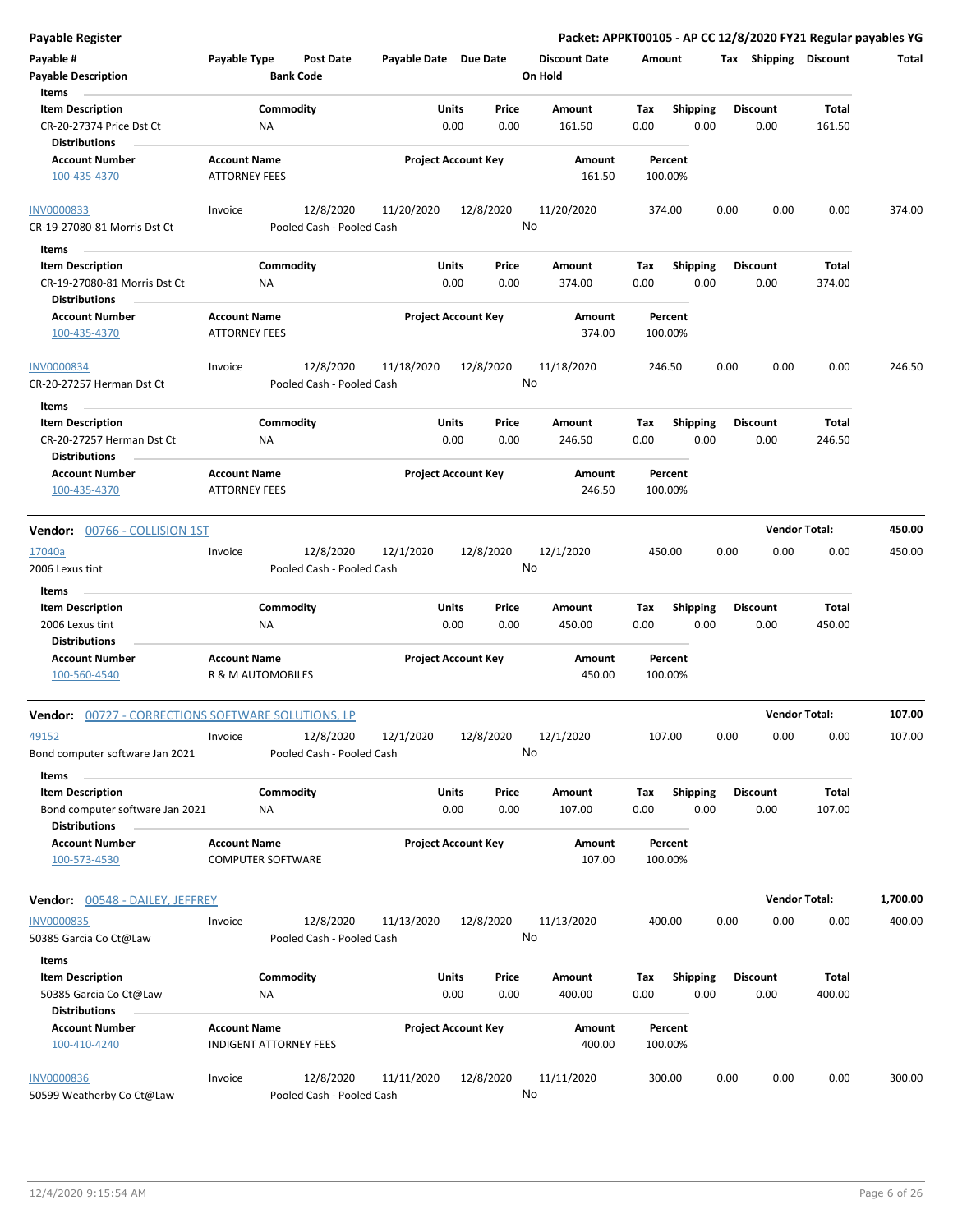| <b>Payable Register</b>                           |                                                      |                           |                            |           |                 | Packet: APPKT00105 - AP CC 12/8/2020 FY21 Regular payables YG |          |                    |      |                       |                      |          |
|---------------------------------------------------|------------------------------------------------------|---------------------------|----------------------------|-----------|-----------------|---------------------------------------------------------------|----------|--------------------|------|-----------------------|----------------------|----------|
| Payable #                                         | Payable Type                                         | <b>Post Date</b>          | Payable Date Due Date      |           |                 | <b>Discount Date</b>                                          | Amount   |                    |      | Tax Shipping Discount |                      | Total    |
| <b>Payable Description</b>                        |                                                      | <b>Bank Code</b>          |                            |           |                 | On Hold                                                       |          |                    |      |                       |                      |          |
| Items                                             |                                                      |                           |                            |           |                 |                                                               |          |                    |      |                       |                      |          |
| <b>Item Description</b>                           | Commodity                                            |                           | Units                      |           | Price           | Amount                                                        | Tax      | <b>Shipping</b>    |      | <b>Discount</b>       | Total                |          |
| 50599 Weatherby Co Ct@Law<br><b>Distributions</b> | ΝA                                                   |                           |                            | 0.00      | 0.00            | 300.00                                                        | 0.00     | 0.00               |      | 0.00                  | 300.00               |          |
| <b>Account Number</b>                             | <b>Account Name</b>                                  |                           | <b>Project Account Key</b> |           |                 | Amount                                                        |          | Percent            |      |                       |                      |          |
| 100-410-4240                                      | <b>INDIGENT ATTORNEY FEES</b>                        |                           |                            |           |                 | 300.00                                                        |          | 100.00%            |      |                       |                      |          |
| <b>INV0000858</b>                                 | Invoice                                              | 12/8/2020                 | 12/1/2020                  |           | 12/8/2020<br>No | 12/1/2020                                                     |          | 400.00             | 0.00 | 0.00                  | 0.00                 | 400.00   |
| 50493 Renfro Co Ct@Law                            |                                                      | Pooled Cash - Pooled Cash |                            |           |                 |                                                               |          |                    |      |                       |                      |          |
| Items                                             |                                                      |                           |                            |           |                 |                                                               |          |                    |      |                       |                      |          |
| <b>Item Description</b>                           | Commodity                                            |                           | <b>Units</b>               |           | Price           | Amount                                                        | Tax      | <b>Shipping</b>    |      | <b>Discount</b>       | Total                |          |
| 50493 Renfro Co Ct@Law<br><b>Distributions</b>    | ΝA                                                   |                           |                            | 0.00      | 0.00            | 400.00                                                        | 0.00     | 0.00               |      | 0.00                  | 400.00               |          |
| <b>Account Number</b><br>100-410-4240             | <b>Account Name</b><br><b>INDIGENT ATTORNEY FEES</b> |                           | <b>Project Account Key</b> |           |                 | Amount<br>400.00                                              |          | Percent<br>100.00% |      |                       |                      |          |
| <b>INV0000859</b>                                 | Invoice                                              | 12/8/2020                 | 12/1/2020                  |           | 12/8/2020       | 12/1/2020                                                     |          | 300.00             | 0.00 | 0.00                  | 0.00                 | 300.00   |
| 50545 Watts Co Ct@Law                             |                                                      | Pooled Cash - Pooled Cash |                            |           | No              |                                                               |          |                    |      |                       |                      |          |
| Items                                             |                                                      |                           |                            |           |                 |                                                               |          |                    |      |                       |                      |          |
| <b>Item Description</b>                           | Commodity                                            |                           | Units                      |           | Price           | Amount                                                        | Tax      | <b>Shipping</b>    |      | <b>Discount</b>       | Total                |          |
| 50545 Watts Co Ct@Law<br><b>Distributions</b>     | NA                                                   |                           |                            | 0.00      | 0.00            | 300.00                                                        | 0.00     | 0.00               |      | 0.00                  | 300.00               |          |
| <b>Account Number</b>                             | <b>Account Name</b>                                  |                           | <b>Project Account Key</b> |           |                 | Amount                                                        |          | Percent            |      |                       |                      |          |
| 100-410-4240                                      | <b>INDIGENT ATTORNEY FEES</b>                        |                           |                            |           |                 | 300.00                                                        |          | 100.00%            |      |                       |                      |          |
| <b>INV0000860</b>                                 | Invoice                                              | 12/8/2020                 | 11/19/2020                 |           | 12/8/2020       | 11/19/2020                                                    |          | 300.00             | 0.00 | 0.00                  | 0.00                 | 300.00   |
| 50570 Darby Co Ct@Law                             |                                                      | Pooled Cash - Pooled Cash |                            |           | No              |                                                               |          |                    |      |                       |                      |          |
| Items                                             |                                                      |                           |                            |           |                 |                                                               |          |                    |      |                       |                      |          |
| <b>Item Description</b>                           | Commodity                                            |                           | Units                      |           | Price           | Amount                                                        | Tax      | <b>Shipping</b>    |      | <b>Discount</b>       | <b>Total</b>         |          |
| 50570 Darby Co Ct@Law                             | ΝA                                                   |                           |                            | 0.00      | 0.00            | 300.00                                                        | 0.00     | 0.00               |      | 0.00                  | 300.00               |          |
| <b>Distributions</b>                              |                                                      |                           |                            |           |                 |                                                               |          |                    |      |                       |                      |          |
| <b>Account Number</b><br>100-410-4240             | <b>Account Name</b><br><b>INDIGENT ATTORNEY FEES</b> |                           | <b>Project Account Key</b> |           |                 | Amount<br>300.00                                              |          | Percent<br>100.00% |      |                       |                      |          |
| Vendor: 00690 - ERGON ASPHALT AND EMULSIONS, INC. |                                                      |                           |                            |           |                 |                                                               |          |                    |      |                       | <b>Vendor Total:</b> | 7,894.51 |
| 9402384424                                        | Invoice                                              | 12/8/2020                 | 11/20/2020                 |           | 11/20/2020      | 11/20/2020                                                    | 4,359.31 |                    | 0.00 | 0.00                  | 0.00                 | 4,359.31 |
| Pct 4 CRS-2 asphalt                               |                                                      | Pooled Cash - Pooled Cash |                            |           |                 | No                                                            |          |                    |      |                       |                      |          |
| Items                                             |                                                      |                           |                            |           |                 |                                                               |          |                    |      |                       |                      |          |
| <b>Item Description</b>                           | Commodity                                            |                           | <b>Units</b>               |           | Price           | Amount                                                        | Tax      | Shipping           |      | <b>Discount</b>       | Total                |          |
| Pct 4 CRS-2 asphalt<br><b>Distributions</b>       | ΝA                                                   |                           |                            | 0.00      | 0.00            | 4,359.31                                                      | 0.00     | 0.00               |      | 0.00                  | 4,359.31             |          |
| <b>Account Number</b>                             | <b>Account Name</b>                                  |                           | <b>Project Account Key</b> |           |                 | Amount                                                        |          | Percent            |      |                       |                      |          |
| 240-624-3440                                      | R&B MAT. ASPHALT/RD OIL                              |                           |                            |           |                 | 4,359.31                                                      |          | 100.00%            |      |                       |                      |          |
| 9402385475                                        | Invoice                                              | 12/8/2020                 | 11/6/2020                  | 12/8/2020 |                 | 11/6/2020                                                     | 3,535.20 |                    | 0.00 | 0.00                  | 0.00                 | 3,535.20 |
| Pct 4 CRS-2 asphalt<br>Items                      |                                                      | Pooled Cash - Pooled Cash |                            |           | No              |                                                               |          |                    |      |                       |                      |          |
| <b>Item Description</b>                           | Commodity                                            |                           | <b>Units</b>               |           | Price           | Amount                                                        | Tax      | <b>Shipping</b>    |      | <b>Discount</b>       | <b>Total</b>         |          |
| Pct 4 CRS-2 asphalt                               | ΝA                                                   |                           |                            | 0.00      | 0.00            | 3,535.20                                                      | 0.00     | 0.00               |      | 0.00                  | 3,535.20             |          |
| <b>Distributions</b><br><b>Account Number</b>     | <b>Account Name</b>                                  |                           |                            |           |                 |                                                               |          |                    |      |                       |                      |          |
| 240-624-3440                                      | R&B MAT. ASPHALT/RD OIL                              |                           | <b>Project Account Key</b> |           |                 | Amount<br>3,535.20                                            |          | Percent<br>100.00% |      |                       |                      |          |
| Vendor: 00438 - EVANS, MICHAEL S.                 |                                                      |                           |                            |           |                 |                                                               |          |                    |      |                       | <b>Vendor Total:</b> | 175.00   |
| <b>INV0000861</b>                                 | Invoice                                              | 12/8/2020                 | 7/10/2020                  |           | 12/8/2020       | 7/10/2020                                                     |          | 175.00             | 0.00 | 0.00                  | 0.00                 | 175.00   |
| 50437 Moreland Co Ct@ Law                         |                                                      | Pooled Cash - Pooled Cash |                            |           | No              |                                                               |          |                    |      |                       |                      |          |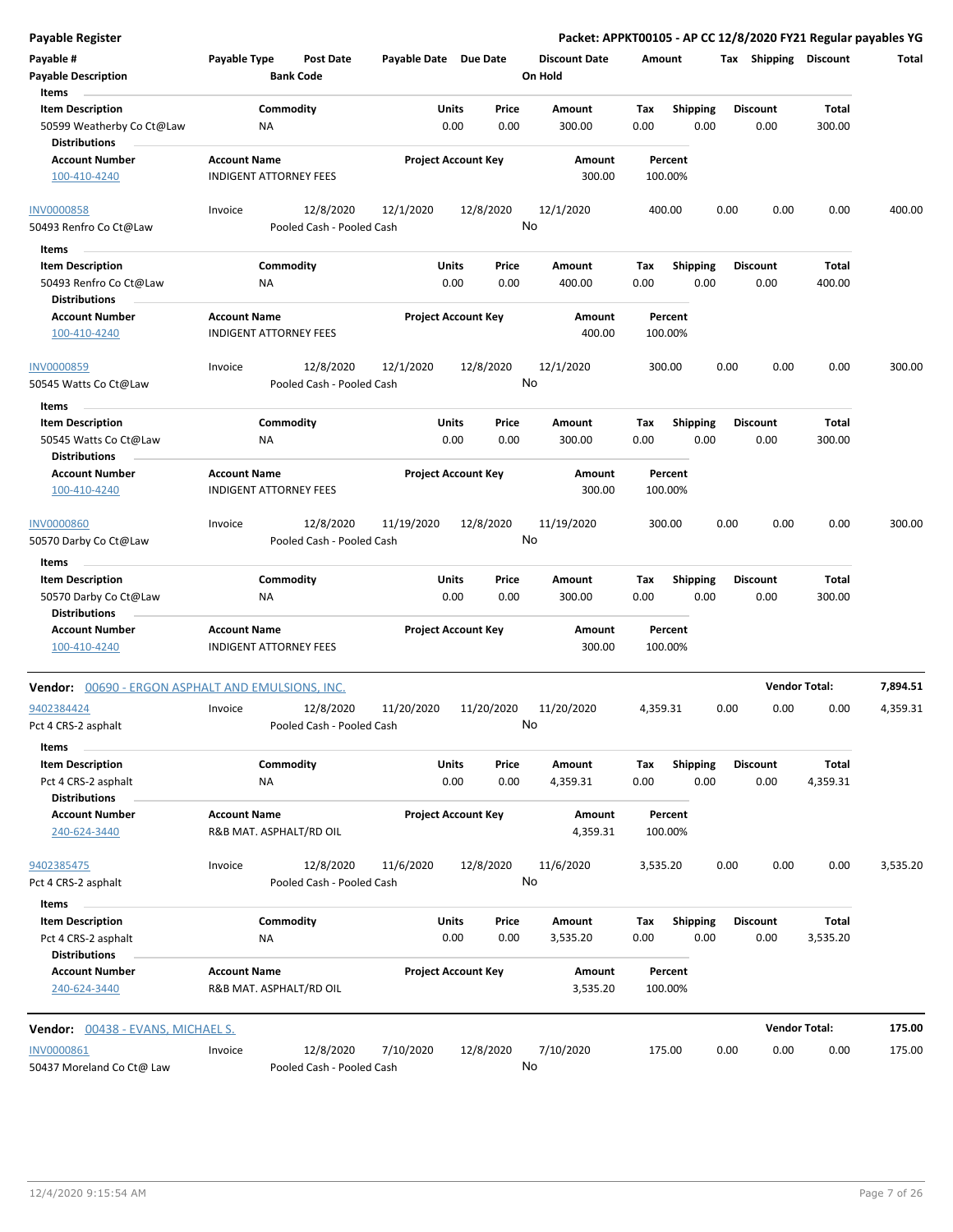| Payable #<br>Payable Type<br><b>Post Date</b><br>Payable Date Due Date<br><b>Discount Date</b><br>Tax Shipping Discount<br>Amount<br><b>Payable Description</b><br><b>Bank Code</b><br>On Hold<br>Items<br><b>Item Description</b><br>Commodity<br>Units<br>Price<br><b>Shipping</b><br><b>Discount</b><br>Total<br>Amount<br>Tax<br>0.00<br>0.00<br>0.00<br>0.00<br>50437 Moreland Co Ct@ Law<br>NA<br>175.00<br>0.00<br>175.00<br><b>Distributions</b><br><b>Account Number</b><br><b>Project Account Key</b><br><b>Account Name</b><br>Amount<br>Percent | Total    |
|-------------------------------------------------------------------------------------------------------------------------------------------------------------------------------------------------------------------------------------------------------------------------------------------------------------------------------------------------------------------------------------------------------------------------------------------------------------------------------------------------------------------------------------------------------------|----------|
|                                                                                                                                                                                                                                                                                                                                                                                                                                                                                                                                                             |          |
|                                                                                                                                                                                                                                                                                                                                                                                                                                                                                                                                                             |          |
|                                                                                                                                                                                                                                                                                                                                                                                                                                                                                                                                                             |          |
| <b>INDIGENT ATTORNEY FEES</b><br>175.00<br>100.00%<br>100-410-4240                                                                                                                                                                                                                                                                                                                                                                                                                                                                                          |          |
| <b>Vendor Total:</b><br><b>Vendor: 00797 - FANNIN COUNTY TAX ASSESSOR-COL</b>                                                                                                                                                                                                                                                                                                                                                                                                                                                                               | 29.50    |
| <b>INV0000837</b><br>12/8/2020<br>10/29/2020<br>12/8/2020<br>10/29/2020<br>22.00<br>0.00<br>0.00<br>0.00<br>Invoice<br>No<br>2008 CPS trailer registration Plate 9032524<br>Pooled Cash - Pooled Cash                                                                                                                                                                                                                                                                                                                                                       | 22.00    |
| Items                                                                                                                                                                                                                                                                                                                                                                                                                                                                                                                                                       |          |
| Commodity<br>Units<br><b>Shipping</b><br><b>Item Description</b><br>Price<br>Amount<br>Tax<br><b>Discount</b><br>Total                                                                                                                                                                                                                                                                                                                                                                                                                                      |          |
| 0.00<br>22.00<br>0.00<br>0.00<br>22.00<br>0.00<br>0.00<br>2008 CPS trailer registration Plate 9032524 NA<br><b>Distributions</b>                                                                                                                                                                                                                                                                                                                                                                                                                            |          |
| <b>Account Number</b><br><b>Project Account Key</b><br>Amount<br><b>Account Name</b><br>Percent<br><b>R&amp;M MACHINERY PARTS</b><br>22.00<br>100.00%<br>230-623-4580                                                                                                                                                                                                                                                                                                                                                                                       |          |
| 12/8/2020<br>12/8/2020<br><b>INV0000838</b><br>10/29/2020<br>10/29/2020<br>7.50<br>0.00<br>0.00<br>0.00<br>Invoice<br>No<br>2012 Kenworth registration Plate 9032534 Pct 2 Pooled Cash - Pooled Cash                                                                                                                                                                                                                                                                                                                                                        | 7.50     |
| Items                                                                                                                                                                                                                                                                                                                                                                                                                                                                                                                                                       |          |
| <b>Item Description</b><br>Commodity<br>Units<br>Price<br>Total<br>Amount<br>Tax<br>Shipping<br><b>Discount</b>                                                                                                                                                                                                                                                                                                                                                                                                                                             |          |
| 2012 Kenworth registration Plate 9032534 NA<br>0.00<br>0.00<br>7.50<br>0.00<br>0.00<br>0.00<br>7.50<br><b>Distributions</b>                                                                                                                                                                                                                                                                                                                                                                                                                                 |          |
| <b>Account Name</b><br><b>Project Account Key</b><br><b>Account Number</b><br>Amount<br>Percent<br>220-622-4580<br><b>R&amp;M MACHINERY PARTS</b><br>7.50<br>100.00%                                                                                                                                                                                                                                                                                                                                                                                        |          |
| <b>Vendor Total:</b><br><b>Vendor: 00215 - FIRST UNITED METHODIST CHURCH</b>                                                                                                                                                                                                                                                                                                                                                                                                                                                                                | 2,350.00 |
| <b>INV0000862</b><br>12/8/2020<br>12/4/2020<br>12/8/2020<br>12/4/2020<br>2,350.00<br>0.00<br>0.00<br>Invoice<br>0.00                                                                                                                                                                                                                                                                                                                                                                                                                                        | 2,350.00 |
| No<br>12/15/20-1/14/21 Lease 200 W 8th<br>Pooled Cash - Pooled Cash<br>Items                                                                                                                                                                                                                                                                                                                                                                                                                                                                                |          |
| <b>Item Description</b><br>Commodity<br>Units<br>Price<br>Total<br>Amount<br>Tax<br><b>Shipping</b><br><b>Discount</b>                                                                                                                                                                                                                                                                                                                                                                                                                                      |          |
| 0.00<br>0.00<br>0.00<br>0.00<br>0.00<br>2,350.00<br>12/15/20-1/14/21 Lease 200 W 8th<br>NA<br>2,350.00<br><b>Distributions</b>                                                                                                                                                                                                                                                                                                                                                                                                                              |          |
| <b>Account Name</b><br><b>Project Account Key</b><br><b>Account Number</b><br>Amount<br>Percent<br>100-518-4700<br>OFFICE SPACE LEASE<br>2,350.00<br>100.00%                                                                                                                                                                                                                                                                                                                                                                                                |          |
| <b>Vendor Total:</b><br><b>Vendor: 00195 - FIX &amp; FEED BONHAM/COMMERCE</b>                                                                                                                                                                                                                                                                                                                                                                                                                                                                               | 280.00   |
| 36.33<br>0.00<br>0.00<br>0.00<br>BO-0364745<br>Invoice<br>12/8/2020<br>11/2/2020<br>12/8/2020<br>11/2/2020<br>No<br>Pct 4 high pressure hose/crimp end<br>Pooled Cash - Pooled Cash                                                                                                                                                                                                                                                                                                                                                                         | 36.33    |
|                                                                                                                                                                                                                                                                                                                                                                                                                                                                                                                                                             |          |
| Items                                                                                                                                                                                                                                                                                                                                                                                                                                                                                                                                                       |          |
| <b>Item Description</b><br>Commodity<br>Units<br>Amount<br><b>Shipping</b><br><b>Discount</b><br>Total<br>Price<br>Tax<br>0.00<br>Pct 4 high pressure hose/crimp end<br>0.00<br>0.00<br>36.33<br>0.00<br>0.00<br>36.33<br>ΝA                                                                                                                                                                                                                                                                                                                                |          |
| <b>Distributions</b><br><b>Account Number</b><br><b>Account Name</b><br><b>Project Account Key</b><br>Amount<br>Percent<br><b>SHOP SUPPLIES</b><br>36.33<br>100.00%<br>240-624-3400                                                                                                                                                                                                                                                                                                                                                                         |          |
| BO-0365522<br>12/8/2020<br>11/3/2020<br>12/8/2020<br>11/3/2020<br>0.00<br>0.00<br>0.00<br>Invoice<br>15.48                                                                                                                                                                                                                                                                                                                                                                                                                                                  | 15.48    |
| No<br>Pooled Cash - Pooled Cash<br>Pct 4 emery cloth/file                                                                                                                                                                                                                                                                                                                                                                                                                                                                                                   |          |
| Items                                                                                                                                                                                                                                                                                                                                                                                                                                                                                                                                                       |          |
| <b>Item Description</b><br>Commodity<br>Units<br><b>Shipping</b><br><b>Discount</b><br>Total<br>Price<br>Amount<br>Tax<br>0.00<br>0.00<br>0.00<br>Pct 4 emery cloth/file<br>ΝA<br>15.48<br>0.00<br>0.00<br>15.48                                                                                                                                                                                                                                                                                                                                            |          |
| <b>Distributions</b><br><b>Account Name</b><br><b>Project Account Key</b><br><b>Account Number</b><br>Amount<br>Percent                                                                                                                                                                                                                                                                                                                                                                                                                                     |          |
| <b>SHOP SUPPLIES</b><br>15.48<br>100.00%<br>240-624-3400                                                                                                                                                                                                                                                                                                                                                                                                                                                                                                    |          |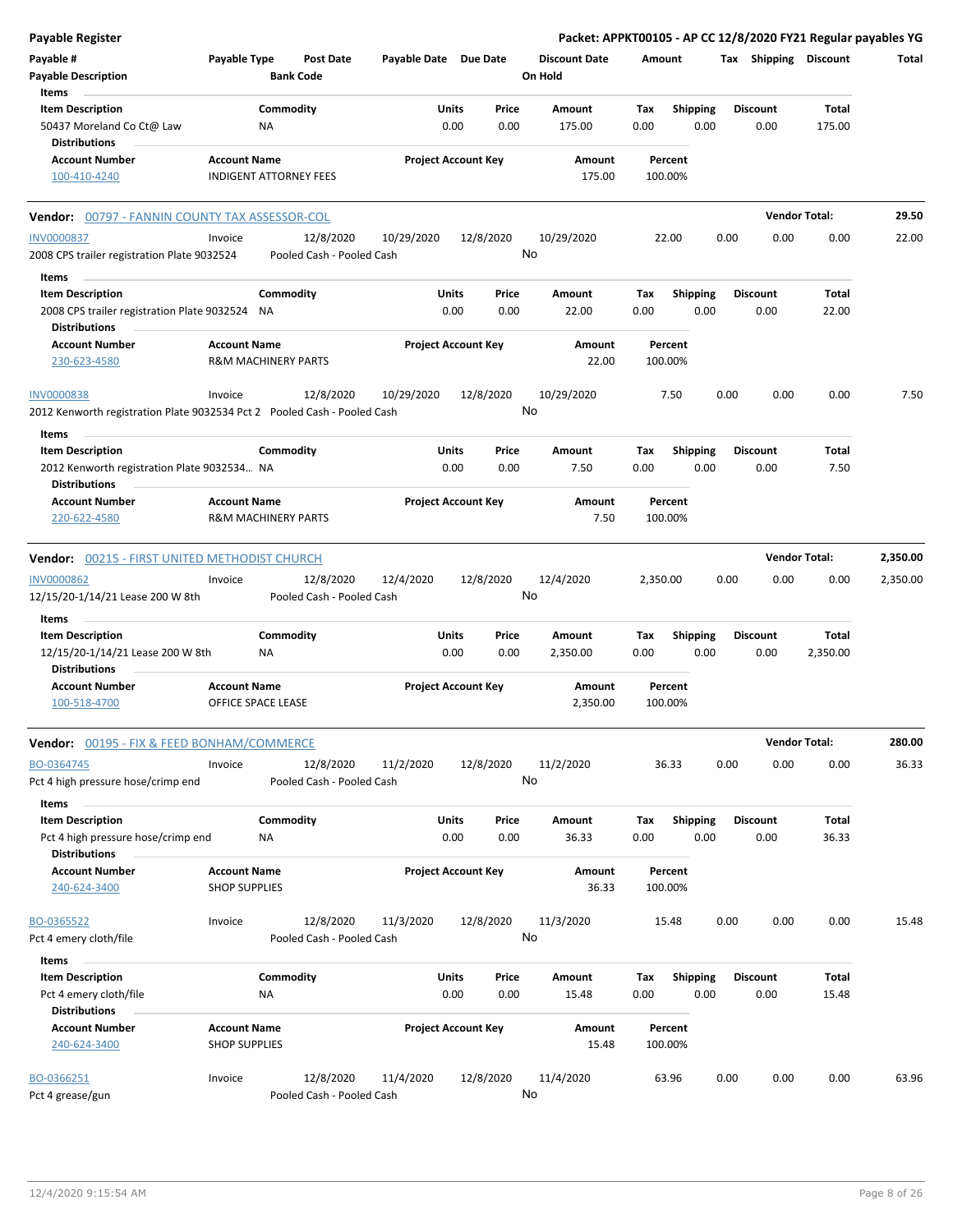| <b>Payable Register</b>                         |                                                      |                            |           |                                 |                    |                 | Packet: APPKT00105 - AP CC 12/8/2020 FY21 Regular payables YG |                      |        |
|-------------------------------------------------|------------------------------------------------------|----------------------------|-----------|---------------------------------|--------------------|-----------------|---------------------------------------------------------------|----------------------|--------|
| Payable #                                       | Payable Type<br><b>Post Date</b><br><b>Bank Code</b> | Payable Date Due Date      |           | <b>Discount Date</b><br>On Hold | Amount             |                 | Tax Shipping                                                  | <b>Discount</b>      | Total  |
| <b>Payable Description</b><br>Items             |                                                      |                            |           |                                 |                    |                 |                                                               |                      |        |
| <b>Item Description</b>                         | Commodity                                            | Units                      | Price     | Amount                          | Tax                | Shipping        | <b>Discount</b>                                               | <b>Total</b>         |        |
| Pct 4 grease/gun<br><b>Distributions</b>        | NA                                                   | 0.00                       | 0.00      | 63.96                           | 0.00               | 0.00            | 0.00                                                          | 63.96                |        |
| <b>Account Number</b>                           | <b>Account Name</b>                                  | <b>Project Account Key</b> |           | Amount                          | Percent            |                 |                                                               |                      |        |
| 240-624-3400                                    | <b>SHOP SUPPLIES</b>                                 |                            |           | 63.96                           | 100.00%            |                 |                                                               |                      |        |
| BO-0366797                                      | 12/8/2020<br>Invoice                                 | 11/5/2020                  | 12/8/2020 | 11/5/2020                       | 22.85              | 0.00            | 0.00                                                          | 0.00                 | 22.85  |
| Pct 3 tubing/oil/ WD-40                         | Pooled Cash - Pooled Cash                            |                            |           | No                              |                    |                 |                                                               |                      |        |
| Items                                           |                                                      |                            |           |                                 |                    |                 |                                                               |                      |        |
| <b>Item Description</b>                         | Commodity                                            | Units                      | Price     | Amount                          | Tax                | <b>Shipping</b> | <b>Discount</b>                                               | Total                |        |
| Pct 3 tubing/oil/ WD-40<br><b>Distributions</b> | ΝA                                                   | 0.00                       | 0.00      | 22.85                           | 0.00               | 0.00            | 0.00                                                          | 22.85                |        |
| <b>Account Number</b>                           | <b>Account Name</b>                                  | <b>Project Account Key</b> |           | Amount                          | Percent            |                 |                                                               |                      |        |
| 230-623-3400                                    | <b>SHOP SUPPLIES</b>                                 |                            |           | 22.85                           | 100.00%            |                 |                                                               |                      |        |
| BO-0366843                                      | 12/8/2020<br>Invoice                                 | 11/5/2020                  | 12/8/2020 | 11/5/2020                       | 24.99              | 0.00            | 0.00                                                          | 0.00                 | 24.99  |
| Pct 1 pail                                      | Pooled Cash - Pooled Cash                            |                            |           | No                              |                    |                 |                                                               |                      |        |
| Items                                           |                                                      |                            |           |                                 |                    |                 |                                                               |                      |        |
| <b>Item Description</b>                         | Commodity                                            | Units                      | Price     | <b>Amount</b>                   | Tax                | <b>Shipping</b> | <b>Discount</b>                                               | <b>Total</b>         |        |
| Pct 1 pail                                      | NA                                                   | 0.00                       | 0.00      | 24.99                           | 0.00               | 0.00            | 0.00                                                          | 24.99                |        |
| <b>Distributions</b>                            |                                                      |                            |           |                                 |                    |                 |                                                               |                      |        |
| <b>Account Number</b><br>210-621-3400           | <b>Account Name</b><br><b>SHOP SUPPLIES</b>          | <b>Project Account Key</b> |           | <b>Amount</b><br>24.99          | Percent<br>100.00% |                 |                                                               |                      |        |
| BO-0367054                                      | 12/8/2020<br>Invoice                                 | 11/5/2020                  | 12/8/2020 | 11/5/2020                       | 37.66              | 0.00            | 0.00                                                          | 0.00                 | 37.66  |
| Pct 4 fasteners                                 | Pooled Cash - Pooled Cash                            |                            |           | No                              |                    |                 |                                                               |                      |        |
| Items                                           |                                                      |                            |           |                                 |                    |                 |                                                               |                      |        |
| <b>Item Description</b>                         | Commodity                                            | Units                      | Price     | Amount                          | Tax                | Shipping        | <b>Discount</b>                                               | <b>Total</b>         |        |
| Pct 4 fasteners                                 | <b>NA</b>                                            | 0.00                       | 0.00      | 37.66                           | 0.00               | 0.00            | 0.00                                                          | 37.66                |        |
| <b>Distributions</b>                            |                                                      |                            |           |                                 |                    |                 |                                                               |                      |        |
| <b>Account Number</b>                           | <b>Account Name</b>                                  | <b>Project Account Key</b> |           | Amount                          | Percent            |                 |                                                               |                      |        |
| 240-624-3400                                    | <b>SHOP SUPPLIES</b>                                 |                            |           | 37.66                           | 100.00%            |                 |                                                               |                      |        |
| BO-0367865                                      | 12/8/2020<br>Invoice                                 | 11/6/2020                  | 12/8/2020 | 11/6/2020                       | 78.73              | 0.00            | 0.00                                                          | 0.00                 | 78.73  |
| Lake chain/padlock                              | Pooled Cash - Pooled Cash                            |                            |           | No                              |                    |                 |                                                               |                      |        |
| Items                                           |                                                      |                            |           |                                 |                    |                 |                                                               |                      |        |
| <b>Item Description</b>                         | Commodity                                            | Units                      | Price     | Amount                          | Tax                | Shipping        | <b>Discount</b>                                               | Total                |        |
| Lake chain/padlock                              | <b>NA</b>                                            | 0.00                       | 0.00      | 78.73                           | 0.00               | 0.00            | 0.00                                                          | 78.73                |        |
| <b>Distributions</b>                            |                                                      |                            |           |                                 |                    |                 |                                                               |                      |        |
| <b>Account Number</b>                           | <b>Account Name</b>                                  | <b>Project Account Key</b> |           | Amount                          | Percent            |                 |                                                               |                      |        |
| 850-520-4500                                    | <b>R&amp;M BUILDING</b>                              |                            |           | 78.73                           | 100.00%            |                 |                                                               |                      |        |
| <b>Vendor: 00236 - FUNCTION 4, LLC</b>          |                                                      |                            |           |                                 |                    |                 |                                                               | <b>Vendor Total:</b> | 242.87 |
| <b>INV825383</b>                                | 12/8/2020<br>Invoice                                 | 12/1/2020                  | 12/8/2020 | 12/1/2020                       | 242.87             | 0.00            | 0.00                                                          | 0.00                 | 242.87 |
| 11/4-12/3/20 copies                             | Pooled Cash - Pooled Cash                            |                            |           | No                              |                    |                 |                                                               |                      |        |
| Items                                           |                                                      |                            |           |                                 |                    |                 |                                                               |                      |        |
| <b>Item Description</b>                         | Commodity                                            | Units                      | Price     | Amount                          | Tax                | <b>Shipping</b> | <b>Discount</b>                                               | Total                |        |
| 11/4-12/3/20 copies                             | NA                                                   | 0.00                       | 0.00      | 242.87                          | 0.00               | 0.00            | 0.00                                                          | 242.87               |        |
| <b>Distributions</b>                            |                                                      |                            |           |                                 |                    |                 |                                                               |                      |        |
| <b>Account Number</b>                           | <b>Account Name</b>                                  | <b>Project Account Key</b> |           | Amount                          | Percent            |                 |                                                               |                      |        |
| 100-665-3150                                    | <b>COPIER RENTAL</b>                                 |                            |           | 17.80                           | 7.33%              |                 |                                                               |                      |        |
| 100-499-3150                                    | <b>COPIER EXPENSE</b>                                |                            |           | 3.42                            | 1.41%              |                 |                                                               |                      |        |
| 100-510-3150                                    | <b>COPIER RENTAL</b>                                 |                            |           | 190.25                          | 78.33%             |                 |                                                               |                      |        |
| 100-513-3150                                    | <b>COPIER RENTAL</b>                                 |                            |           | 15.80                           | 6.51%              |                 |                                                               |                      |        |
| 100-590-3150                                    | <b>COPIER RENTAL</b>                                 |                            |           | 1.12                            | 0.46%              |                 |                                                               |                      |        |
| 100-575-3150                                    | <b>COPIER RENTAL</b>                                 |                            |           | 1.66                            | 0.68%              |                 |                                                               |                      |        |
| 100-475-3150                                    | <b>COPIER EXPENSE</b>                                |                            |           | 5.60                            | 2.31%              |                 |                                                               |                      |        |
| 100-410-3150                                    | <b>COPIER RENTAL</b>                                 |                            |           | 7.22                            | 2.97%              |                 |                                                               |                      |        |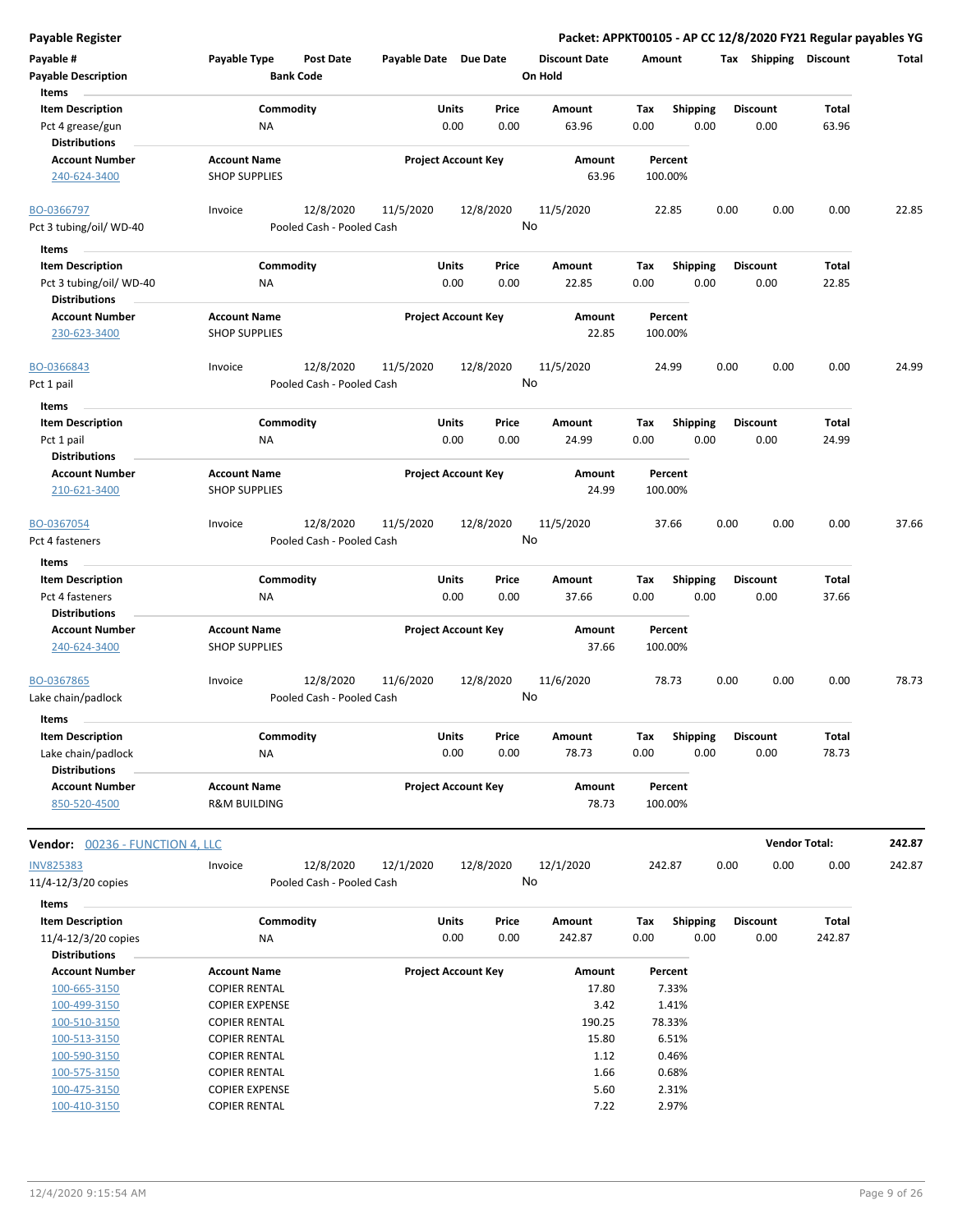| Payable Register                                                                                  |                                                       |                                        |                       |                            |               | Packet: APPKT00105 - AP CC 12/8/2020 FY21 Regular payables YG |             |                         |      |                         |                      |          |
|---------------------------------------------------------------------------------------------------|-------------------------------------------------------|----------------------------------------|-----------------------|----------------------------|---------------|---------------------------------------------------------------|-------------|-------------------------|------|-------------------------|----------------------|----------|
| Payable #<br><b>Payable Description</b>                                                           | Payable Type                                          | <b>Post Date</b><br><b>Bank Code</b>   | Payable Date Due Date |                            |               | <b>Discount Date</b><br>On Hold                               | Amount      |                         |      | Tax Shipping Discount   |                      | Total    |
| <b>Vendor:</b> 00512 - GAYLON P. RIDDELS LAW FIRM, PC                                             |                                                       |                                        |                       |                            |               |                                                               |             |                         |      |                         | <b>Vendor Total:</b> | 1,743.25 |
| INV0000839<br>CR-20-27376-1 Cook Dst Ct                                                           | Invoice                                               | 12/8/2020<br>Pooled Cash - Pooled Cash | 10/21/2020            | 12/8/2020                  |               | 10/21/2020<br>No                                              | 1,743.25    |                         | 0.00 | 0.00                    | 0.00                 | 1,743.25 |
| Items<br><b>Item Description</b><br>CR-20-27376-1 Cook Dst Ct                                     | Commodity<br>ΝA                                       |                                        |                       | Units<br>0.00              | Price<br>0.00 | Amount<br>1,743.25                                            | Tax<br>0.00 | <b>Shipping</b><br>0.00 |      | <b>Discount</b><br>0.00 | Total<br>1,743.25    |          |
| <b>Distributions</b><br><b>Account Number</b><br>100-435-4370                                     | <b>Account Name</b><br><b>ATTORNEY FEES</b>           |                                        |                       | <b>Project Account Key</b> |               | Amount<br>1,743.25                                            |             | Percent<br>100.00%      |      |                         |                      |          |
| <b>Vendor:</b> 00126 - HERRINGTON PLUMBING                                                        |                                                       |                                        |                       |                            |               |                                                               |             |                         |      |                         | <b>Vendor Total:</b> | 85.00    |
| <b>INV0000840</b><br>S Annex men's room<br>Items                                                  | Invoice                                               | 12/8/2020<br>Pooled Cash - Pooled Cash | 11/23/2020            | 12/8/2020                  |               | 11/23/2020<br>No                                              |             | 85.00                   | 0.00 | 0.00                    | 0.00                 | 85.00    |
| <b>Item Description</b><br>S Annex men's room<br><b>Distributions</b>                             | Commodity<br>ΝA                                       |                                        |                       | Units<br>0.00              | Price<br>0.00 | Amount<br>85.00                                               | Tax<br>0.00 | Shipping<br>0.00        |      | <b>Discount</b><br>0.00 | Total<br>85.00       |          |
| <b>Account Number</b><br>100-513-4500                                                             | <b>Account Name</b><br><b>R&amp;M BUILDING</b>        |                                        |                       | <b>Project Account Key</b> |               | Amount<br>85.00                                               |             | Percent<br>100.00%      |      |                         |                      |          |
| <b>Vendor:</b> 00796 - INDIGENT HEALTHCARE SOLUTIONS, LTD                                         |                                                       |                                        |                       |                            |               |                                                               |             |                         |      |                         | <b>Vendor Total:</b> | 1,059.00 |
| 70897<br>IHC computer software Jan 2021                                                           | Invoice                                               | 12/8/2020<br>Pooled Cash - Pooled Cash | 12/1/2020             | 12/8/2020                  |               | 12/1/2020<br>No                                               | 1,059.00    |                         | 0.00 | 0.00                    | 0.00                 | 1,059.00 |
| <b>Items</b><br><b>Item Description</b><br>IHC computer software Jan 2021<br><b>Distributions</b> | Commodity<br>ΝA                                       |                                        |                       | Units<br>0.00              | Price<br>0.00 | Amount<br>1,059.00                                            | Tax<br>0.00 | <b>Shipping</b><br>0.00 |      | <b>Discount</b><br>0.00 | Total<br>1,059.00    |          |
| <b>Account Number</b><br>100-645-4530                                                             | <b>Account Name</b><br><b>COMPUTER SOFTWARE</b>       |                                        |                       | <b>Project Account Key</b> |               | Amount<br>1,059.00                                            |             | Percent<br>100.00%      |      |                         |                      |          |
| <b>Vendor:    00</b> 832 - INTERSTATE BATTERIES OF TEXOMA                                         |                                                       |                                        |                       |                            |               |                                                               |             |                         |      |                         | <b>Vendor Total:</b> | 302.90   |
| 21438241<br>Pct 1 batteries                                                                       | Invoice                                               | 12/8/2020<br>Pooled Cash - Pooled Cash | 11/9/2020             | 12/8/2020                  |               | 11/9/2020<br>No                                               |             | 302.90                  | 0.00 | 0.00                    | 0.00                 | 302.90   |
| Items<br><b>Item Description</b><br>Pct 1 batteries                                               | Commodity<br>Goods                                    |                                        |                       | Units<br>1.00<br>119.95    | Price         | Amount<br>119.95                                              | Tax<br>0.00 | <b>Shipping</b><br>0.00 |      | Discount<br>0.00        | Total<br>119.95      |          |
| <b>Distributions</b><br><b>Account Number</b><br>210-621-4580                                     | <b>Account Name</b><br><b>R&amp;M MACHINERY PARTS</b> |                                        |                       | <b>Project Account Key</b> |               | Amount<br>119.95                                              |             | Percent<br>100.00%      |      |                         |                      |          |
| Items<br><b>Item Description</b><br>Pct 1 batteries<br><b>Distributions</b>                       | Commodity<br>Goods                                    |                                        |                       | Units<br>1.00<br>176.95    | Price         | Amount<br>176.95                                              | Тах<br>0.00 | <b>Shipping</b><br>0.00 |      | <b>Discount</b><br>0.00 | Total<br>176.95      |          |
| <b>Account Number</b><br>210-621-4580                                                             | <b>Account Name</b><br>R&M MACHINERY PARTS            |                                        |                       | <b>Project Account Key</b> |               | Amount<br>176.95                                              |             | Percent<br>100.00%      |      |                         |                      |          |
| Items<br><b>Item Description</b><br>Pct 1 batteries fee                                           | Commodity<br>ΝA                                       |                                        |                       | Units<br>0.00              | Price<br>0.00 | Amount<br>6.00                                                | Tax<br>0.00 | <b>Shipping</b><br>0.00 |      | <b>Discount</b><br>0.00 | Total<br>6.00        |          |
| <b>Distributions</b><br><b>Account Number</b><br>210-621-4580                                     | <b>Account Name</b><br><b>R&amp;M MACHINERY PARTS</b> |                                        |                       | <b>Project Account Key</b> |               | Amount<br>6.00                                                |             | Percent<br>100.00%      |      |                         |                      |          |
| <b>Vendor:</b> 00040 - JN WRECKER                                                                 |                                                       |                                        |                       |                            |               |                                                               |             |                         |      |                         | <b>Vendor Total:</b> | 75.00    |
| 20-06366<br>2018 Ford Unit 1068 to Collision 1st                                                  | Invoice                                               | 12/8/2020<br>Pooled Cash - Pooled Cash | 11/30/2020            | 12/8/2020                  |               | 11/30/2020<br>No                                              |             | 75.00                   | 0.00 | 0.00                    | 0.00                 | 75.00    |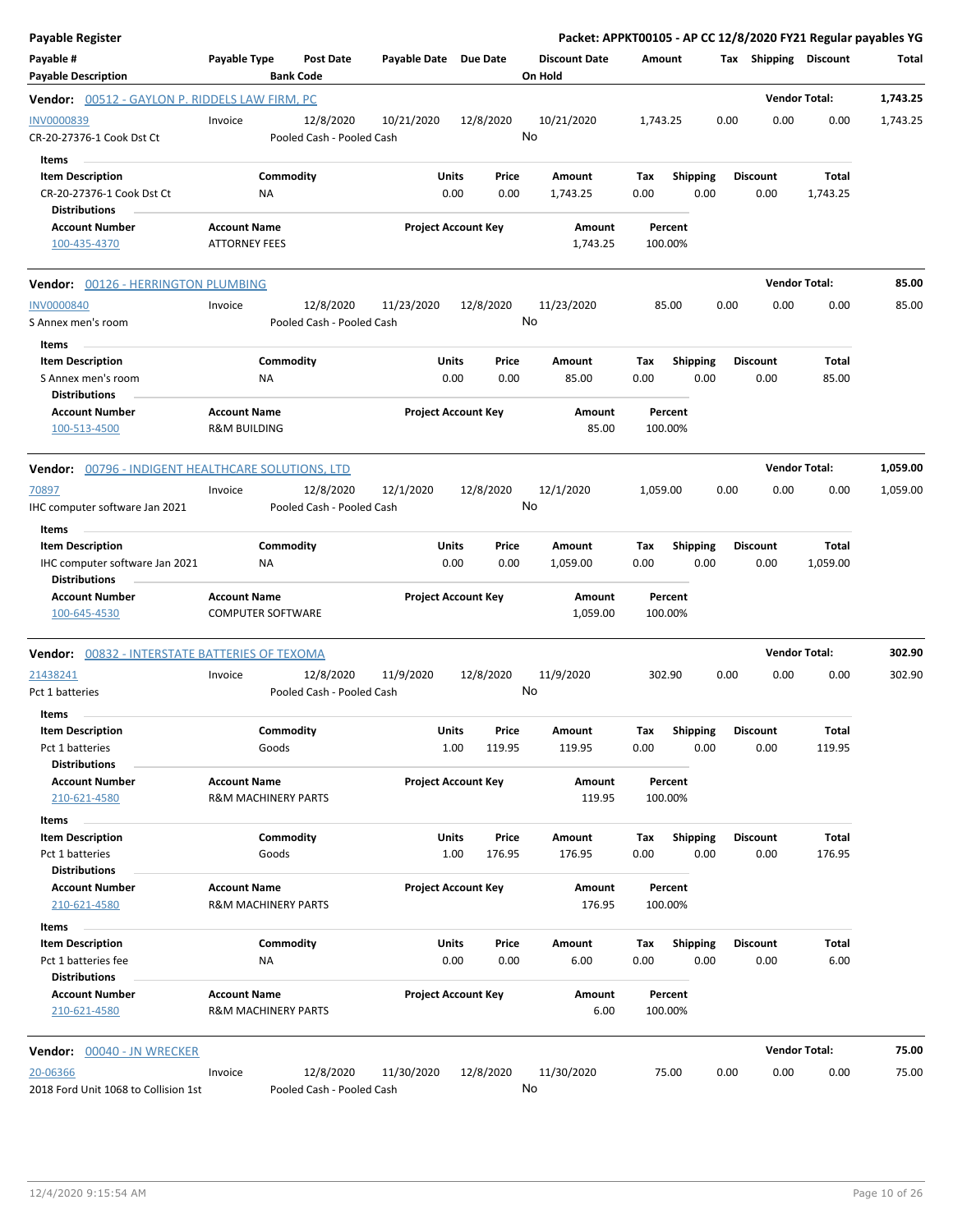| Payable Register                                                                        |                                      |                                      |                       |                            |                                 | Packet: APPKT00105 - AP CC 12/8/2020 FY21 Regular payables YG |      |                         |                      |          |
|-----------------------------------------------------------------------------------------|--------------------------------------|--------------------------------------|-----------------------|----------------------------|---------------------------------|---------------------------------------------------------------|------|-------------------------|----------------------|----------|
| Payable #<br><b>Payable Description</b>                                                 | Payable Type                         | <b>Post Date</b><br><b>Bank Code</b> | Payable Date Due Date |                            | <b>Discount Date</b><br>On Hold | Amount                                                        |      | Tax Shipping Discount   |                      | Total    |
| Items                                                                                   |                                      |                                      |                       |                            |                                 |                                                               |      |                         |                      |          |
| <b>Item Description</b><br>2018 Ford Unit 1068 to Collision 1st<br><b>Distributions</b> |                                      | Commodity<br>ΝA                      | Units                 | Price<br>0.00<br>0.00      | Amount<br>75.00                 | <b>Shipping</b><br>Tax<br>0.00                                | 0.00 | <b>Discount</b><br>0.00 | Total<br>75.00       |          |
| <b>Account Number</b>                                                                   | <b>Account Name</b>                  |                                      |                       | <b>Project Account Key</b> | Amount                          | Percent                                                       |      |                         |                      |          |
| 100-560-4540                                                                            |                                      | R & M AUTOMOBILES                    |                       |                            | 75.00                           | 100.00%                                                       |      |                         |                      |          |
| Vendor: VEN02213 - Johnson, Robert                                                      |                                      |                                      |                       |                            |                                 |                                                               |      |                         | <b>Vendor Total:</b> | 63.23    |
| <b>INV0000841</b>                                                                       | Invoice                              | 12/8/2020                            | 11/30/2020            | 12/8/2020                  | 11/30/2020                      | 63.23                                                         | 0.00 | 0.00                    | 0.00                 | 63.23    |
| 11/2/20 election 73.7 miles/rental                                                      |                                      | Pooled Cash - Pooled Cash            |                       |                            | No                              |                                                               |      |                         |                      |          |
| Items                                                                                   |                                      |                                      |                       |                            |                                 |                                                               |      |                         |                      |          |
| <b>Item Description</b>                                                                 |                                      | Commodity                            | Units                 | Price                      | Amount                          | <b>Shipping</b><br>Tax                                        |      | <b>Discount</b>         | Total                |          |
| 11/2/20 election 73.7 miles/rental<br><b>Distributions</b>                              |                                      | NA                                   |                       | 0.00<br>0.00               | 63.23                           | 0.00                                                          | 0.00 | 0.00                    | 63.23                |          |
| <b>Account Number</b><br>100-404-4270                                                   | <b>Account Name</b>                  | ELECTION TRAVEL/TRAINING             |                       | <b>Project Account Key</b> | Amount<br>63.23                 | Percent<br>100.00%                                            |      |                         |                      |          |
| <b>Vendor: 00541 - KIRBY, SHELLY</b>                                                    |                                      |                                      |                       |                            |                                 |                                                               |      |                         | <b>Vendor Total:</b> | 20.00    |
| 069465                                                                                  | Invoice                              | 12/8/2020                            | 12/1/2020             | 12/8/2020                  | 12/1/2020                       | 20.00                                                         | 0.00 | 0.00                    | 0.00                 | 20.00    |
| Windom-trimming                                                                         |                                      | Pooled Cash - Pooled Cash            |                       |                            | No                              |                                                               |      |                         |                      |          |
| Items                                                                                   |                                      |                                      |                       |                            |                                 |                                                               |      |                         |                      |          |
| <b>Item Description</b>                                                                 |                                      | Commodity                            | Units                 | Price                      | Amount                          | Tax<br><b>Shipping</b>                                        |      | <b>Discount</b>         | Total                |          |
| Windom-trimming                                                                         |                                      | ΝA                                   |                       | 0.00<br>0.00               | 20.00                           | 0.00                                                          | 0.00 | 0.00                    | 20.00                |          |
| <b>Distributions</b>                                                                    |                                      |                                      |                       |                            |                                 |                                                               |      |                         |                      |          |
| <b>Account Number</b><br>100-515-4502                                                   | <b>Account Name</b>                  | <b>LAWN MAINTENANCE</b>              |                       | <b>Project Account Key</b> | Amount<br>20.00                 | Percent<br>100.00%                                            |      |                         |                      |          |
| Vendor: 00048 - LEONARD, CITY OF                                                        |                                      |                                      |                       |                            |                                 |                                                               |      |                         | <b>Vendor Total:</b> | 65.24    |
| <b>INV0000842</b>                                                                       | Invoice                              | 12/8/2020                            | 11/15/2020            | 12/8/2020                  | 11/15/2020                      | 65.24                                                         | 0.00 | 0.00                    | 0.00                 | 65.24    |
| Pct 2 water/sewer/trash                                                                 |                                      | Pooled Cash - Pooled Cash            |                       |                            | No                              |                                                               |      |                         |                      |          |
| Items                                                                                   |                                      |                                      |                       |                            |                                 |                                                               |      |                         |                      |          |
| <b>Item Description</b>                                                                 |                                      | Commodity                            | Units                 | Price                      | Amount                          | Tax<br><b>Shipping</b>                                        |      | <b>Discount</b>         | Total                |          |
| Pct 2 water/sewer/trash 10/15-11/15/20<br><b>Distributions</b>                          |                                      | ΝA                                   |                       | 0.00<br>0.00               | 65.24                           | 0.00                                                          | 0.00 | 0.00                    | 65.24                |          |
| <b>Account Number</b><br>220-622-4420                                                   | <b>Account Name</b><br>UTILITY WATER |                                      |                       | <b>Project Account Key</b> | Amount<br>65.24                 | Percent<br>100.00%                                            |      |                         |                      |          |
| Vendor: 00031 - LEXISNEXIS                                                              |                                      |                                      |                       |                            |                                 |                                                               |      |                         | <b>Vendor Total:</b> | 384.00   |
| 3092962797                                                                              | Invoice                              | 12/8/2020                            | 11/30/2020            | 11/30/2020                 | 11/30/2020                      | 384.00                                                        | 0.00 | 0.00                    | 0.00                 | 384.00   |
| DA Nov 2020 online research                                                             |                                      | Pooled Cash - Pooled Cash            |                       |                            | No                              |                                                               |      |                         |                      |          |
| Items                                                                                   |                                      |                                      |                       |                            |                                 |                                                               |      |                         |                      |          |
| <b>Item Description</b>                                                                 |                                      | Commodity                            | Units                 | Price                      | Amount                          | <b>Shipping</b><br>Tax                                        |      | <b>Discount</b>         | Total                |          |
| DA Nov 2020 online research<br><b>Distributions</b>                                     |                                      | ΝA                                   |                       | 0.00<br>0.00               | 384.00                          | 0.00                                                          | 0.00 | 0.00                    | 384.00               |          |
| <b>Account Number</b>                                                                   | <b>Account Name</b>                  |                                      |                       | <b>Project Account Key</b> | Amount                          | Percent                                                       |      |                         |                      |          |
| 100-475-5910                                                                            | <b>ONLINE RESEARCH</b>               |                                      |                       |                            | 384.00                          | 100.00%                                                       |      |                         |                      |          |
| <b>Vendor: 00252 - LOCAL GOVERNMENT SOLUTIONS, LP</b>                                   |                                      |                                      |                       |                            |                                 |                                                               |      |                         | <b>Vendor Total:</b> | 3,510.00 |
| 11743                                                                                   | Invoice                              | 12/8/2020                            | 11/30/2020            | 12/8/2020                  | 11/30/2020                      | 3,510.00                                                      | 0.00 | 0.00                    | 0.00                 | 3,510.00 |
| Hosting fee/Maintenance/support 10/1/20-9/ Pooled Cash - Pooled Cash                    |                                      |                                      |                       |                            | No                              |                                                               |      |                         |                      |          |
| Items                                                                                   |                                      |                                      |                       |                            |                                 |                                                               |      |                         |                      |          |
| <b>Item Description</b>                                                                 |                                      | Commodity                            | Units                 | Price                      | Amount                          | <b>Shipping</b><br>Tax                                        |      | <b>Discount</b>         | Total                |          |
| Hosting fee/Maintenance/support 10/1/2 NA                                               |                                      |                                      |                       | 0.00<br>0.00               | 3,510.00                        | 0.00                                                          | 0.00 | 0.00                    | 3,510.00             |          |
| <b>Distributions</b>                                                                    |                                      |                                      |                       |                            |                                 |                                                               |      |                         |                      |          |
| <b>Account Number</b>                                                                   | <b>Account Name</b>                  |                                      |                       | <b>Project Account Key</b> | Amount                          | Percent                                                       |      |                         |                      |          |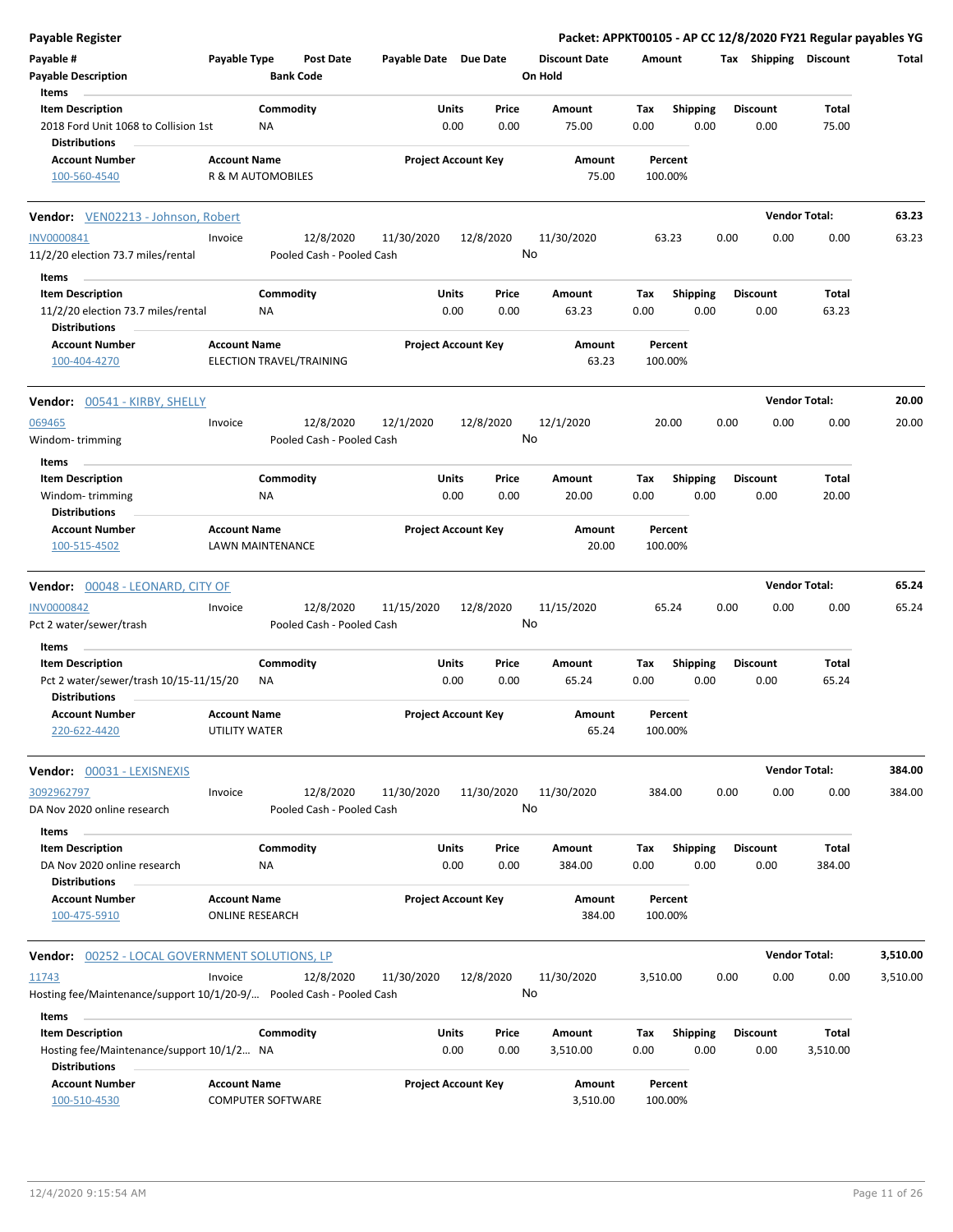| Payable Register                                                              |                     |                                        |                       |                                       | Packet: APPKT00105 - AP CC 12/8/2020 FY21 Regular payables YG |                    |                         |                         |                      |           |
|-------------------------------------------------------------------------------|---------------------|----------------------------------------|-----------------------|---------------------------------------|---------------------------------------------------------------|--------------------|-------------------------|-------------------------|----------------------|-----------|
| Payable #<br><b>Payable Description</b>                                       | Payable Type        | <b>Post Date</b><br><b>Bank Code</b>   | Payable Date Due Date |                                       | <b>Discount Date</b><br>On Hold                               | Amount             |                         | Tax Shipping Discount   |                      | Total     |
| Vendor: 00111 - MCCRAW OIL CO.                                                |                     |                                        |                       |                                       |                                                               |                    |                         |                         | <b>Vendor Total:</b> | 14,851.26 |
| 379550<br>#23040025 Pct 2 gas/oil<br><b>Items</b>                             | Invoice             | 12/8/2020<br>Pooled Cash - Pooled Cash | 11/17/2020            | 12/8/2020                             | 11/17/2020<br>No                                              | 608.93             | 0.00                    | 0.00                    | 0.00                 | 608.93    |
| <b>Item Description</b><br>#23040025 Pct 2 gas/oil<br><b>Distributions</b>    |                     | Commodity<br>ΝA                        |                       | <b>Units</b><br>Price<br>0.00<br>0.00 | Amount<br>608.93                                              | Tax<br>0.00        | <b>Shipping</b><br>0.00 | <b>Discount</b><br>0.00 | Total<br>608.93      |           |
| <b>Account Number</b><br>220-622-4570                                         | <b>Account Name</b> | R&M MACHINERY GAS & OIL                |                       | <b>Project Account Key</b>            | Amount<br>608.93                                              | Percent<br>100.00% |                         |                         |                      |           |
| P22413<br>#23040045 Sheriff auto gas                                          | Invoice             | 12/8/2020<br>Pooled Cash - Pooled Cash | 11/4/2020             | 12/8/2020                             | 11/4/2020<br>No                                               | 1,146.80           | 0.00                    | 0.00                    | 0.00                 | 1,146.80  |
| Items                                                                         |                     |                                        |                       |                                       |                                                               |                    |                         |                         |                      |           |
| <b>Item Description</b><br>#23040045 Sheriff auto gas<br><b>Distributions</b> |                     | Commodity<br><b>NA</b>                 |                       | Units<br>Price<br>0.00<br>0.00        | Amount<br>1,146.80                                            | Tax<br>0.00        | <b>Shipping</b><br>0.00 | <b>Discount</b><br>0.00 | Total<br>1,146.80    |           |
| <b>Account Number</b><br>100-560-3300                                         | <b>Account Name</b> | AUTO EXPENSE GAS & OIL                 |                       | <b>Project Account Key</b>            | Amount<br>1,146.80                                            | Percent<br>100.00% |                         |                         |                      |           |
| P22454<br>#23040045 Sheriff auto gas                                          | Invoice             | 12/8/2020<br>Pooled Cash - Pooled Cash | 11/12/2020            | 12/8/2020                             | 11/12/2020<br>No                                              | 1,026.69           | 0.00                    | 0.00                    | 0.00                 | 1,026.69  |
| Items                                                                         |                     |                                        |                       |                                       |                                                               |                    |                         |                         |                      |           |
| <b>Item Description</b><br>#23040045 Sheriff auto gas<br><b>Distributions</b> |                     | Commodity<br>ΝA                        |                       | <b>Units</b><br>Price<br>0.00<br>0.00 | Amount<br>1,026.69                                            | Tax<br>0.00        | <b>Shipping</b><br>0.00 | <b>Discount</b><br>0.00 | Total<br>1,026.69    |           |
| <b>Account Number</b><br>100-560-3300                                         | <b>Account Name</b> | AUTO EXPENSE GAS & OIL                 |                       | <b>Project Account Key</b>            | Amount<br>1,026.69                                            | Percent<br>100.00% |                         |                         |                      |           |
| P22540<br>#23040025 Pct 2 gas/oil                                             | Invoice             | 12/8/2020<br>Pooled Cash - Pooled Cash | 11/6/2020             | 12/8/2020                             | 11/6/2020<br>No                                               | 2,463.12           | 0.00                    | 0.00                    | 0.00                 | 2,463.12  |
| Items                                                                         |                     |                                        |                       |                                       |                                                               |                    |                         |                         |                      |           |
| <b>Item Description</b>                                                       |                     | Commodity                              |                       | Units<br>Price                        | Amount                                                        | Tax                | <b>Shipping</b>         | <b>Discount</b>         | Total                |           |
| #23040025 Pct 2 gas/oil<br><b>Distributions</b>                               |                     | ΝA                                     |                       | 0.00<br>0.00                          | 2,463.12                                                      | 0.00               | 0.00                    | 0.00                    | 2,463.12             |           |
| <b>Account Number</b><br>220-622-4570                                         | <b>Account Name</b> | R&M MACHINERY GAS & OIL                |                       | <b>Project Account Key</b>            | Amount<br>2,463.12                                            | Percent<br>100.00% |                         |                         |                      |           |
| P22583<br>#23040034 Pct 3 gas/oil                                             | Invoice             | 12/8/2020<br>Pooled Cash - Pooled Cash | 11/2/2020             | 12/8/2020                             | 11/2/2020<br>No                                               | 3,336.44           | 0.00                    | 0.00                    | 0.00                 | 3,336.44  |
| Items                                                                         |                     |                                        |                       |                                       |                                                               |                    |                         |                         |                      |           |
| <b>Item Description</b><br>#23040034 Pct 3 gas/oil                            |                     | Commodity<br>ΝA                        |                       | Units<br>Price<br>0.00<br>0.00        | Amount<br>3,336.44                                            | Tax<br>0.00        | <b>Shipping</b><br>0.00 | <b>Discount</b><br>0.00 | Total<br>3,336.44    |           |
| <b>Distributions</b><br><b>Account Number</b><br>230-623-4570                 | <b>Account Name</b> | R&M MACHINERY GAS & OIL                |                       | <b>Project Account Key</b>            | Amount<br>3,336.44                                            | Percent<br>100.00% |                         |                         |                      |           |
| P38430<br>#23040045 Sheriff auto gas                                          | Invoice             | 12/8/2020<br>Pooled Cash - Pooled Cash | 11/19/2020            | 12/8/2020                             | 11/19/2020<br>No                                              | 1,025.40           | 0.00                    | 0.00                    | 0.00                 | 1,025.40  |
| Items                                                                         |                     |                                        |                       |                                       |                                                               |                    |                         |                         |                      |           |
| <b>Item Description</b><br>#23040045 Sheriff auto gas                         |                     | Commodity<br>ΝA                        |                       | Units<br>Price<br>0.00<br>0.00        | Amount<br>1,025.40                                            | Tax<br>0.00        | <b>Shipping</b><br>0.00 | <b>Discount</b><br>0.00 | Total<br>1,025.40    |           |
| <b>Distributions</b><br><b>Account Number</b><br>100-560-3300                 | <b>Account Name</b> | AUTO EXPENSE GAS & OIL                 |                       | <b>Project Account Key</b>            | Amount<br>1,025.40                                            | Percent<br>100.00% |                         |                         |                      |           |
| P38489<br>#23040045 Sheriff auto gas                                          | Invoice             | 12/8/2020<br>Pooled Cash - Pooled Cash | 11/25/2020            | 12/8/2020                             | 11/25/2020<br>No                                              | 973.13             | 0.00                    | 0.00                    | 0.00                 | 973.13    |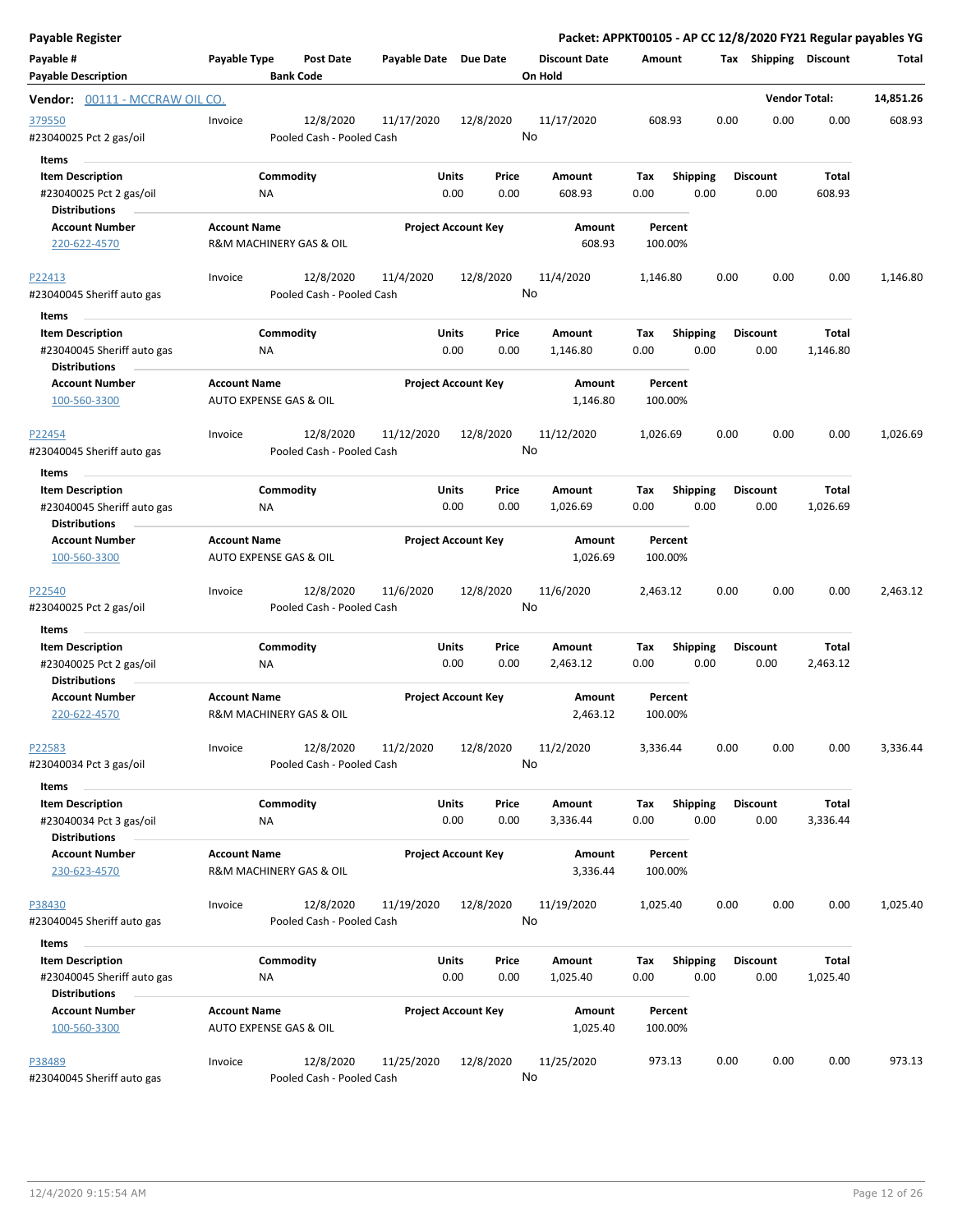| <b>Payable Register</b>                                                                          |                                               |                                        |                            |                      |               | Packet: APPKT00105 - AP CC 12/8/2020 FY21 Regular payables YG |             |                         |      |                         |                      |          |
|--------------------------------------------------------------------------------------------------|-----------------------------------------------|----------------------------------------|----------------------------|----------------------|---------------|---------------------------------------------------------------|-------------|-------------------------|------|-------------------------|----------------------|----------|
| Payable #<br><b>Payable Description</b>                                                          | Payable Type                                  | <b>Post Date</b><br><b>Bank Code</b>   | Payable Date Due Date      |                      |               | <b>Discount Date</b><br>On Hold                               | Amount      |                         |      | Tax Shipping Discount   |                      | Total    |
| Items<br><b>Item Description</b>                                                                 |                                               | Commodity                              |                            | Units                | Price         | Amount                                                        | Tax         | <b>Shipping</b>         |      | <b>Discount</b>         | Total                |          |
| #23040045 Sheriff auto gas                                                                       | ΝA                                            |                                        |                            | 0.00                 | 0.00          | 973.13                                                        | 0.00        | 0.00                    |      | 0.00                    | 973.13               |          |
| <b>Distributions</b>                                                                             |                                               |                                        |                            |                      |               |                                                               |             |                         |      |                         |                      |          |
| <b>Account Number</b><br>100-560-3300                                                            | <b>Account Name</b><br>AUTO EXPENSE GAS & OIL |                                        | <b>Project Account Key</b> |                      |               | Amount<br>973.13                                              |             | Percent<br>100.00%      |      |                         |                      |          |
| P38521                                                                                           | Invoice                                       | 12/8/2020                              | 11/24/2020                 | 12/8/2020            |               | 11/24/2020                                                    | 4,270.75    |                         | 0.00 | 0.00                    | 0.00                 | 4,270.75 |
| #23040034 Pct 3 gas/oil                                                                          |                                               | Pooled Cash - Pooled Cash              |                            |                      |               | No                                                            |             |                         |      |                         |                      |          |
| Items                                                                                            |                                               |                                        |                            |                      |               |                                                               |             |                         |      |                         |                      |          |
| <b>Item Description</b><br>#23040034 Pct 3 gas/oil                                               | ΝA                                            | Commodity                              |                            | Units<br>0.00        | Price<br>0.00 | Amount<br>4,270.75                                            | Tax<br>0.00 | <b>Shipping</b><br>0.00 |      | <b>Discount</b><br>0.00 | Total<br>4,270.75    |          |
| <b>Distributions</b>                                                                             |                                               |                                        |                            |                      |               |                                                               |             |                         |      |                         |                      |          |
| <b>Account Number</b><br>230-623-4570                                                            | <b>Account Name</b>                           | R&M MACHINERY GAS & OIL                | <b>Project Account Key</b> |                      |               | Amount<br>4,270.75                                            |             | Percent<br>100.00%      |      |                         |                      |          |
| Vendor: 00337 - MIEARS, STEVEN R.                                                                |                                               |                                        |                            |                      |               |                                                               |             |                         |      |                         | <b>Vendor Total:</b> | 1,575.00 |
| <b>INV0000843</b><br>FA-20-44838 JT/JT Dst Ct                                                    | Invoice                                       | 12/8/2020<br>Pooled Cash - Pooled Cash | 11/13/2020                 | 12/8/2020            | No            | 11/13/2020                                                    |             | 775.00                  | 0.00 | 0.00                    | 0.00                 | 775.00   |
| Items                                                                                            |                                               |                                        |                            |                      |               |                                                               |             |                         |      |                         |                      |          |
| <b>Item Description</b><br>FA-20-44838 JT/JT Dst Ct                                              | ΝA                                            | Commodity                              |                            | Units<br>0.00        | Price<br>0.00 | Amount<br>775.00                                              | Tax<br>0.00 | <b>Shipping</b><br>0.00 |      | <b>Discount</b><br>0.00 | Total<br>775.00      |          |
| <b>Distributions</b>                                                                             |                                               |                                        |                            |                      |               |                                                               |             |                         |      |                         |                      |          |
| <b>Account Number</b><br>100-435-4360                                                            | <b>Account Name</b>                           | <b>ATTORNEY FEES- CPS CASES</b>        | <b>Project Account Key</b> |                      |               | Amount<br>775.00                                              |             | Percent<br>100.00%      |      |                         |                      |          |
| <b>INV0000844</b><br>FA-17-43185 MF/KMc Dst Ct                                                   | Invoice                                       | 12/8/2020<br>Pooled Cash - Pooled Cash | 10/28/2020                 | 12/8/2020            | No            | 10/28/2020                                                    |             | 800.00                  | 0.00 | 0.00                    | 0.00                 | 800.00   |
| Items                                                                                            |                                               |                                        |                            |                      |               |                                                               |             |                         |      |                         |                      |          |
| <b>Item Description</b>                                                                          |                                               | Commodity                              |                            | Units                | Price         | Amount                                                        | Tax         | <b>Shipping</b>         |      | <b>Discount</b>         | Total                |          |
| FA-17-43185 MF/KMc Dst Ct<br><b>Distributions</b>                                                | ΝA                                            |                                        |                            | 0.00                 | 0.00          | 800.00                                                        | 0.00        | 0.00                    |      | 0.00                    | 800.00               |          |
| <b>Account Number</b><br>100-435-4360                                                            | <b>Account Name</b>                           | ATTORNEY FEES- CPS CASES               | <b>Project Account Key</b> |                      |               | Amount<br>800.00                                              |             | Percent<br>100.00%      |      |                         |                      |          |
| <b>Vendor:</b> 00420 - NOBLE RESOURCES PEST CONTROL                                              |                                               |                                        |                            |                      |               |                                                               |             |                         |      |                         | <b>Vendor Total:</b> | 402.00   |
| 32043<br>Pest control Adult Prob 411 Chestnut                                                    | Invoice                                       | 12/8/2020<br>Pooled Cash - Pooled Cash | 12/1/2020                  | 12/8/2020            |               | 12/1/2020<br>No                                               |             | 70.00                   | 0.00 | 0.00                    | 0.00                 | 70.00    |
|                                                                                                  |                                               |                                        |                            |                      |               |                                                               |             |                         |      |                         |                      |          |
| Items<br><b>Item Description</b><br>Pest control Adult Prob 411 Chestnut<br><b>Distributions</b> | NA                                            | Commodity                              |                            | <b>Units</b><br>0.00 | Price<br>0.00 | Amount<br>70.00                                               | Tax<br>0.00 | <b>Shipping</b><br>0.00 |      | <b>Discount</b><br>0.00 | Total<br>70.00       |          |
| <b>Account Number</b><br>100-512-4501                                                            | <b>Account Name</b><br>PEST CONTROL           |                                        | <b>Project Account Key</b> |                      |               | <b>Amount</b><br>70.00                                        |             | Percent<br>100.00%      |      |                         |                      |          |
| 32088<br>Pest control 800 E 2nd                                                                  | Invoice                                       | 12/8/2020<br>Pooled Cash - Pooled Cash | 12/3/2020                  | 12/8/2020            | No            | 12/3/2020                                                     |             | 90.00                   | 0.00 | 0.00                    | 0.00                 | 90.00    |
|                                                                                                  |                                               |                                        |                            |                      |               |                                                               |             |                         |      |                         |                      |          |
| Items<br><b>Item Description</b>                                                                 |                                               | Commodity                              |                            | Units                | Price         | Amount                                                        | Tax         | <b>Shipping</b>         |      | <b>Discount</b>         | Total                |          |
| Pest control 800 E 2nd<br><b>Distributions</b>                                                   | ΝA                                            |                                        |                            | 0.00                 | 0.00          | 90.00                                                         | 0.00        | 0.00                    |      | 0.00                    | 90.00                |          |
| <b>Account Number</b><br>100-518-4501                                                            | <b>Account Name</b><br>PEST CONTROL           |                                        | <b>Project Account Key</b> |                      |               | Amount<br>90.00                                               |             | Percent<br>100.00%      |      |                         |                      |          |
| 32101<br>Pest Control 1203 Sam Rayburn                                                           | Invoice                                       | 12/8/2020<br>Pooled Cash - Pooled Cash | 12/1/2020                  | 12/8/2020            |               | 12/1/2020<br>No                                               |             | 67.00                   | 0.00 | 0.00                    | 0.00                 | 67.00    |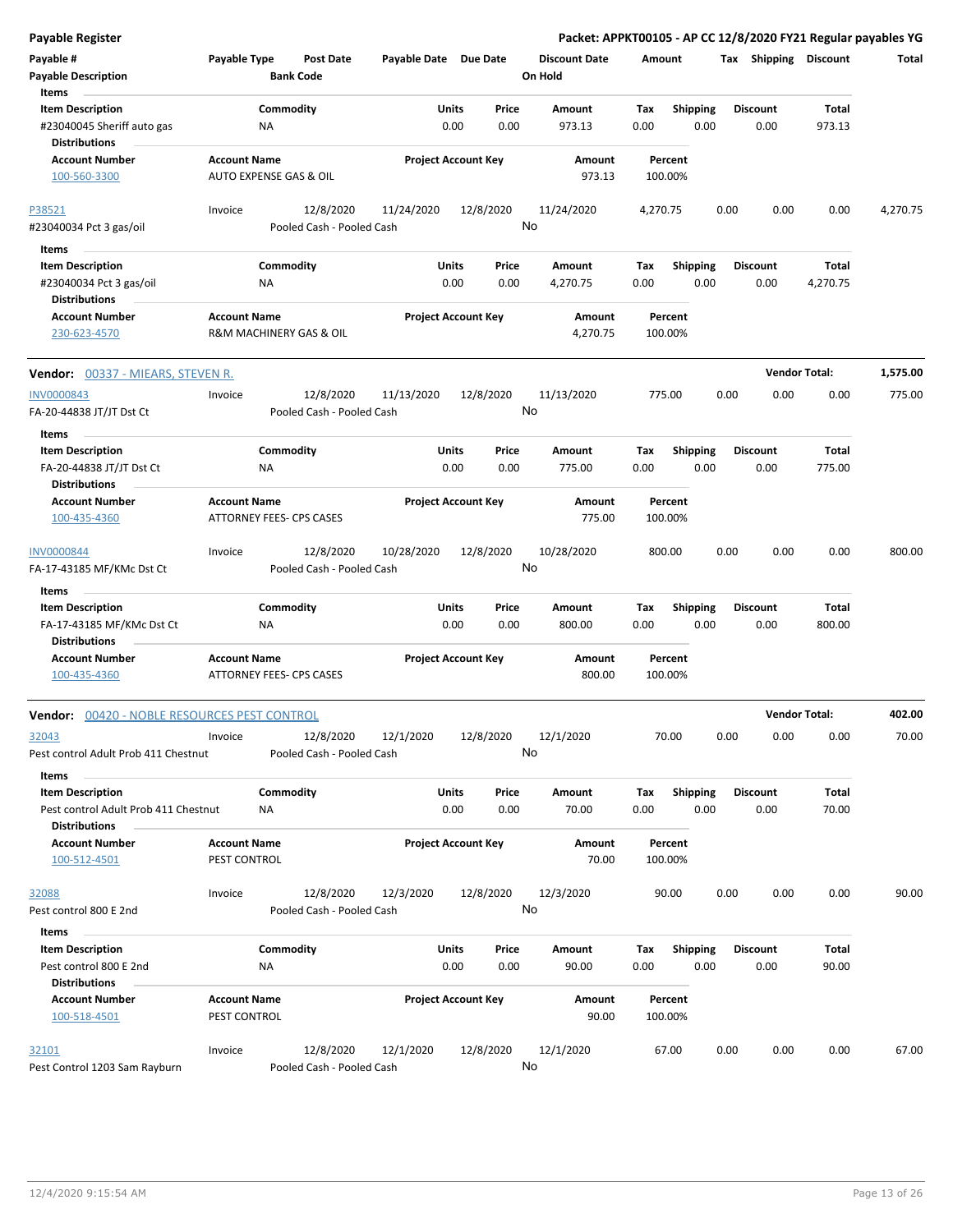| <b>Payable Register</b>                                                   |                                                 |                                        |                       |                            |                                 |                    |                         | Packet: APPKT00105 - AP CC 12/8/2020 FY21 Regular payables YG |                      |          |
|---------------------------------------------------------------------------|-------------------------------------------------|----------------------------------------|-----------------------|----------------------------|---------------------------------|--------------------|-------------------------|---------------------------------------------------------------|----------------------|----------|
| Payable #<br><b>Payable Description</b>                                   | Payable Type                                    | Post Date<br><b>Bank Code</b>          | Payable Date Due Date |                            | <b>Discount Date</b><br>On Hold | Amount             |                         | Tax Shipping Discount                                         |                      | Total    |
| Items                                                                     |                                                 |                                        |                       |                            |                                 |                    |                         |                                                               |                      |          |
| <b>Item Description</b><br>Pest Control 1203 Sam Rayburn<br>Distributions | ΝA                                              | Commodity                              | Units                 | Price<br>0.00<br>0.00      | Amount<br>67.00                 | Tax<br>0.00        | <b>Shipping</b><br>0.00 | <b>Discount</b><br>0.00                                       | Total<br>67.00       |          |
| <b>Account Number</b><br>100-511-4501                                     | <b>Account Name</b><br>PEST CONTROL             |                                        |                       | <b>Project Account Key</b> | Amount<br>67.00                 | Percent<br>100.00% |                         |                                                               |                      |          |
|                                                                           |                                                 |                                        |                       |                            |                                 |                    |                         |                                                               |                      |          |
| 32104                                                                     | Invoice                                         | 12/8/2020                              | 12/1/2020             | 12/8/2020                  | 12/1/2020                       | 80.00              |                         | 0.00<br>0.00                                                  | 0.00                 | 80.00    |
| Pest control Sheriff 2375 Silo                                            |                                                 | Pooled Cash - Pooled Cash              |                       |                            | No                              |                    |                         |                                                               |                      |          |
| Items                                                                     |                                                 |                                        |                       |                            |                                 |                    |                         |                                                               |                      |          |
| <b>Item Description</b><br>Pest control Sheriff 2375 Silo                 | NA                                              | Commodity                              | Units                 | Price<br>0.00<br>0.00      | Amount<br>80.00                 | Tax<br>0.00        | <b>Shipping</b><br>0.00 | <b>Discount</b><br>0.00                                       | Total<br>80.00       |          |
| <b>Distributions</b><br><b>Account Number</b>                             | <b>Account Name</b>                             |                                        |                       |                            | Amount                          | Percent            |                         |                                                               |                      |          |
| 100-560-4501                                                              | PEST CONTROL                                    |                                        |                       | <b>Project Account Key</b> | 80.00                           | 100.00%            |                         |                                                               |                      |          |
| 32117<br>Pest control S Annex 210 S Main                                  | Invoice                                         | 12/8/2020<br>Pooled Cash - Pooled Cash | 12/1/2020             | 12/8/2020                  | 12/1/2020<br>No                 | 95.00              |                         | 0.00<br>0.00                                                  | 0.00                 | 95.00    |
| Items                                                                     |                                                 |                                        |                       |                            |                                 |                    |                         |                                                               |                      |          |
| <b>Item Description</b><br>Pest control S Annex 210 S Main                | ΝA                                              | Commodity                              | Units                 | Price<br>0.00<br>0.00      | Amount<br>95.00                 | Tax<br>0.00        | <b>Shipping</b><br>0.00 | <b>Discount</b><br>0.00                                       | Total<br>95.00       |          |
| <b>Distributions</b>                                                      |                                                 |                                        |                       |                            |                                 |                    |                         |                                                               |                      |          |
| <b>Account Number</b><br>100-513-4501                                     | <b>Account Name</b><br>PEST CONTROL             |                                        |                       | <b>Project Account Key</b> | Amount<br>95.00                 | Percent<br>100.00% |                         |                                                               |                      |          |
|                                                                           |                                                 |                                        |                       |                            |                                 |                    |                         |                                                               |                      |          |
| Vendor: 00006 - PARKER TIRE                                               |                                                 |                                        |                       |                            |                                 |                    |                         |                                                               | <b>Vendor Total:</b> | 40.00    |
| 12695<br>Pct 1 tire repair                                                | Invoice                                         | 12/8/2020<br>Pooled Cash - Pooled Cash | 11/30/2020            | 12/8/2020                  | 11/30/2020<br>No                | 40.00              |                         | 0.00<br>0.00                                                  | 0.00                 | 40.00    |
| Items                                                                     |                                                 |                                        |                       |                            |                                 |                    |                         |                                                               |                      |          |
| <b>Item Description</b>                                                   |                                                 | Commodity                              | Units                 | Price                      | Amount                          | Tax                | <b>Shipping</b>         | <b>Discount</b>                                               | Total                |          |
| Pct 1 tire repair                                                         | <b>NA</b>                                       |                                        |                       | 0.00<br>0.00               | 40.00                           | 0.00               | 0.00                    | 0.00                                                          | 40.00                |          |
| Distributions                                                             |                                                 |                                        |                       |                            |                                 |                    |                         |                                                               |                      |          |
| <b>Account Number</b><br>210-621-4590                                     | <b>Account Name</b><br>R&M MACH. TIRES & TUBES  |                                        |                       | <b>Project Account Key</b> | Amount<br>40.00                 | Percent<br>100.00% |                         |                                                               |                      |          |
| <b>Vendor:</b> 00589 - PERKINS, J. DANIEL                                 |                                                 |                                        |                       |                            |                                 |                    |                         |                                                               | <b>Vendor Total:</b> | 2,754.00 |
| <b>INV0000845</b><br>FA-20-44820 VM/AM Dst Ct                             | Invoice                                         | 12/8/2020<br>Pooled Cash - Pooled Cash | 11/18/2020            | 12/8/2020                  | 11/18/2020<br>No                | 846.00             |                         | 0.00<br>0.00                                                  | 0.00                 | 846.00   |
| Items                                                                     |                                                 |                                        |                       |                            |                                 |                    |                         |                                                               |                      |          |
| <b>Item Description</b><br>FA-20-44820 VM/AM Dst Ct                       | NA                                              | Commodity                              | Units                 | Price<br>0.00<br>0.00      | Amount<br>846.00                | Tax<br>0.00        | <b>Shipping</b><br>0.00 | <b>Discount</b><br>0.00                                       | Total<br>846.00      |          |
| <b>Distributions</b>                                                      |                                                 |                                        |                       |                            |                                 |                    |                         |                                                               |                      |          |
| <b>Account Number</b><br>100-435-4360                                     | <b>Account Name</b><br>ATTORNEY FEES- CPS CASES |                                        |                       | <b>Project Account Key</b> | Amount<br>846.00                | Percent<br>100.00% |                         |                                                               |                      |          |
| <b>INV0000846</b>                                                         | Invoice                                         | 12/8/2020                              | 11/13/2020            | 12/8/2020                  | 11/13/2020                      | 522.00             |                         | 0.00<br>0.00                                                  | 0.00                 | 522.00   |
| FA-20-44880 MH Dst Ct                                                     |                                                 | Pooled Cash - Pooled Cash              |                       |                            | No                              |                    |                         |                                                               |                      |          |
| Items                                                                     |                                                 |                                        |                       |                            |                                 |                    |                         |                                                               |                      |          |
| <b>Item Description</b><br>FA-20-44880 MH Dst Ct<br>Distributions         | ΝA                                              | Commodity                              | Units                 | Price<br>0.00<br>0.00      | Amount<br>522.00                | Tax<br>0.00        | <b>Shipping</b><br>0.00 | <b>Discount</b><br>0.00                                       | Total<br>522.00      |          |
| <b>Account Number</b><br>100-435-4360                                     | <b>Account Name</b><br>ATTORNEY FEES- CPS CASES |                                        |                       | <b>Project Account Key</b> | Amount<br>522.00                | Percent<br>100.00% |                         |                                                               |                      |          |
| <b>INV0000847</b><br>FA-20-44560 MD/KD/LB/DD Dst Ct                       | Invoice                                         | 12/8/2020<br>Pooled Cash - Pooled Cash | 11/13/2020            | 12/8/2020                  | 11/13/2020<br>No                | 774.00             |                         | 0.00<br>0.00                                                  | 0.00                 | 774.00   |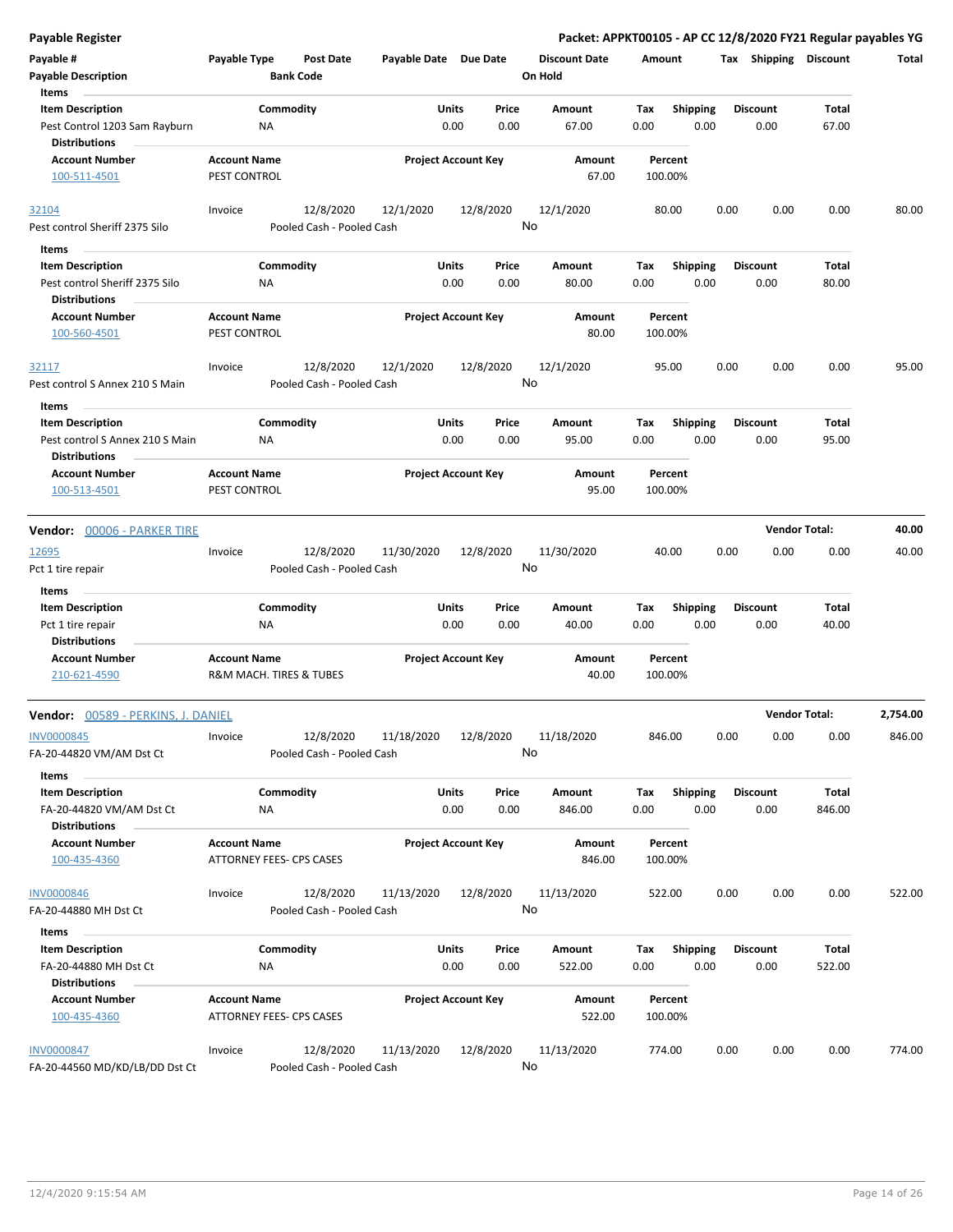| Payable Register                                               |                     |                                      |                       |                                |      | Packet: APPKT00105 - AP CC 12/8/2020 FY21 Regular payables YG |             |                         |      |                         |                      |           |
|----------------------------------------------------------------|---------------------|--------------------------------------|-----------------------|--------------------------------|------|---------------------------------------------------------------|-------------|-------------------------|------|-------------------------|----------------------|-----------|
| Payable #<br><b>Payable Description</b>                        | Payable Type        | <b>Post Date</b><br><b>Bank Code</b> | Payable Date Due Date |                                |      | <b>Discount Date</b><br>On Hold                               | Amount      |                         |      | Tax Shipping Discount   |                      | Total     |
| Items                                                          |                     |                                      |                       |                                |      |                                                               |             |                         |      |                         |                      |           |
| <b>Item Description</b><br>FA-20-44560 MD/KD/LB/DD Dst Ct      |                     | Commodity<br>ΝA                      |                       | Units<br>Price<br>0.00<br>0.00 |      | Amount<br>774.00                                              | Tax<br>0.00 | <b>Shipping</b><br>0.00 |      | <b>Discount</b><br>0.00 | Total<br>774.00      |           |
| <b>Distributions</b>                                           |                     |                                      |                       |                                |      |                                                               |             |                         |      |                         |                      |           |
| <b>Account Number</b><br>100-435-4360                          | <b>Account Name</b> | ATTORNEY FEES- CPS CASES             |                       | <b>Project Account Key</b>     |      | Amount<br>774.00                                              |             | Percent<br>100.00%      |      |                         |                      |           |
| <b>INV0000863</b>                                              | Invoice             | 12/8/2020                            | 11/23/2020            | 12/8/2020                      |      | 11/23/2020                                                    |             | 612.00                  | 0.00 | 0.00                    | 0.00                 | 612.00    |
| FA-20-44842 CGG Dst Ct                                         |                     | Pooled Cash - Pooled Cash            |                       |                                | No   |                                                               |             |                         |      |                         |                      |           |
| Items                                                          |                     |                                      |                       |                                |      |                                                               |             |                         |      |                         |                      |           |
| <b>Item Description</b>                                        |                     | Commodity                            |                       | Units<br>Price                 |      | Amount                                                        | Tax         | <b>Shipping</b>         |      | <b>Discount</b>         | Total                |           |
| FA-20-44842 CGG Dst Ct                                         |                     | ΝA                                   |                       | 0.00<br>0.00                   |      | 612.00                                                        | 0.00        | 0.00                    |      | 0.00                    | 612.00               |           |
| <b>Distributions</b><br><b>Account Number</b><br>100-435-4360  | <b>Account Name</b> | <b>ATTORNEY FEES- CPS CASES</b>      |                       | <b>Project Account Key</b>     |      | Amount<br>612.00                                              |             | Percent<br>100.00%      |      |                         |                      |           |
| <b>Vendor:</b> 00782 - QUADIENT LEASING USA, INC               |                     |                                      |                       |                                |      |                                                               |             |                         |      |                         | <b>Vendor Total:</b> | 243.01    |
| N8608513                                                       | Invoice             | 12/8/2020                            | 12/2/2020             | 12/8/2020                      |      | 12/2/2020                                                     |             | 165.26                  | 0.00 | 0.00                    | 0.00                 | 165.26    |
| Courthouse postage lease 1/2-2/1/21                            |                     | Pooled Cash - Pooled Cash            |                       |                                | No   |                                                               |             |                         |      |                         |                      |           |
| Items                                                          |                     |                                      |                       |                                |      |                                                               |             |                         |      |                         |                      |           |
| <b>Item Description</b><br>Courthouse postage lease 1/2-2/1/21 |                     | Commodity<br>ΝA                      |                       | Units<br>Price<br>0.00<br>0.00 |      | Amount<br>165.26                                              | Tax<br>0.00 | <b>Shipping</b><br>0.00 |      | <b>Discount</b><br>0.00 | Total<br>165.26      |           |
| <b>Distributions</b>                                           |                     |                                      |                       |                                |      |                                                               |             |                         |      |                         |                      |           |
| <b>Account Number</b>                                          | <b>Account Name</b> |                                      |                       | <b>Project Account Key</b>     |      | Amount                                                        |             | Percent                 |      |                         |                      |           |
| 100-510-3110                                                   | POSTAGE             |                                      |                       |                                |      | 165.26                                                        |             | 100.00%                 |      |                         |                      |           |
| N8608514                                                       | Invoice             | 12/8/2020                            | 12/2/2020             | 12/8/2020                      |      | 12/2/2020                                                     |             | 77.75                   | 0.00 | 0.00                    | 0.00                 | 77.75     |
| S Annex postage lease 1/2-2/1/21                               |                     | Pooled Cash - Pooled Cash            |                       |                                | No   |                                                               |             |                         |      |                         |                      |           |
| Items                                                          |                     |                                      |                       |                                |      |                                                               |             |                         |      |                         |                      |           |
| <b>Item Description</b>                                        |                     | Commodity                            |                       | Units<br>Price                 |      | Amount                                                        | Tax         | <b>Shipping</b>         |      | <b>Discount</b>         | Total                |           |
| S Annex postage lease 1/2-2/1/21<br><b>Distributions</b>       |                     | ΝA                                   |                       | 0.00                           | 0.00 | 77.75                                                         | 0.00        | 0.00                    |      | 0.00                    | 77.75                |           |
| <b>Account Number</b>                                          | <b>Account Name</b> |                                      |                       | <b>Project Account Key</b>     |      | Amount                                                        |             | Percent                 |      |                         |                      |           |
| 100-513-3110                                                   | POSTAGE             |                                      |                       |                                |      | 77.75                                                         |             | 100.00%                 |      |                         |                      |           |
| Vendor: 00638 - R.K. HALL, LLC                                 |                     |                                      |                       |                                |      |                                                               |             |                         |      |                         | <b>Vendor Total:</b> | 20,197.94 |
| 263196                                                         | Invoice             | 12/8/2020                            | 11/2/2020             | 12/8/2020                      |      | 11/2/2020                                                     |             | 606.14                  | 0.00 | 0.00                    | 0.00                 | 606.14    |
| #1474 Pct 3 Rock & Gravel                                      |                     | Pooled Cash - Pooled Cash            |                       |                                | No   |                                                               |             |                         |      |                         |                      |           |
| Items                                                          |                     |                                      |                       |                                |      |                                                               |             |                         |      |                         |                      |           |
| <b>Item Description</b><br>#1474 Pct 3 Rock & Gravel           |                     | Commodity<br>ΝA                      |                       | Units<br>Price<br>0.00         | 0.00 | Amount<br>606.14                                              | Tax<br>0.00 | Shipping<br>0.00        |      | <b>Discount</b><br>0.00 | Total<br>606.14      |           |
| <b>Distributions</b>                                           |                     |                                      |                       |                                |      |                                                               |             |                         |      |                         |                      |           |
| <b>Account Number</b><br>230-623-3410                          | <b>Account Name</b> | R&B MAT. ROCK & GRAVEL               |                       | <b>Project Account Key</b>     |      | Amount<br>606.14                                              |             | Percent<br>100.00%      |      |                         |                      |           |
| 263291                                                         | Invoice             | 12/8/2020                            | 11/3/2020             | 12/8/2020                      |      | 11/3/2020                                                     |             | 604.10                  | 0.00 | 0.00                    | 0.00                 | 604.10    |
| #1474 Pct 3 Rock & Gravel                                      |                     | Pooled Cash - Pooled Cash            |                       |                                | No   |                                                               |             |                         |      |                         |                      |           |
| Items                                                          |                     |                                      |                       |                                |      |                                                               |             |                         |      |                         |                      |           |
| <b>Item Description</b>                                        |                     | Commodity                            |                       | Units<br>Price                 |      | Amount                                                        | Tax         | <b>Shipping</b>         |      | <b>Discount</b>         | Total                |           |
| #1474 Pct 3 Rock & Gravel<br><b>Distributions</b>              |                     | ΝA                                   |                       | 0.00<br>0.00                   |      | 604.10                                                        | 0.00        | 0.00                    |      | 0.00                    | 604.10               |           |
| <b>Account Number</b>                                          | <b>Account Name</b> |                                      |                       | <b>Project Account Key</b>     |      | Amount                                                        |             | Percent                 |      |                         |                      |           |
| 230-623-3410                                                   |                     | R&B MAT. ROCK & GRAVEL               |                       |                                |      | 604.10                                                        |             | 100.00%                 |      |                         |                      |           |
| 263472                                                         | Invoice             | 12/8/2020                            | 11/4/2020             | 12/8/2020                      |      | 11/4/2020                                                     | 3,279.90    |                         | 0.00 | 0.00                    | 0.00                 | 3,279.90  |
| #1474 Pct 3 Oil Sand                                           |                     | Pooled Cash - Pooled Cash            |                       |                                | No   |                                                               |             |                         |      |                         |                      |           |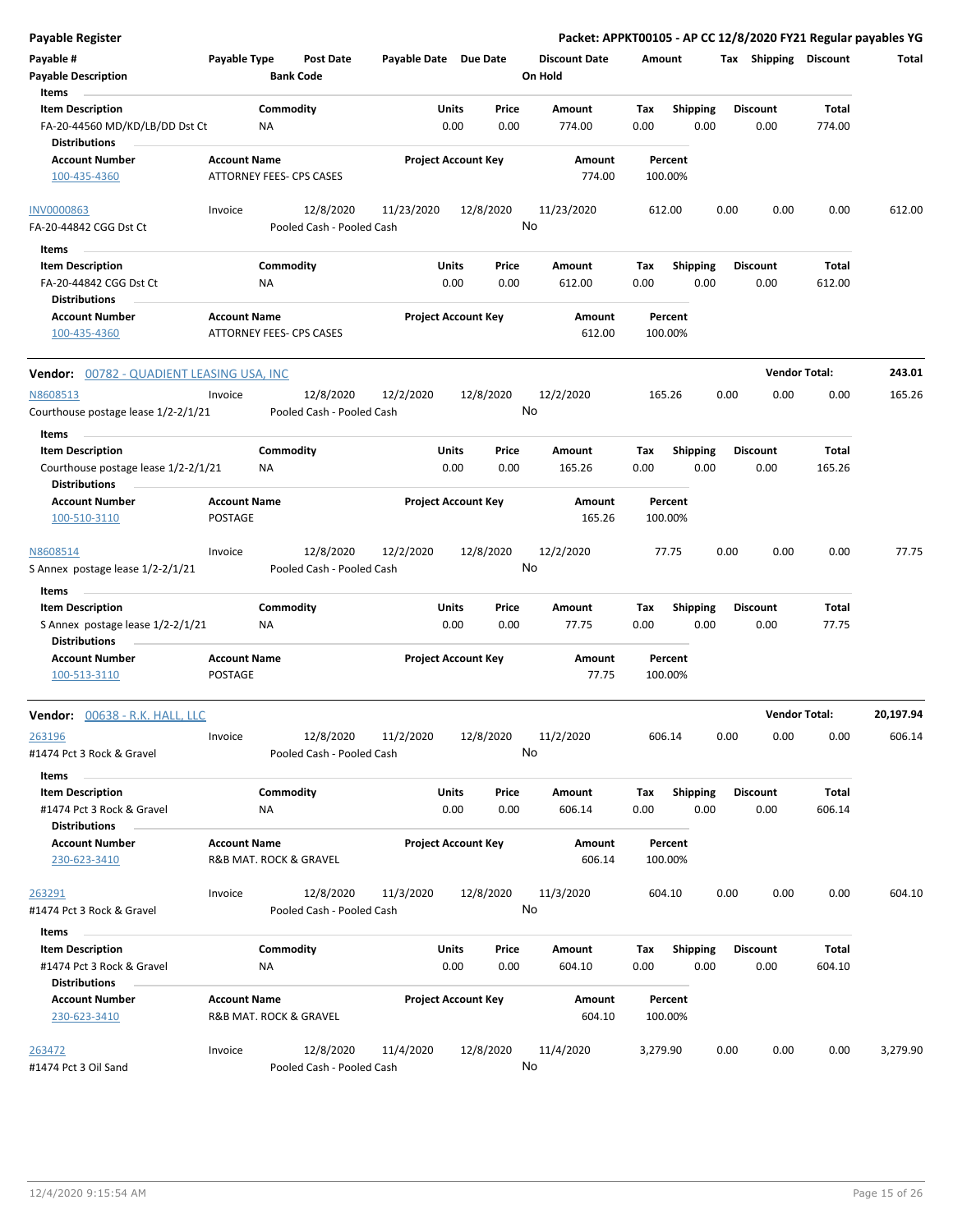| <b>Payable Register</b>                                                               |                                                |                                        |                       |                                |                                 |             |                         | Packet: APPKT00105 - AP CC 12/8/2020 FY21 Regular payables YG |                          |          |
|---------------------------------------------------------------------------------------|------------------------------------------------|----------------------------------------|-----------------------|--------------------------------|---------------------------------|-------------|-------------------------|---------------------------------------------------------------|--------------------------|----------|
| Payable #<br><b>Payable Description</b>                                               | Payable Type                                   | <b>Post Date</b><br><b>Bank Code</b>   | Payable Date Due Date |                                | <b>Discount Date</b><br>On Hold | Amount      |                         | Tax Shipping Discount                                         |                          | Total    |
| Items<br><b>Item Description</b><br>#1474 Pct 3 Oil Sand                              | ΝA                                             | Commodity                              |                       | Units<br>Price<br>0.00<br>0.00 | Amount<br>3,279.90              | Tax<br>0.00 | <b>Shipping</b><br>0.00 | <b>Discount</b><br>0.00                                       | <b>Total</b><br>3,279.90 |          |
| <b>Distributions</b><br><b>Account Number</b><br>230-623-3440                         | <b>Account Name</b><br>R&B MAT. ASPHALT/RD OIL |                                        |                       | <b>Project Account Key</b>     | Amount<br>3,279.90              | 100.00%     | Percent                 |                                                               |                          |          |
| 263473<br>#1476 Pct 1 Oil Sand                                                        | Invoice                                        | 12/8/2020<br>Pooled Cash - Pooled Cash | 11/4/2020             | 12/8/2020                      | 11/4/2020<br>No                 | 3,586.78    |                         | 0.00<br>0.00                                                  | 0.00                     | 3,586.78 |
| Items<br><b>Item Description</b><br>#1476 Pct 1 Oil Sand<br><b>Distributions</b>      | ΝA                                             | Commodity                              |                       | Units<br>Price<br>0.00<br>0.00 | Amount<br>3,586.78              | Tax<br>0.00 | <b>Shipping</b><br>0.00 | <b>Discount</b><br>0.00                                       | Total<br>3,586.78        |          |
| <b>Account Number</b><br>210-621-3440                                                 | <b>Account Name</b><br>R&B MAT. ASPHALT/RD OIL |                                        |                       | <b>Project Account Key</b>     | Amount<br>3,586.78              | 100.00%     | Percent                 |                                                               |                          |          |
| 263670<br>#1474 Pct 3 Oil sand                                                        | Invoice                                        | 12/8/2020<br>Pooled Cash - Pooled Cash | 11/5/2020             | 12/8/2020                      | 11/5/2020<br>No                 | 4,890.60    |                         | 0.00<br>0.00                                                  | 0.00                     | 4,890.60 |
| Items<br><b>Item Description</b><br>#1474 Pct 3 Oil sand                              | NA                                             | Commodity                              |                       | Units<br>Price<br>0.00<br>0.00 | Amount<br>4,890.60              | Tax<br>0.00 | <b>Shipping</b><br>0.00 | <b>Discount</b><br>0.00                                       | Total<br>4,890.60        |          |
| <b>Distributions</b><br><b>Account Number</b><br>230-623-3440                         | <b>Account Name</b><br>R&B MAT. ASPHALT/RD OIL |                                        |                       | <b>Project Account Key</b>     | <b>Amount</b><br>4,890.60       | 100.00%     | Percent                 |                                                               |                          |          |
| 264334<br>#1474 Pct 3 Rock & Gravel                                                   | Invoice                                        | 12/8/2020<br>Pooled Cash - Pooled Cash | 11/9/2020             | 12/8/2020                      | 11/9/2020<br>No                 | 205.36      |                         | 0.00<br>0.00                                                  | 0.00                     | 205.36   |
| Items                                                                                 |                                                |                                        |                       |                                |                                 |             |                         |                                                               |                          |          |
| <b>Item Description</b><br>#1474 Pct 3 Rock & Gravel<br><b>Distributions</b>          | ΝA                                             | Commodity                              |                       | Units<br>Price<br>0.00<br>0.00 | Amount<br>205.36                | Tax<br>0.00 | <b>Shipping</b><br>0.00 | <b>Discount</b><br>0.00                                       | Total<br>205.36          |          |
| <b>Account Number</b><br>230-623-3410                                                 | <b>Account Name</b><br>R&B MAT. ROCK & GRAVEL  |                                        |                       | <b>Project Account Key</b>     | Amount<br>205.36                | 100.00%     | Percent                 |                                                               |                          |          |
| 264504<br>#1474 Pct 3 Rock & Gravel                                                   | Invoice                                        | 12/8/2020<br>Pooled Cash - Pooled Cash | 11/10/2020            | 12/8/2020                      | 11/10/2020<br>No                | 609.20      |                         | 0.00<br>0.00                                                  | 0.00                     | 609.20   |
| Items<br><b>Item Description</b><br>#1474 Pct 3 Rock & Gravel<br><b>Distributions</b> | NA                                             | Commodity                              |                       | Units<br>Price<br>0.00<br>0.00 | Amount<br>609.20                | Tax<br>0.00 | Shipping<br>0.00        | <b>Discount</b><br>0.00                                       | Total<br>609.20          |          |
| <b>Account Number</b><br>230-623-3410                                                 | <b>Account Name</b><br>R&B MAT. ROCK & GRAVEL  |                                        |                       | <b>Project Account Key</b>     | Amount<br>609.20                | 100.00%     | Percent                 |                                                               |                          |          |
| 264786<br>#1474 Pct 3 Rock & Gravel                                                   | Invoice                                        | 12/8/2020<br>Pooled Cash - Pooled Cash | 11/12/2020            | 12/8/2020                      | 11/12/2020<br>No                | 407.58      |                         | 0.00<br>0.00                                                  | 0.00                     | 407.58   |
| Items                                                                                 |                                                |                                        |                       |                                |                                 |             |                         |                                                               |                          |          |
| <b>Item Description</b><br>#1474 Pct 3 Rock & Gravel<br><b>Distributions</b>          | NA                                             | Commodity                              |                       | Units<br>Price<br>0.00<br>0.00 | Amount<br>407.58                | Tax<br>0.00 | Shipping<br>0.00        | <b>Discount</b><br>0.00                                       | Total<br>407.58          |          |
| <b>Account Number</b><br>230-623-3410                                                 | <b>Account Name</b><br>R&B MAT. ROCK & GRAVEL  |                                        |                       | <b>Project Account Key</b>     | Amount<br>407.58                | 100.00%     | Percent                 |                                                               |                          |          |
| 265248<br>#1474 Pct 3 Rock & Gravel                                                   | Invoice                                        | 12/8/2020<br>Pooled Cash - Pooled Cash | 11/16/2020            | 12/8/2020                      | 11/16/2020<br>No                | 405.29      |                         | 0.00<br>0.00                                                  | 0.00                     | 405.29   |
| Items                                                                                 |                                                |                                        |                       |                                |                                 |             |                         |                                                               |                          |          |
| <b>Item Description</b><br>#1474 Pct 3 Rock & Gravel<br><b>Distributions</b>          | ΝA                                             | Commodity                              |                       | Units<br>Price<br>0.00<br>0.00 | Amount<br>405.29                | Tax<br>0.00 | <b>Shipping</b><br>0.00 | <b>Discount</b><br>0.00                                       | Total<br>405.29          |          |
| <b>Account Number</b><br>230-623-3410                                                 | <b>Account Name</b><br>R&B MAT. ROCK & GRAVEL  |                                        |                       | <b>Project Account Key</b>     | Amount<br>405.29                | 100.00%     | Percent                 |                                                               |                          |          |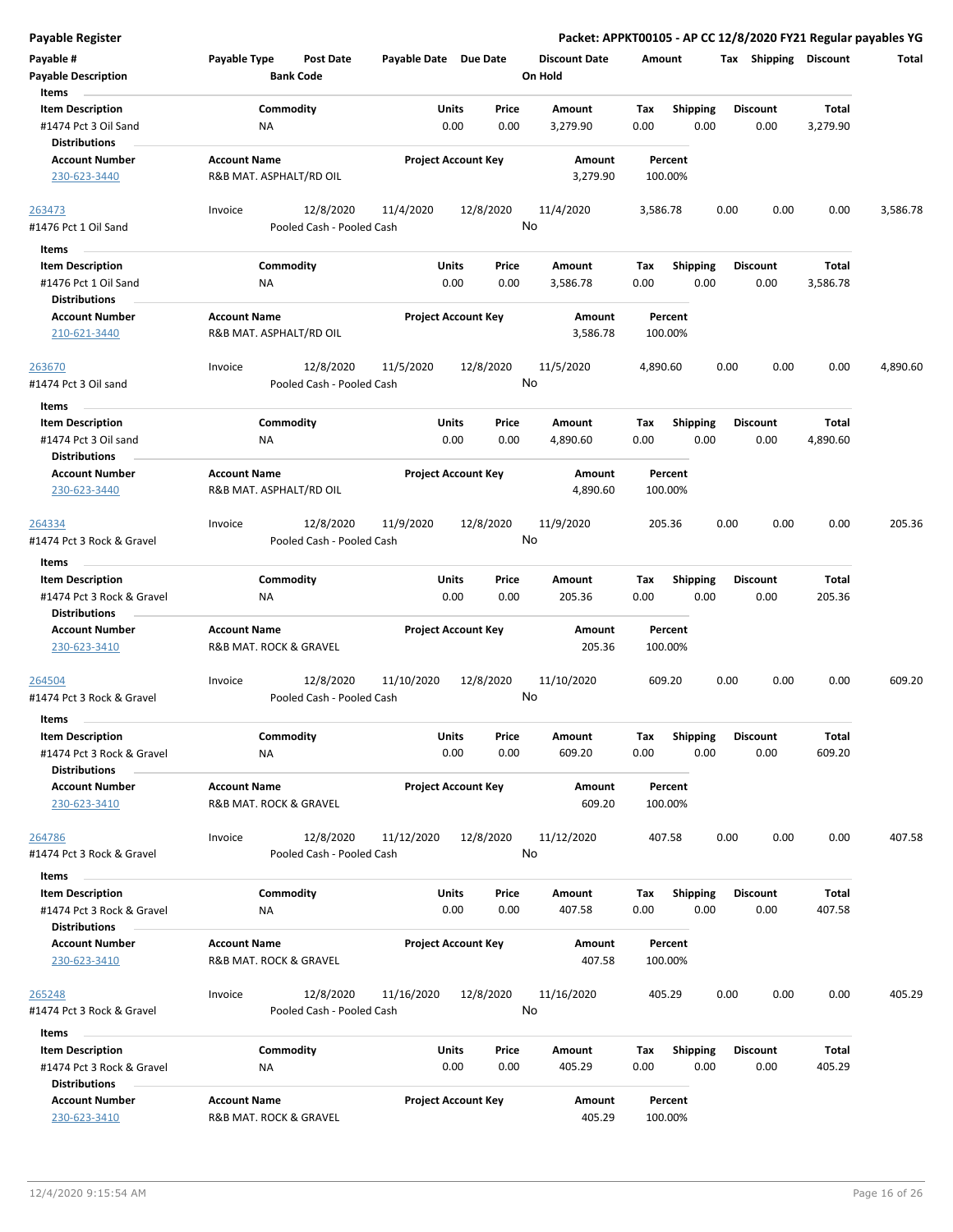| Payable Register                                  |                     |           |                                        |                       |                            |       |                                 |          |                    |      |                 |                       | Packet: APPKT00105 - AP CC 12/8/2020 FY21 Regular payables YG |
|---------------------------------------------------|---------------------|-----------|----------------------------------------|-----------------------|----------------------------|-------|---------------------------------|----------|--------------------|------|-----------------|-----------------------|---------------------------------------------------------------|
| Payable #<br><b>Payable Description</b>           | Payable Type        |           | Post Date<br><b>Bank Code</b>          | Payable Date Due Date |                            |       | <b>Discount Date</b><br>On Hold | Amount   |                    |      |                 | Tax Shipping Discount | Total                                                         |
| <u> 265414</u><br>#1474 Pct 3 Rock & Gravel       | Invoice             |           | 12/8/2020<br>Pooled Cash - Pooled Cash | 11/17/2020            | 12/8/2020                  |       | 11/17/2020<br>No                |          | 611.42             |      | 0.00            | 0.00<br>0.00          | 611.42                                                        |
| Items                                             |                     |           |                                        |                       |                            |       |                                 |          |                    |      |                 |                       |                                                               |
| <b>Item Description</b>                           |                     | Commodity |                                        |                       | Units                      | Price | Amount                          | Tax      | <b>Shipping</b>    |      | <b>Discount</b> | Total                 |                                                               |
| #1474 Pct 3 Rock & Gravel                         |                     | ΝA        |                                        |                       | 0.00                       | 0.00  | 611.42                          | 0.00     |                    | 0.00 | 0.00            | 611.42                |                                                               |
| <b>Distributions</b>                              |                     |           |                                        |                       |                            |       |                                 |          |                    |      |                 |                       |                                                               |
| <b>Account Number</b>                             | <b>Account Name</b> |           |                                        |                       | <b>Project Account Key</b> |       | Amount                          |          | Percent            |      |                 |                       |                                                               |
| 230-623-3410                                      |                     |           | R&B MAT. ROCK & GRAVEL                 |                       |                            |       | 611.42                          |          | 100.00%            |      |                 |                       |                                                               |
| <u> 265619 </u>                                   | Invoice             |           | 12/8/2020                              | 11/18/2020            | 12/8/2020                  |       | 11/18/2020                      |          | 611.75             |      | 0.00            | 0.00<br>0.00          | 611.75                                                        |
| #1474 Pct 3 Rock & Gravel                         |                     |           | Pooled Cash - Pooled Cash              |                       |                            |       | No                              |          |                    |      |                 |                       |                                                               |
| Items                                             |                     |           |                                        |                       |                            |       |                                 |          |                    |      |                 |                       |                                                               |
| <b>Item Description</b>                           |                     | Commodity |                                        |                       | Units                      | Price | Amount                          | Tax      | Shipping           |      | <b>Discount</b> | Total                 |                                                               |
| #1474 Pct 3 Rock & Gravel<br><b>Distributions</b> |                     | ΝA        |                                        |                       | 0.00                       | 0.00  | 611.75                          | 0.00     |                    | 0.00 | 0.00            | 611.75                |                                                               |
| <b>Account Number</b><br>230-623-3410             | <b>Account Name</b> |           | R&B MAT. ROCK & GRAVEL                 |                       | <b>Project Account Key</b> |       | Amount<br>611.75                |          | Percent<br>100.00% |      |                 |                       |                                                               |
| 265758                                            | Invoice             |           | 12/8/2020                              | 11/18/2020            | 12/8/2020                  |       | 11/18/2020                      | 1,947.68 |                    |      | 0.00            | 0.00<br>0.00          | 1,947.68                                                      |
| #1476 Pct 1 Oil Sand                              |                     |           | Pooled Cash - Pooled Cash              |                       |                            |       | No                              |          |                    |      |                 |                       |                                                               |
| Items                                             |                     |           |                                        |                       |                            |       |                                 |          |                    |      |                 |                       |                                                               |
| <b>Item Description</b>                           |                     | Commodity |                                        |                       | <b>Units</b>               | Price | Amount                          | Tax      | <b>Shipping</b>    |      | <b>Discount</b> | Total                 |                                                               |
| #1476 Pct 1 Oil Sand                              |                     | ΝA        |                                        |                       | 0.00                       | 0.00  | 1,947.68                        | 0.00     |                    | 0.00 | 0.00            | 1,947.68              |                                                               |
| <b>Distributions</b>                              |                     |           |                                        |                       |                            |       |                                 |          |                    |      |                 |                       |                                                               |
| <b>Account Number</b>                             | <b>Account Name</b> |           |                                        |                       | <b>Project Account Key</b> |       | Amount                          |          | Percent            |      |                 |                       |                                                               |
| 210-621-3440                                      |                     |           | R&B MAT. ASPHALT/RD OIL                |                       |                            |       | 1,947.68                        |          | 100.00%            |      |                 |                       |                                                               |
| 265841                                            | Invoice             |           | 12/8/2020                              | 11/19/2020            | 12/8/2020                  |       | 11/19/2020                      |          | 611.75             |      | 0.00            | 0.00<br>0.00          | 611.75                                                        |
| #1474 Pct 3 Rock & Gravel                         |                     |           | Pooled Cash - Pooled Cash              |                       |                            |       | No                              |          |                    |      |                 |                       |                                                               |
| Items<br><b>Item Description</b>                  |                     | Commodity |                                        |                       | Units                      | Price | Amount                          | Tax      | <b>Shipping</b>    |      | <b>Discount</b> | Total                 |                                                               |
| #1474 Pct 3 Rock & Gravel                         |                     | NA        |                                        |                       | 0.00                       | 0.00  | 611.75                          | 0.00     |                    | 0.00 | 0.00            | 611.75                |                                                               |
| <b>Distributions</b>                              |                     |           |                                        |                       |                            |       |                                 |          |                    |      |                 |                       |                                                               |
| <b>Account Number</b>                             | <b>Account Name</b> |           |                                        |                       | <b>Project Account Key</b> |       | <b>Amount</b>                   |          | Percent            |      |                 |                       |                                                               |
| 230-623-3410                                      |                     |           | R&B MAT. ROCK & GRAVEL                 |                       |                            |       | 611.75                          |          | 100.00%            |      |                 |                       |                                                               |
| 266288<br>#1474 Pct 3 Rock & Gravel               | Invoice             |           | 12/8/2020<br>Pooled Cash - Pooled Cash | 11/23/2020            | 12/8/2020                  |       | 11/23/2020<br>No                |          | 599.68             |      | 0.00            | 0.00<br>0.00          | 599.68                                                        |
| Items                                             |                     |           |                                        |                       |                            |       |                                 |          |                    |      |                 |                       |                                                               |
| <b>Item Description</b>                           |                     | Commodity |                                        |                       | <b>Units</b>               | Price | Amount                          | Tax      | <b>Shipping</b>    |      | <b>Discount</b> | Total                 |                                                               |
| #1474 Pct 3 Rock & Gravel<br><b>Distributions</b> |                     | ΝA        |                                        |                       | 0.00                       | 0.00  | 599.68                          | 0.00     |                    | 0.00 | 0.00            | 599.68                |                                                               |
| <b>Account Number</b>                             | <b>Account Name</b> |           |                                        |                       | <b>Project Account Key</b> |       | Amount                          |          | Percent            |      |                 |                       |                                                               |
| 230-623-3410                                      |                     |           | R&B MAT. ROCK & GRAVEL                 |                       |                            |       | 599.68                          |          | 100.00%            |      |                 |                       |                                                               |
| <u> 266314</u>                                    | Invoice             |           | 12/8/2020                              | 11/24/2020            | 12/8/2020                  |       | 11/24/2020                      |          | 607.08             |      | 0.00            | 0.00<br>0.00          | 607.08                                                        |
| #1474 Pct 3 Rock & Gravel                         |                     |           | Pooled Cash - Pooled Cash              |                       |                            |       | No                              |          |                    |      |                 |                       |                                                               |
| Items                                             |                     |           |                                        |                       |                            |       |                                 |          |                    |      |                 |                       |                                                               |
| <b>Item Description</b>                           |                     | Commodity |                                        |                       | <b>Units</b>               | Price | Amount                          | Тах      | <b>Shipping</b>    |      | <b>Discount</b> | Total                 |                                                               |
| #1474 Pct 3 Rock & Gravel                         |                     | ΝA        |                                        |                       | 0.00                       | 0.00  | 607.08                          | 0.00     |                    | 0.00 | 0.00            | 607.08                |                                                               |
| <b>Distributions</b>                              |                     |           |                                        |                       |                            |       |                                 |          |                    |      |                 |                       |                                                               |
| <b>Account Number</b>                             | <b>Account Name</b> |           |                                        |                       | <b>Project Account Key</b> |       | Amount                          |          | Percent            |      |                 |                       |                                                               |
| 230-623-3410                                      |                     |           | R&B MAT. ROCK & GRAVEL                 |                       |                            |       | 607.08                          |          | 100.00%            |      |                 |                       |                                                               |
| 266685                                            | Invoice             |           | 12/8/2020                              | 11/30/2020            | 12/8/2020                  |       | 11/30/2020                      | 613.63   |                    |      | 0.00            | 0.00<br>0.00          | 613.63                                                        |
| #1474 Pct 3 Rock & Gravel                         |                     |           | Pooled Cash - Pooled Cash              |                       |                            |       | No                              |          |                    |      |                 |                       |                                                               |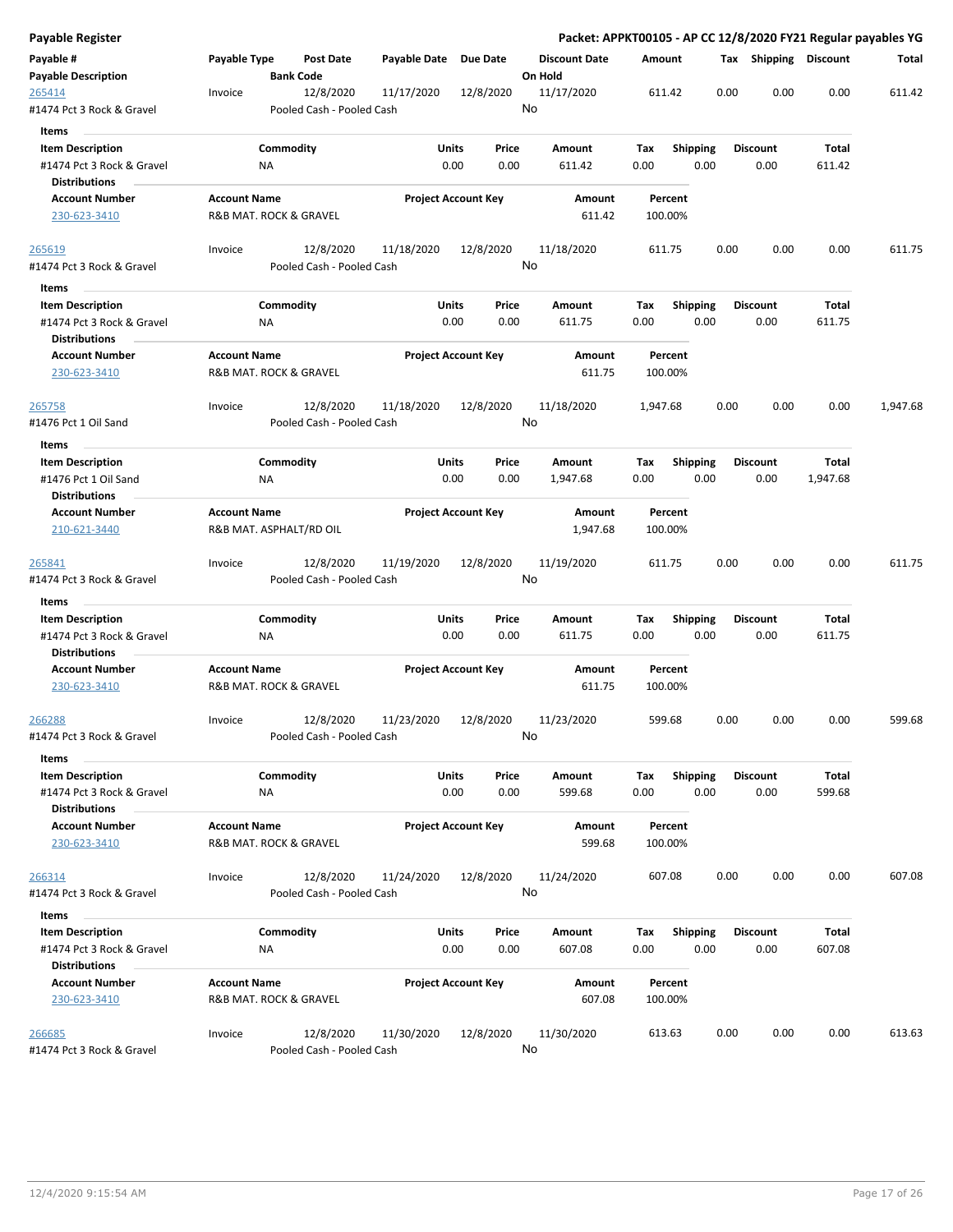| Payable Register                                                                  |                     |                                        |                       |                            |                                 |                    |                          | Packet: APPKT00105 - AP CC 12/8/2020 FY21 Regular payables YG |                      |           |
|-----------------------------------------------------------------------------------|---------------------|----------------------------------------|-----------------------|----------------------------|---------------------------------|--------------------|--------------------------|---------------------------------------------------------------|----------------------|-----------|
| Payable #<br><b>Payable Description</b>                                           | Payable Type        | Post Date<br><b>Bank Code</b>          | Payable Date Due Date |                            | <b>Discount Date</b><br>On Hold | Amount             |                          | Tax Shipping Discount                                         |                      | Total     |
| Items<br><b>Item Description</b><br>#1474 Pct 3 Rock & Gravel                     |                     | Commodity<br>NA                        | Units                 | Price<br>0.00<br>0.00      | Amount<br>613.63                | Tax<br>0.00        | <b>Shipping</b><br>0.00  | <b>Discount</b><br>0.00                                       | Total<br>613.63      |           |
| Distributions                                                                     |                     |                                        |                       |                            |                                 |                    |                          |                                                               |                      |           |
| <b>Account Number</b><br>230-623-3410                                             | <b>Account Name</b> | R&B MAT. ROCK & GRAVEL                 |                       | <b>Project Account Key</b> | Amount<br>613.63                | Percent<br>100.00% |                          |                                                               |                      |           |
| Vendor: 00353 - RDO EQUIPMENT CO                                                  |                     |                                        |                       |                            |                                 |                    |                          |                                                               | <b>Vendor Total:</b> | 14,116.86 |
| P7067124                                                                          | Invoice             | 12/8/2020                              | 11/23/2020            | 12/8/2020                  | 11/23/2020                      | 200.21             |                          | 0.00<br>0.00                                                  | 0.00                 | 200.21    |
| #7451002 Pct 3 Cutting Ed/bolt/nut                                                |                     | Pooled Cash - Pooled Cash              |                       |                            | No                              |                    |                          |                                                               |                      |           |
| Items<br><b>Item Description</b>                                                  |                     | Commodity                              | Units                 | Price                      | Amount                          | Tax                | <b>Shipping</b>          | <b>Discount</b>                                               | <b>Total</b>         |           |
| #7451002 Pct 3 Cutting Ed/bolt/nut<br><b>Distributions</b>                        |                     | ΝA                                     |                       | 0.00<br>0.00               | 200.21                          | 0.00               | 0.00                     | 0.00                                                          | 200.21               |           |
| Account Number<br>230-623-4580                                                    | <b>Account Name</b> | <b>R&amp;M MACHINERY PARTS</b>         |                       | <b>Project Account Key</b> | Amount<br>200.21                | Percent<br>100.00% |                          |                                                               |                      |           |
| P7073424                                                                          | Invoice             | 12/8/2020                              | 11/24/2020            | 12/8/2020                  | 11/24/2020                      | 79.48              |                          | 0.00<br>20.00                                                 | 0.00                 | 99.48     |
| #7451002 Pct 3 fuel line                                                          |                     | Pooled Cash - Pooled Cash              |                       |                            | No                              |                    |                          |                                                               |                      |           |
| Items                                                                             |                     |                                        |                       |                            |                                 |                    |                          |                                                               |                      |           |
| <b>Item Description</b><br>#7451002 Pct 3 fuel line                               |                     | Commodity<br>Goods                     | Units                 | Price<br>1.00<br>79.48     | Amount<br>79.48                 | Tax<br>0.00        | <b>Shipping</b><br>20.00 | <b>Discount</b><br>0.00                                       | Total<br>99.48       |           |
| Distributions<br><b>Account Number</b>                                            | <b>Account Name</b> |                                        |                       | <b>Project Account Key</b> | Amount                          | Percent            |                          |                                                               |                      |           |
| 230-623-4580                                                                      |                     | <b>R&amp;M MACHINERY PARTS</b>         |                       |                            | 99.48                           | 100.00%            |                          |                                                               |                      |           |
| W7482124<br>#7451002 Pct 3 Volvo motorgrader G930C repa Pooled Cash - Pooled Cash | Invoice             | 12/8/2020                              | 11/20/2020            | 12/8/2020                  | 11/20/2020<br>No                | 1,333.30           |                          | 0.00<br>0.00                                                  | 0.00                 | 1,333.30  |
| Items                                                                             |                     |                                        |                       |                            |                                 |                    |                          |                                                               |                      |           |
| <b>Item Description</b>                                                           |                     | Commodity                              | Units                 | Price                      | Amount                          | Tax                | <b>Shipping</b>          | <b>Discount</b>                                               | <b>Total</b>         |           |
| #7451002 Pct 3 Volvo motorgrader G930C NA<br>Distributions                        |                     |                                        |                       | 0.00<br>0.00               | 1,333.30                        | 0.00               | 0.00                     | 0.00                                                          | 1,333.30             |           |
| <b>Account Number</b><br>230-623-4580                                             | <b>Account Name</b> | <b>R&amp;M MACHINERY PARTS</b>         |                       | <b>Project Account Key</b> | Amount<br>1,333.30              | Percent<br>100.00% |                          |                                                               |                      |           |
| W7482224<br>#7451002 Pct 3 Case loader 521D repair                                | Invoice             | 12/8/2020<br>Pooled Cash - Pooled Cash | 11/24/2020            | 12/8/2020                  | 11/24/2020<br>No                | 7,379.02           |                          | 0.00<br>0.00                                                  | 0.00                 | 7,379.02  |
| Items                                                                             |                     |                                        |                       |                            |                                 |                    |                          |                                                               |                      |           |
| <b>Item Description</b><br>#7451002 Pct 3 Case loader 521D repair                 |                     | Commodity<br>ΝA                        | Units                 | Price<br>0.00<br>0.00      | Amount<br>7,379.02              | Tax<br>0.00        | <b>Shipping</b><br>0.00  | <b>Discount</b><br>0.00                                       | Total<br>7,379.02    |           |
| Distributions<br><b>Account Number</b>                                            | <b>Account Name</b> |                                        |                       | <b>Project Account Key</b> | Amount                          | Percent            |                          |                                                               |                      |           |
| 230-623-4580                                                                      |                     | <b>R&amp;M MACHINERY PARTS</b>         |                       |                            | 7,379.02                        | 100.00%            |                          |                                                               |                      |           |
| W7514624<br>#7451001 Pct 2 Motorgrader 12H repair                                 | Invoice             | 12/8/2020<br>Pooled Cash - Pooled Cash | 11/24/2020            | 12/8/2020                  | 11/24/2020<br>No                | 4,545.50           |                          | 0.00<br>0.00                                                  | 0.00                 | 4,545.50  |
| Items                                                                             |                     |                                        |                       |                            |                                 |                    |                          |                                                               |                      |           |
| <b>Item Description</b><br>#7451001 Pct 2 Motorgrader 12H repair                  |                     | Commodity<br>ΝA                        | Units                 | Price<br>0.00<br>0.00      | Amount<br>4,545.50              | Tax<br>0.00        | Shipping<br>0.00         | <b>Discount</b><br>0.00                                       | Total<br>4,545.50    |           |
| <b>Distributions</b><br><b>Account Number</b>                                     | <b>Account Name</b> |                                        |                       | <b>Project Account Key</b> | Amount                          | Percent            |                          |                                                               |                      |           |
| 220-622-4580                                                                      |                     | <b>R&amp;M MACHINERY PARTS</b>         |                       |                            | 4,545.50                        | 100.00%            |                          |                                                               |                      |           |
| W7524324<br>#7451001 Pct 2 Grader G930B repair                                    | Invoice             | 12/8/2020<br>Pooled Cash - Pooled Cash | 11/24/2020            | 12/8/2020                  | 11/24/2020<br>No                | 559.35             |                          | 0.00<br>0.00                                                  | 0.00                 | 559.35    |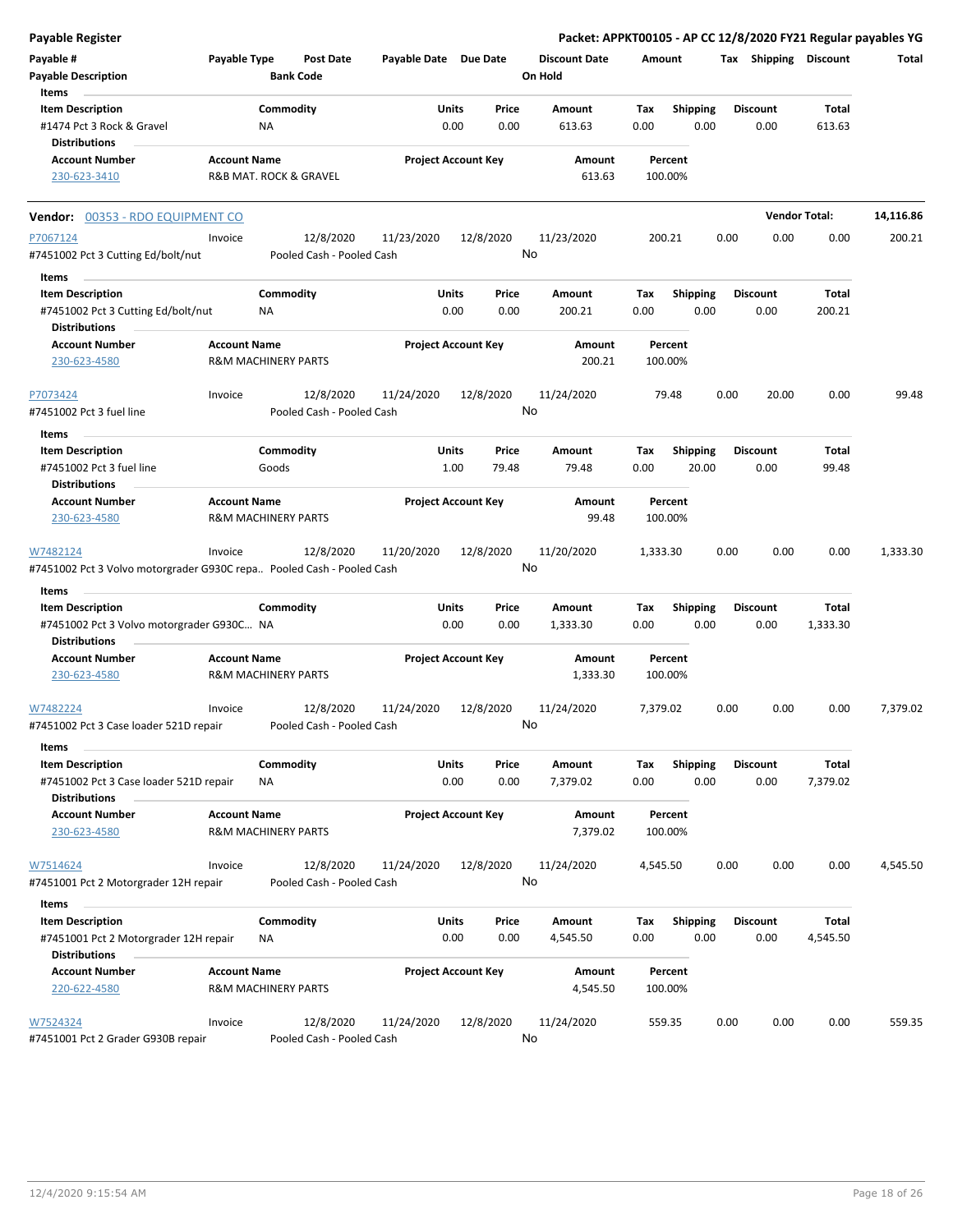| <b>Payable Register</b>                                 |                                               |                                                     |                            |                 | Packet: APPKT00105 - AP CC 12/8/2020 FY21 Regular payables YG |          |                         |      |                       |                      |          |
|---------------------------------------------------------|-----------------------------------------------|-----------------------------------------------------|----------------------------|-----------------|---------------------------------------------------------------|----------|-------------------------|------|-----------------------|----------------------|----------|
| Payable #<br><b>Payable Description</b>                 | Payable Type<br><b>Bank Code</b>              | <b>Post Date</b><br>Payable Date Due Date           |                            |                 | <b>Discount Date</b><br>On Hold                               | Amount   |                         |      | Tax Shipping Discount |                      | Total    |
| Items                                                   |                                               |                                                     |                            |                 |                                                               |          |                         |      |                       |                      |          |
| <b>Item Description</b>                                 | Commodity                                     |                                                     | Units                      | Price           | Amount                                                        | Tax      | <b>Shipping</b>         |      | <b>Discount</b>       | Total                |          |
| #7451001 Pct 2 Grader G930B repair                      | NA                                            |                                                     | 0.00                       | 0.00            | 559.35                                                        | 0.00     | 0.00                    |      | 0.00                  | 559.35               |          |
| Distributions                                           |                                               |                                                     |                            |                 |                                                               |          |                         |      |                       |                      |          |
| <b>Account Number</b>                                   | <b>Account Name</b>                           |                                                     | <b>Project Account Key</b> |                 | Amount                                                        |          | Percent                 |      |                       |                      |          |
| 220-622-4580                                            | <b>R&amp;M MACHINERY PARTS</b>                |                                                     |                            |                 | 559.35                                                        |          | 100.00%                 |      |                       |                      |          |
| Vendor: 00383 - RECOVERY MONITORING                     |                                               |                                                     |                            |                 |                                                               |          |                         |      |                       | <b>Vendor Total:</b> | 948.00   |
| 9440876<br>#642645372 Shilling scram                    | Invoice                                       | 12/8/2020<br>10/1/2020<br>Pooled Cash - Pooled Cash |                            | 12/8/2020<br>No | 10/1/2020                                                     |          | 948.00                  | 0.00 | 0.00                  | 0.00                 | 948.00   |
| Items                                                   |                                               |                                                     |                            |                 |                                                               |          |                         |      |                       |                      |          |
| <b>Item Description</b>                                 | Commodity                                     |                                                     | Units                      | Price           | Amount                                                        | Tax      | <b>Shipping</b>         |      | <b>Discount</b>       | Total                |          |
| #642645372 Shilling scram                               | ΝA                                            |                                                     | 0.00                       | 0.00            | 948.00                                                        | 0.00     | 0.00                    |      | 0.00                  | 948.00               |          |
| <b>Distributions</b>                                    |                                               |                                                     |                            |                 |                                                               |          |                         |      |                       |                      |          |
| <b>Account Number</b>                                   | <b>Account Name</b>                           |                                                     | <b>Project Account Key</b> |                 | Amount                                                        |          | Percent                 |      |                       |                      |          |
| 100-435-3520                                            | <b>GPS/SCRAM MONITORS</b>                     |                                                     |                            |                 | 948.00                                                        |          | 100.00%                 |      |                       |                      |          |
| <b>Vendor:</b> VEN02149 - Resolve Aggregates            |                                               |                                                     |                            |                 |                                                               |          |                         |      |                       | <b>Vendor Total:</b> | 850.14   |
| 11107396                                                | Invoice                                       | 12/8/2020<br>11/18/2020                             |                            | 12/8/2020       | 11/18/2020                                                    |          | 850.14                  | 0.00 | 0.00                  | 0.00                 | 850.14   |
| Pct 1 Rock & Gravel                                     |                                               | Pooled Cash - Pooled Cash                           |                            | No              |                                                               |          |                         |      |                       |                      |          |
| Items                                                   |                                               |                                                     |                            |                 |                                                               |          |                         |      |                       |                      |          |
| <b>Item Description</b>                                 | Commodity                                     |                                                     | Units                      | Price           | Amount                                                        | Tax      | <b>Shipping</b>         |      | <b>Discount</b>       | Total                |          |
| Pct 1 Rock & Gravel                                     | ΝA                                            |                                                     | 0.00                       | 0.00            | 850.14                                                        | 0.00     | 0.00                    |      | 0.00                  | 850.14               |          |
| <b>Distributions</b>                                    |                                               |                                                     |                            |                 |                                                               |          |                         |      |                       |                      |          |
| <b>Account Number</b><br>210-621-3410                   | <b>Account Name</b><br>R&B MAT. ROCK & GRAVEL |                                                     | <b>Project Account Key</b> |                 | Amount<br>850.14                                              |          | Percent<br>100.00%      |      |                       |                      |          |
| Vendor: 00756 - RICHARD DRAKE CONSTRUCTION CO. L.P.     |                                               |                                                     |                            |                 |                                                               |          |                         |      |                       | <b>Vendor Total:</b> | 3,338.87 |
| 178838                                                  | Invoice                                       | 12/8/2020<br>11/24/2020                             |                            | 12/8/2020       | 11/24/2020                                                    | 3,338.87 |                         | 0.00 | 0.00                  | 0.00                 | 3,338.87 |
| Pct 4 cold mix                                          |                                               | Pooled Cash - Pooled Cash                           |                            | No              |                                                               |          |                         |      |                       |                      |          |
| Items                                                   |                                               |                                                     |                            |                 |                                                               |          |                         |      |                       |                      |          |
| <b>Item Description</b>                                 | Commodity                                     |                                                     | Units                      | Price           | Amount                                                        | Tax      | Shipping                |      | <b>Discount</b>       | Total                |          |
| Pct 4 cold mix                                          | NA                                            |                                                     | 0.00                       | 0.00            | 3,338.87                                                      | 0.00     | 0.00                    |      | 0.00                  | 3,338.87             |          |
| Distributions                                           |                                               |                                                     |                            |                 |                                                               |          |                         |      |                       |                      |          |
| Account Number                                          | <b>Account Name</b>                           |                                                     | <b>Project Account Key</b> |                 | Amount                                                        |          | Percent                 |      |                       |                      |          |
| 240-624-3440                                            | R&B MAT. ASPHALT/RD OIL                       |                                                     |                            |                 | 3,338.87                                                      |          | 100.00%                 |      |                       |                      |          |
| Vendor: 00269 - ROMCO EQUIPMENT CO.                     |                                               |                                                     |                            |                 |                                                               |          |                         |      |                       | <b>Vendor Total:</b> | 2,121.20 |
| 101123044                                               | Invoice                                       | 12/8/2020<br>11/18/2020                             |                            | 12/8/2020       | 11/18/2020                                                    | 2,121.20 |                         | 0.00 | 0.00                  | 0.00                 | 2,121.20 |
| Pct 3 grader blades                                     |                                               | Pooled Cash - Pooled Cash                           |                            | No              |                                                               |          |                         |      |                       |                      |          |
| Items                                                   |                                               |                                                     |                            |                 |                                                               |          |                         |      |                       |                      |          |
| <b>Item Description</b>                                 | Commodity                                     |                                                     | <b>Units</b>               | Price           | Amount                                                        | Tax      | <b>Shipping</b>         |      | Discount              | Total                |          |
| Pct 3 grader blades                                     | Goods                                         |                                                     | 20.00                      | 106.06          | 2,121.20                                                      | 0.00     | 0.00                    |      | 0.00                  | 2,121.20             |          |
| <b>Distributions</b>                                    |                                               |                                                     |                            |                 |                                                               |          |                         |      |                       |                      |          |
| <b>Account Number</b>                                   | <b>Account Name</b>                           |                                                     | <b>Project Account Key</b> |                 | Amount                                                        |          | Percent                 |      |                       |                      |          |
| 230-623-4580                                            | <b>R&amp;M MACHINERY PARTS</b>                |                                                     |                            |                 | 2,121.20                                                      |          | 100.00%                 |      |                       |                      |          |
| <b>Vendor: 00349 - SANITATION SOLUTIONS, INC.</b>       |                                               |                                                     |                            |                 |                                                               |          |                         |      |                       | <b>Vendor Total:</b> | 1,783.09 |
| 0BX02742                                                | Invoice                                       | 12/8/2020<br>11/30/2020                             |                            | 12/8/2020       | 11/30/2020                                                    |          | 427.51                  | 0.00 | 0.00                  | 0.00                 | 427.51   |
| #194552 Pct 3 debris removal                            |                                               | Pooled Cash - Pooled Cash                           |                            | No              |                                                               |          |                         |      |                       |                      |          |
|                                                         |                                               |                                                     |                            |                 |                                                               |          |                         |      |                       |                      |          |
| Items                                                   | Commodity                                     |                                                     | <b>Units</b>               | Price           |                                                               | Tax      |                         |      | <b>Discount</b>       | Total                |          |
| <b>Item Description</b><br>#194552 Pct 3 debris removal | NA                                            |                                                     | 0.00                       | 0.00            | Amount<br>427.51                                              | 0.00     | <b>Shipping</b><br>0.00 |      | 0.00                  | 427.51               |          |
| Distributions                                           |                                               |                                                     |                            |                 |                                                               |          |                         |      |                       |                      |          |
| <b>Account Number</b>                                   | <b>Account Name</b>                           |                                                     | <b>Project Account Key</b> |                 | Amount                                                        |          | Percent                 |      |                       |                      |          |
| 230-623-3500                                            | <b>DEBRIS REMOVAL</b>                         |                                                     |                            |                 | 427.51                                                        |          | 100.00%                 |      |                       |                      |          |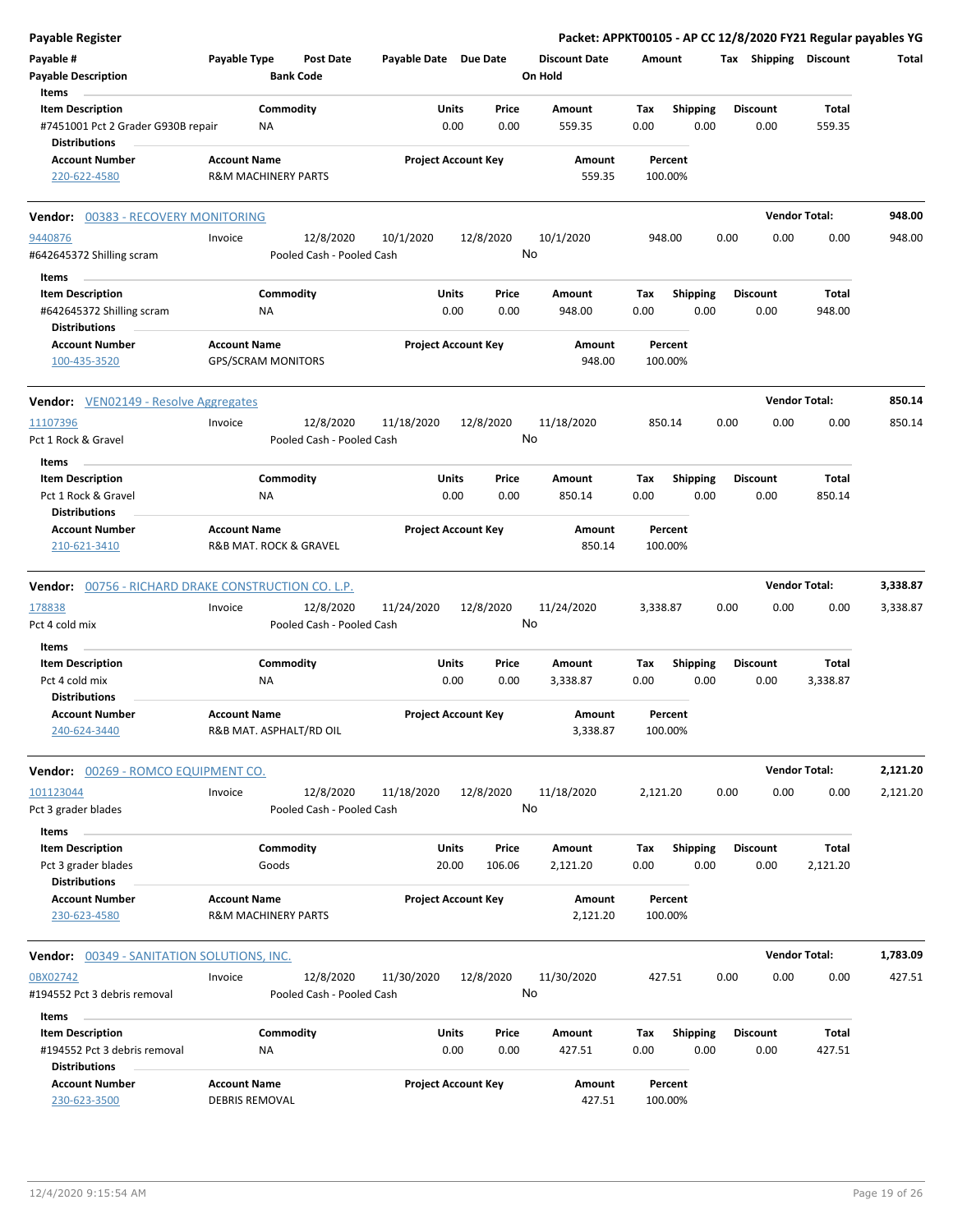| <b>Payable Register</b>                                                        |                                                       |                 |                                        |                            |               |               | Packet: APPKT00105 - AP CC 12/8/2020 FY21 Regular payables YG |             |                    |                         |      |                         |                        |          |
|--------------------------------------------------------------------------------|-------------------------------------------------------|-----------------|----------------------------------------|----------------------------|---------------|---------------|---------------------------------------------------------------|-------------|--------------------|-------------------------|------|-------------------------|------------------------|----------|
| Payable #<br><b>Payable Description</b>                                        | Payable Type                                          |                 | <b>Post Date</b><br><b>Bank Code</b>   | Payable Date Due Date      |               |               | <b>Discount Date</b><br>On Hold                               | Amount      |                    |                         |      | Tax Shipping            | <b>Discount</b>        | Total    |
| 0BX02743<br>#390171 Courthouse trash                                           | Invoice                                               |                 | 12/8/2020<br>Pooled Cash - Pooled Cash | 11/30/2020                 |               | 12/8/2020     | 11/30/2020<br>No                                              |             | 954.83             |                         | 0.00 | 0.00                    | 0.00                   | 954.83   |
| <b>Items</b>                                                                   |                                                       |                 |                                        |                            |               |               |                                                               |             |                    |                         |      |                         |                        |          |
| <b>Item Description</b><br>#390171 Courthouse trash                            |                                                       | Commodity<br>ΝA |                                        |                            | Units<br>0.00 | Price<br>0.00 | Amount<br>954.83                                              | Tax<br>0.00 |                    | <b>Shipping</b><br>0.00 |      | <b>Discount</b><br>0.00 | Total<br>954.83        |          |
| <b>Distributions</b><br><b>Account Number</b>                                  | <b>Account Name</b>                                   |                 |                                        | <b>Project Account Key</b> |               |               | Amount                                                        |             | Percent            |                         |      |                         |                        |          |
| 680-668-4430                                                                   | <b>TRASH PICK UP</b>                                  |                 |                                        |                            |               |               | 954.83                                                        |             | 100.00%            |                         |      |                         |                        |          |
| 0BX02744<br>#116485 Pct 4 trash                                                | Invoice                                               |                 | 12/8/2020<br>Pooled Cash - Pooled Cash | 11/30/2020                 |               | 12/8/2020     | 11/30/2020<br>No                                              |             | 400.75             |                         | 0.00 | 0.00                    | 0.00                   | 400.75   |
| Items                                                                          |                                                       |                 |                                        |                            |               |               |                                                               |             |                    |                         |      |                         |                        |          |
| <b>Item Description</b><br>#116485 Pct 4 trash<br><b>Distributions</b>         |                                                       | Commodity<br>NA |                                        |                            | Units<br>0.00 | Price<br>0.00 | Amount<br>400.75                                              | Tax<br>0.00 |                    | <b>Shipping</b><br>0.00 |      | <b>Discount</b><br>0.00 | Total<br>400.75        |          |
| <b>Account Number</b><br>240-624-4430                                          | <b>Account Name</b><br><b>TRASH PICK-UP</b>           |                 |                                        | <b>Project Account Key</b> |               |               | Amount<br>400.75                                              |             | Percent<br>100.00% |                         |      |                         |                        |          |
| <b>Vendor: 00191 - SANSOM'S TRUCK PARTS</b>                                    |                                                       |                 |                                        |                            |               |               |                                                               |             |                    |                         |      |                         | <b>Vendor Total:</b>   | 1,523.00 |
| 218530<br>2008 CPS belly dump inspection                                       | Invoice                                               |                 | 12/8/2020<br>Pooled Cash - Pooled Cash | 11/24/2020                 |               | 12/8/2020     | 11/24/2020<br>No                                              |             | 40.00              |                         | 0.00 | 0.00                    | 0.00                   | 40.00    |
| Items                                                                          |                                                       |                 |                                        |                            |               |               |                                                               |             |                    |                         |      |                         |                        |          |
| <b>Item Description</b>                                                        |                                                       | Commodity       |                                        |                            | Units         | Price         | Amount                                                        | Tax         |                    | <b>Shipping</b>         |      | <b>Discount</b>         | Total                  |          |
| 2008 CPS belly dump inspection<br><b>Distributions</b>                         |                                                       | ΝA              |                                        |                            | 0.00          | 0.00          | 40.00                                                         | 0.00        |                    | 0.00                    |      | 0.00                    | 40.00                  |          |
| <b>Account Number</b>                                                          | <b>Account Name</b>                                   |                 |                                        | <b>Project Account Key</b> |               |               | Amount                                                        |             | Percent            |                         |      |                         |                        |          |
| 230-623-4580                                                                   | <b>R&amp;M MACHINERY PARTS</b>                        |                 |                                        |                            |               |               | 40.00                                                         |             | 100.00%            |                         |      |                         |                        |          |
| 61693<br>2004 Ford truck #312 repair                                           | Invoice                                               |                 | 12/8/2020<br>Pooled Cash - Pooled Cash | 10/22/2020                 |               | 12/8/2020     | 10/22/2020<br>No                                              | 1,143.66    |                    |                         | 0.00 | 0.00                    | 0.00                   | 1,143.66 |
| Items                                                                          |                                                       |                 |                                        |                            |               |               |                                                               |             |                    |                         |      |                         |                        |          |
| <b>Item Description</b><br>2004 Ford truck #312 repair<br><b>Distributions</b> |                                                       | Commodity<br>ΝA |                                        |                            | Units<br>0.00 | Price<br>0.00 | Amount<br>1,143.66                                            | Tax<br>0.00 |                    | Shipping<br>0.00        |      | <b>Discount</b><br>0.00 | Total<br>1,143.66      |          |
| <b>Account Number</b><br>230-623-4580                                          | <b>Account Name</b><br><b>R&amp;M MACHINERY PARTS</b> |                 |                                        | <b>Project Account Key</b> |               |               | Amount<br>1,143.66                                            |             | Percent<br>100.00% |                         |      |                         |                        |          |
| 61748<br>95 Pete service                                                       | Invoice                                               |                 | 12/8/2020<br>Pooled Cash - Pooled Cash | 11/12/2020                 |               | 12/8/2020     | 11/12/2020<br>No                                              |             | 339.34             |                         | 0.00 | 0.00                    | 0.00                   | 339.34   |
| Items                                                                          |                                                       |                 |                                        |                            |               |               |                                                               |             |                    |                         |      |                         |                        |          |
| <b>Item Description</b><br>95 Pete service<br><b>Distributions</b>             |                                                       | Commodity<br>NA |                                        |                            | Units<br>0.00 | Price<br>0.00 | Amount<br>339.34                                              | Tax<br>0.00 |                    | Shipping<br>0.00        |      | <b>Discount</b><br>0.00 | <b>Total</b><br>339.34 |          |
| <b>Account Number</b><br>230-623-4580                                          | <b>Account Name</b><br><b>R&amp;M MACHINERY PARTS</b> |                 |                                        | <b>Project Account Key</b> |               |               | Amount<br>339.34                                              |             | Percent<br>100.00% |                         |      |                         |                        |          |
| Vendor: 00817 - SMITH, THOMAS SCOTT                                            |                                                       |                 |                                        |                            |               |               |                                                               |             |                    |                         |      | <b>Vendor Total:</b>    |                        | 1,258.70 |
| <b>INV0000848</b>                                                              | Invoice                                               |                 | 12/8/2020                              | 11/24/2020                 |               | 12/8/2020     | 11/24/2020                                                    |             | 803.25             |                         | 0.00 | 0.00                    | 0.00                   | 803.25   |
| CR-20-27823-1 Essary Dst Ct                                                    |                                                       |                 | Pooled Cash - Pooled Cash              |                            |               |               | No                                                            |             |                    |                         |      |                         |                        |          |
| Items<br><b>Item Description</b><br>CR-20-27823-1 Essary Dst Ct                |                                                       | Commodity<br>ΝA |                                        |                            | Units<br>0.00 | Price<br>0.00 | Amount<br>803.25                                              | Tax<br>0.00 |                    | <b>Shipping</b><br>0.00 |      | <b>Discount</b><br>0.00 | Total<br>803.25        |          |
| <b>Distributions</b><br><b>Account Number</b>                                  | <b>Account Name</b>                                   |                 |                                        | <b>Project Account Key</b> |               |               | Amount                                                        |             | Percent            |                         |      |                         |                        |          |
| 100-435-4370                                                                   | <b>ATTORNEY FEES</b>                                  |                 |                                        |                            |               |               | 803.25                                                        |             | 100.00%            |                         |      |                         |                        |          |
| <b>INV0000864</b><br>CR-20-27634 Simpson Dst Ct                                | Invoice                                               |                 | 12/8/2020<br>Pooled Cash - Pooled Cash | 10/9/2020                  |               | 12/8/2020     | 10/9/2020<br>No                                               |             | 455.45             |                         | 0.00 | 0.00                    | 0.00                   | 455.45   |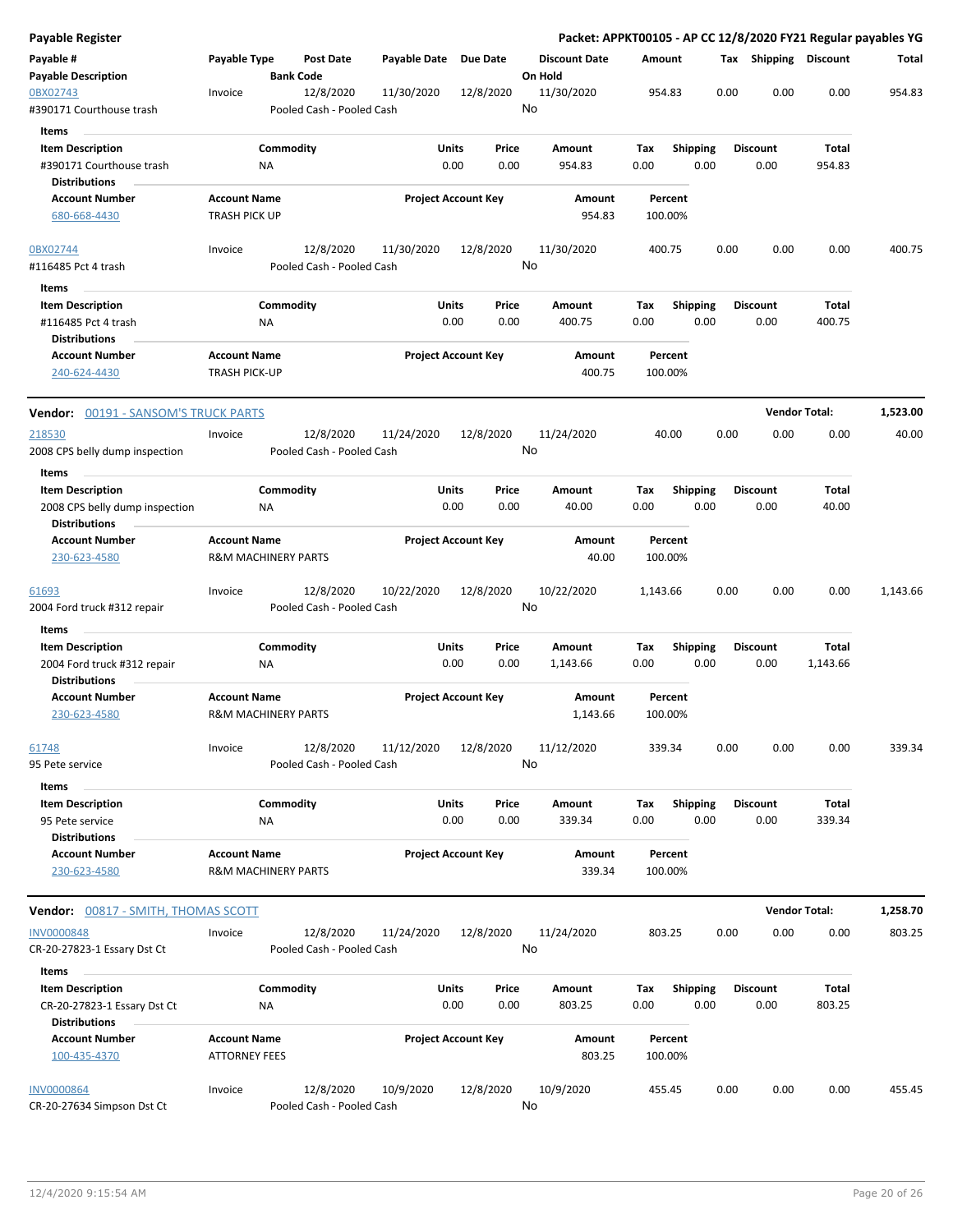| <b>Payable Register</b>                              |                                               |                                        |                       |                            | Packet: APPKT00105 - AP CC 12/8/2020 FY21 Regular payables YG |          |                    |      |                       |                      |          |
|------------------------------------------------------|-----------------------------------------------|----------------------------------------|-----------------------|----------------------------|---------------------------------------------------------------|----------|--------------------|------|-----------------------|----------------------|----------|
| Payable #<br><b>Payable Description</b>              | Payable Type                                  | <b>Post Date</b><br><b>Bank Code</b>   | Payable Date Due Date |                            | <b>Discount Date</b><br>On Hold                               |          | Amount             |      | Tax Shipping Discount |                      | Total    |
| Items                                                |                                               |                                        |                       |                            |                                                               |          |                    |      |                       |                      |          |
| <b>Item Description</b>                              | Commodity                                     |                                        | Units                 | Price                      | Amount                                                        | Tax      | <b>Shipping</b>    |      | <b>Discount</b>       | Total                |          |
| CR-20-27634 Simpson Dst Ct<br><b>Distributions</b>   | <b>NA</b>                                     |                                        | 0.00                  | 0.00                       | 455.45                                                        | 0.00     | 0.00               |      | 0.00                  | 455.45               |          |
| <b>Account Number</b>                                | <b>Account Name</b>                           |                                        |                       | <b>Project Account Key</b> | Amount                                                        |          | Percent            |      |                       |                      |          |
| 100-435-4370                                         | <b>ATTORNEY FEES</b>                          |                                        |                       |                            | 455.45                                                        |          | 100.00%            |      |                       |                      |          |
| Vendor: 00801 - SOLOMON, AMANDA                      |                                               |                                        |                       |                            |                                                               |          |                    |      |                       | <b>Vendor Total:</b> | 1,710.00 |
| <b>INV0000849</b>                                    | Invoice                                       | 12/8/2020                              | 10/8/2020             | 12/8/2020                  | 10/8/2020                                                     |          | 237.50             | 0.00 | 0.00                  | 0.00                 | 237.50   |
| FA-20-44899 JC Dst Ct                                |                                               | Pooled Cash - Pooled Cash              |                       |                            | No                                                            |          |                    |      |                       |                      |          |
| Items                                                |                                               |                                        |                       |                            |                                                               |          |                    |      |                       |                      |          |
| <b>Item Description</b>                              | Commodity                                     |                                        | Units                 | Price                      | Amount                                                        | Tax      | <b>Shipping</b>    |      | <b>Discount</b>       | Total                |          |
| FA-20-44899 JC Dst Ct                                | ΝA                                            |                                        | 0.00                  | 0.00                       | 237.50                                                        | 0.00     | 0.00               |      | 0.00                  | 237.50               |          |
| <b>Distributions</b>                                 |                                               |                                        |                       |                            |                                                               |          |                    |      |                       |                      |          |
| <b>Account Number</b>                                | <b>Account Name</b>                           |                                        |                       | <b>Project Account Key</b> | Amount                                                        |          | Percent            |      |                       |                      |          |
| 100-435-4360                                         | ATTORNEY FEES- CPS CASES                      |                                        |                       |                            | 237.50                                                        |          | 100.00%            |      |                       |                      |          |
| <b>INV0000850</b>                                    | Invoice                                       | 12/8/2020                              | 11/12/2020            | 12/8/2020                  | 11/12/2020                                                    | 1,472.50 |                    | 0.00 | 0.00                  | 0.00                 | 1,472.50 |
| FA-20-44865 Perdue Dst Ct                            |                                               | Pooled Cash - Pooled Cash              |                       |                            | No                                                            |          |                    |      |                       |                      |          |
| Items                                                |                                               |                                        |                       |                            |                                                               |          |                    |      |                       |                      |          |
| <b>Item Description</b>                              | Commodity                                     |                                        | Units                 | Price                      | Amount                                                        | Tax      | <b>Shipping</b>    |      | <b>Discount</b>       | Total                |          |
| FA-20-44865 Perdue Dst Ct<br><b>Distributions</b>    | ΝA                                            |                                        | 0.00                  | 0.00                       | 1,472.50                                                      | 0.00     | 0.00               |      | 0.00                  | 1,472.50             |          |
| <b>Account Number</b>                                | <b>Account Name</b>                           |                                        |                       | <b>Project Account Key</b> | Amount                                                        |          | Percent            |      |                       |                      |          |
| 100-435-4360                                         | ATTORNEY FEES- CPS CASES                      |                                        |                       |                            | 1,472.50                                                      |          | 100.00%            |      |                       |                      |          |
| Vendor: 00465 - SPRINT                               |                                               |                                        |                       |                            |                                                               |          |                    |      |                       | <b>Vendor Total:</b> | 149.08   |
| 700059508-030                                        | Invoice                                       | 12/8/2020                              | 11/20/2020            | 12/8/2020                  | 11/20/2020                                                    |          | 149.08             | 0.00 | 0.00                  | 0.00                 | 149.08   |
| Sheriff internet                                     |                                               | Pooled Cash - Pooled Cash              |                       |                            | No                                                            |          |                    |      |                       |                      |          |
| Items                                                |                                               |                                        |                       |                            |                                                               |          |                    |      |                       |                      |          |
| <b>Item Description</b>                              | Commodity                                     |                                        | Units                 | Price                      | <b>Amount</b>                                                 | Tax      | Shipping           |      | <b>Discount</b>       | Total                |          |
| Sheriff internet                                     | NA                                            |                                        | 0.00                  | 0.00                       | 149.08                                                        | 0.00     | 0.00               |      | 0.00                  | 149.08               |          |
| <b>Distributions</b>                                 |                                               |                                        |                       |                            |                                                               |          |                    |      |                       |                      |          |
| <b>Account Number</b>                                | <b>Account Name</b>                           |                                        |                       | <b>Project Account Key</b> | Amount                                                        |          | Percent            |      |                       |                      |          |
| 100-560-4210                                         | <b>INTERNET SERVICE</b>                       |                                        |                       |                            | 149.08                                                        |          | 100.00%            |      |                       |                      |          |
| <b>Vendor: 00202 - TEXAS ASSOCIATION OF COUNTIES</b> |                                               |                                        |                       |                            |                                                               |          |                    |      |                       | <b>Vendor Total:</b> | 250.00   |
| 304240                                               | Invoice                                       | 12/8/2020                              | 11/30/2020            | 12/8/2020                  | 11/30/2020                                                    |          | 250.00             | 0.00 | 0.00                  | 0.00                 | 250.00   |
| #237422 Lackey conference registration               |                                               | Pooled Cash - Pooled Cash              |                       |                            | No                                                            |          |                    |      |                       |                      |          |
| Items                                                |                                               |                                        |                       |                            |                                                               |          |                    |      |                       |                      |          |
| <b>Item Description</b>                              | Commodity                                     |                                        | Units                 | Price                      | Amount                                                        | Tax      | <b>Shipping</b>    |      | <b>Discount</b>       | Total                |          |
| #237422 Lackey conference registration               | ΝA                                            |                                        | 0.00                  | 0.00                       | 250.00                                                        | 0.00     | 0.00               |      | 0.00                  | 250.00               |          |
| <b>Distributions</b>                                 |                                               |                                        |                       |                            |                                                               |          |                    |      |                       |                      |          |
| <b>Account Number</b>                                | <b>Account Name</b>                           |                                        |                       | <b>Project Account Key</b> | Amount                                                        |          | Percent            |      |                       |                      |          |
| 240-624-4270                                         | OUT OF COUNTY TRAVEL/TRAINING                 |                                        |                       |                            | 250.00                                                        |          | 100.00%            |      |                       |                      |          |
| <b>Vendor:</b> 00265 - TEXHOMA LIMESTONE, INC.       |                                               |                                        |                       |                            |                                                               |          |                    |      |                       | <b>Vendor Total:</b> | 1,690.65 |
| 8176                                                 | Invoice                                       | 12/8/2020                              | 11/23/2020            | 12/8/2020                  | 11/23/2020                                                    |          | 882.54             | 0.00 | 0.00                  | 0.00                 | 882.54   |
| Pct 2 11/16-21/20 Rock & gravel - hauling            |                                               | Pooled Cash - Pooled Cash              |                       |                            | No                                                            |          |                    |      |                       |                      |          |
| Items                                                |                                               |                                        |                       |                            |                                                               |          |                    |      |                       |                      |          |
| <b>Item Description</b>                              | Commodity                                     |                                        | Units                 | Price                      | Amount                                                        | Tax      | <b>Shipping</b>    |      | <b>Discount</b>       | Total                |          |
| Pct 2 11/16-21/20 Rock & gravel - hauling            | ΝA                                            |                                        | 0.00                  | 0.00                       | 882.54                                                        | 0.00     | 0.00               |      | 0.00                  | 882.54               |          |
| <b>Distributions</b>                                 |                                               |                                        |                       |                            |                                                               |          |                    |      |                       |                      |          |
| <b>Account Number</b><br>220-622-3410                | <b>Account Name</b><br>R&B MAT. ROCK & GRAVEL |                                        |                       | <b>Project Account Key</b> | Amount<br>882.54                                              |          | Percent<br>100.00% |      |                       |                      |          |
|                                                      |                                               |                                        |                       |                            |                                                               |          |                    |      |                       |                      |          |
| 8177<br>Pct 1 11/16-21/20 Rock & gravel - hauling    | Invoice                                       | 12/8/2020<br>Pooled Cash - Pooled Cash | 11/23/2020            | 12/8/2020                  | 11/23/2020<br>No                                              |          | 808.11             | 0.00 | 0.00                  | 0.00                 | 808.11   |
|                                                      |                                               |                                        |                       |                            |                                                               |          |                    |      |                       |                      |          |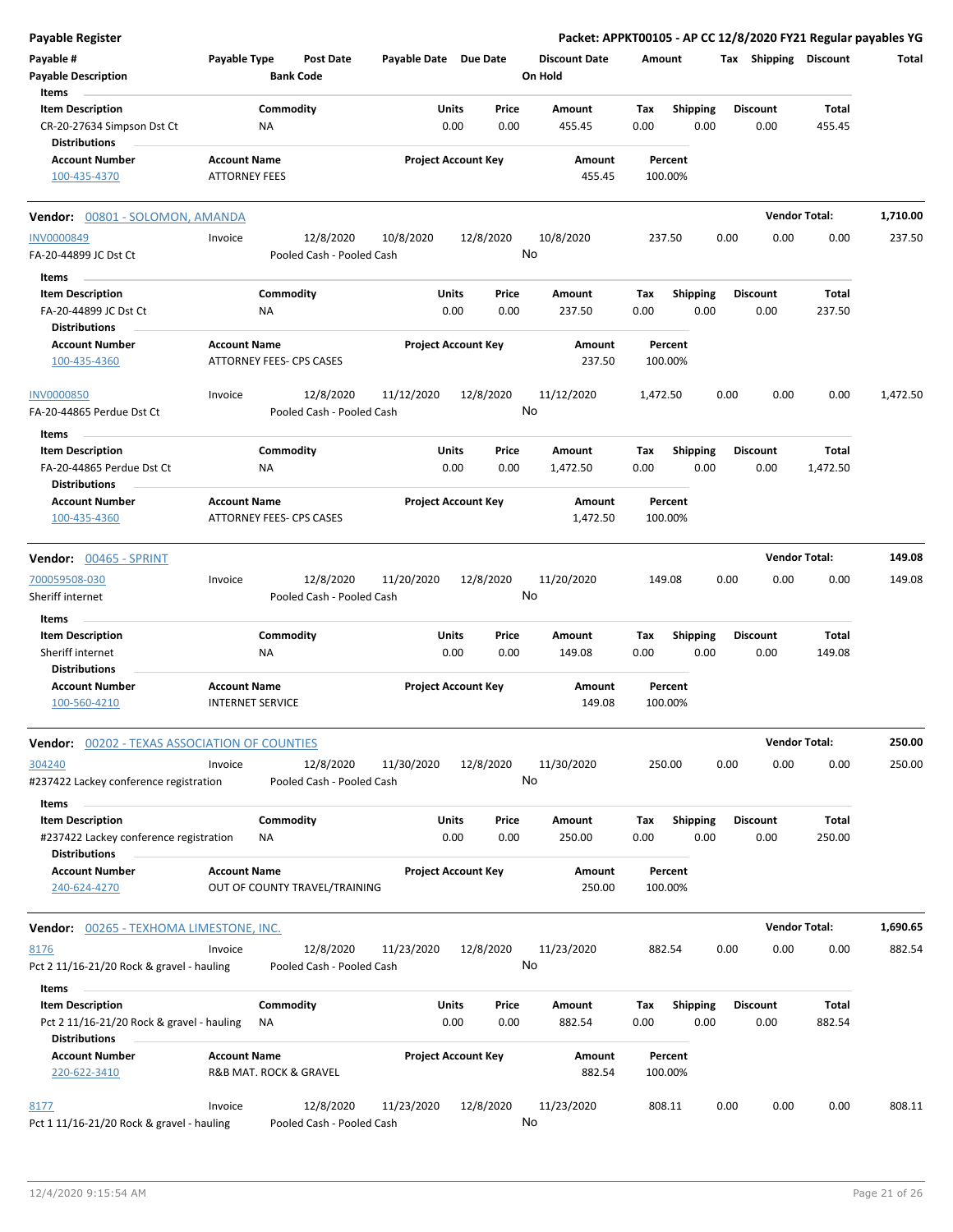| <b>Payable Register</b>                                                                      |                                                                     |                        |                                        |                            |               |               | Packet: APPKT00105 - AP CC 12/8/2020 FY21 Regular payables YG |             |                             |      |                         |                      |          |
|----------------------------------------------------------------------------------------------|---------------------------------------------------------------------|------------------------|----------------------------------------|----------------------------|---------------|---------------|---------------------------------------------------------------|-------------|-----------------------------|------|-------------------------|----------------------|----------|
| Payable #<br><b>Payable Description</b><br>Items                                             | Payable Type                                                        | <b>Bank Code</b>       | <b>Post Date</b>                       | Payable Date Due Date      |               |               | <b>Discount Date</b><br>On Hold                               | Amount      |                             |      | Tax Shipping Discount   |                      | Total    |
| <b>Item Description</b><br>Pct 1 11/16-21/20 Rock & gravel - hauling<br><b>Distributions</b> |                                                                     | Commodity<br>ΝA        |                                        |                            | Units<br>0.00 | Price<br>0.00 | Amount<br>808.11                                              | Tax<br>0.00 | <b>Shipping</b><br>0.00     |      | <b>Discount</b><br>0.00 | Total<br>808.11      |          |
| <b>Account Number</b><br>210-621-3410                                                        | <b>Account Name</b><br>R&B MAT. ROCK & GRAVEL                       |                        |                                        | <b>Project Account Key</b> |               |               | Amount<br>808.11                                              |             | Percent<br>100.00%          |      |                         |                      |          |
| <b>Vendor: 00245 - THE WAREHOUSE</b>                                                         |                                                                     |                        |                                        |                            |               |               |                                                               |             |                             |      |                         | <b>Vendor Total:</b> | 22.67    |
| <b>INV0000865</b><br>#4540 SO box & pack - postage                                           | Invoice                                                             |                        | 12/8/2020<br>Pooled Cash - Pooled Cash | 11/17/2020                 | 12/8/2020     |               | 11/17/2020<br>No                                              |             | 22.67                       | 0.00 | 0.00                    | 0.00                 | 22.67    |
| Items<br><b>Item Description</b><br>SO box & pack - postage                                  |                                                                     | Commodity<br>NA        |                                        |                            | Units<br>0.00 | Price<br>0.00 | Amount<br>22.67                                               | Tax<br>0.00 | <b>Shipping</b><br>0.00     |      | <b>Discount</b><br>0.00 | Total<br>22.67       |          |
| <b>Distributions</b><br><b>Account Number</b><br>100-560-3110                                | <b>Account Name</b><br>POSTAGE                                      |                        |                                        | <b>Project Account Key</b> |               |               | Amount<br>22.67                                               |             | Percent<br>100.00%          |      |                         |                      |          |
| Vendor: VEN02203 - U.S. Postal Service                                                       |                                                                     |                        |                                        |                            |               |               |                                                               |             |                             |      | <b>Vendor Total:</b>    |                      | 336.00   |
| INV0000851<br>PO Box 499 rental                                                              | Invoice                                                             |                        | 12/8/2020<br>Pooled Cash - Pooled Cash | 12/3/2020                  | 12/8/2020     |               | 12/3/2020<br>No                                               |             | 336.00                      | 0.00 | 0.00                    | 0.00                 | 336.00   |
| Items<br><b>Item Description</b><br>PO Box 499 rental<br><b>Distributions</b>                |                                                                     | Commodity<br>ΝA        |                                        |                            | Units<br>0.00 | Price<br>0.00 | Amount<br>336.00                                              | Tax<br>0.00 | <b>Shipping</b><br>0.00     |      | <b>Discount</b><br>0.00 | Total<br>336.00      |          |
| <b>Account Number</b><br>100-518-3110                                                        | <b>Account Name</b><br>POSTAGE                                      |                        |                                        | <b>Project Account Key</b> |               |               | Amount<br>336.00                                              |             | Percent<br>100.00%          |      |                         |                      |          |
| Vendor: 00521 - UPRIGHT INDUSTRIAL GROUP, INC                                                |                                                                     |                        |                                        |                            |               |               |                                                               |             |                             |      |                         | <b>Vendor Total:</b> | 2,450.00 |
| 3127<br>10/15-11/11/20 scaffold rent                                                         | Invoice                                                             |                        | 12/8/2020<br>Pooled Cash - Pooled Cash | 11/20/2020                 | 12/8/2020     |               | 11/20/2020<br>No                                              | 2,450.00    |                             | 0.00 | 0.00                    | 0.00                 | 2,450.00 |
| Items<br><b>Item Description</b><br>10/15-11/11/20 scaffold rent                             |                                                                     | Commodity<br>NA        |                                        |                            | Units<br>0.00 | Price<br>0.00 | Amount<br>2,450.00                                            | Tax<br>0.00 | Shipping<br>0.00            |      | <b>Discount</b><br>0.00 | Total<br>2,450.00    |          |
| <b>Distributions</b><br><b>Account Number</b><br>680-668-1650                                | <b>Account Name</b><br>CONSTRUCTION                                 |                        |                                        | <b>Project Account Key</b> |               |               | Amount<br>2,450.00                                            |             | Percent<br>100.00%          |      |                         |                      |          |
| Vendor: VEN02212 - Wahrenbrock, Dan                                                          |                                                                     |                        |                                        |                            |               |               |                                                               |             |                             |      |                         | <b>Vendor Total:</b> | 41.40    |
| <b>INV0000852</b><br>11/2/20 72 miles<br>Items                                               | Invoice                                                             |                        | 12/8/2020<br>Pooled Cash - Pooled Cash | 11/2/2020                  | 12/8/2020     |               | 11/2/2020<br>No                                               |             | 41.40                       | 0.00 | 0.00                    | 0.00                 | 41.40    |
| <b>Item Description</b><br>11/2/20 72 miles<br><b>Distributions</b>                          |                                                                     | Commodity<br><b>NA</b> |                                        |                            | Units<br>0.00 | Price<br>0.00 | Amount<br>41.40                                               | Tax<br>0.00 | <b>Shipping</b><br>0.00     |      | <b>Discount</b><br>0.00 | Total<br>41.40       |          |
| <b>Account Number</b><br>100-404-4270                                                        | <b>Account Name</b><br>ELECTION TRAVEL/TRAINING                     |                        |                                        | <b>Project Account Key</b> |               |               | Amount<br>41.40                                               |             | Percent<br>100.00%          |      |                         |                      |          |
| Vendor: 00104 - WEX BANK                                                                     |                                                                     |                        |                                        |                            |               |               |                                                               |             |                             |      |                         | <b>Vendor Total:</b> | 184.87   |
| 68937745<br>November credit card gas                                                         | Invoice                                                             |                        | 12/8/2020<br>Pooled Cash - Pooled Cash | 11/30/2020                 | 12/8/2020     |               | 11/30/2020<br>No                                              |             | 184.87                      | 0.00 | 0.00                    | 0.00                 | 184.87   |
| Items<br><b>Item Description</b><br>November credit card gas<br><b>Distributions</b>         |                                                                     | Commodity<br>NA        |                                        |                            | Units<br>0.00 | Price<br>0.00 | Amount<br>184.87                                              | Tax<br>0.00 | <b>Shipping</b><br>0.00     |      | <b>Discount</b><br>0.00 | Total<br>184.87      |          |
| <b>Account Number</b><br>100-560-3300<br>100-560-4280                                        | <b>Account Name</b><br>AUTO EXPENSE GAS & OIL<br>PRISONER TRANSPORT |                        |                                        | <b>Project Account Key</b> |               |               | Amount<br>40.48<br>144.39                                     |             | Percent<br>21.90%<br>78.10% |      |                         |                      |          |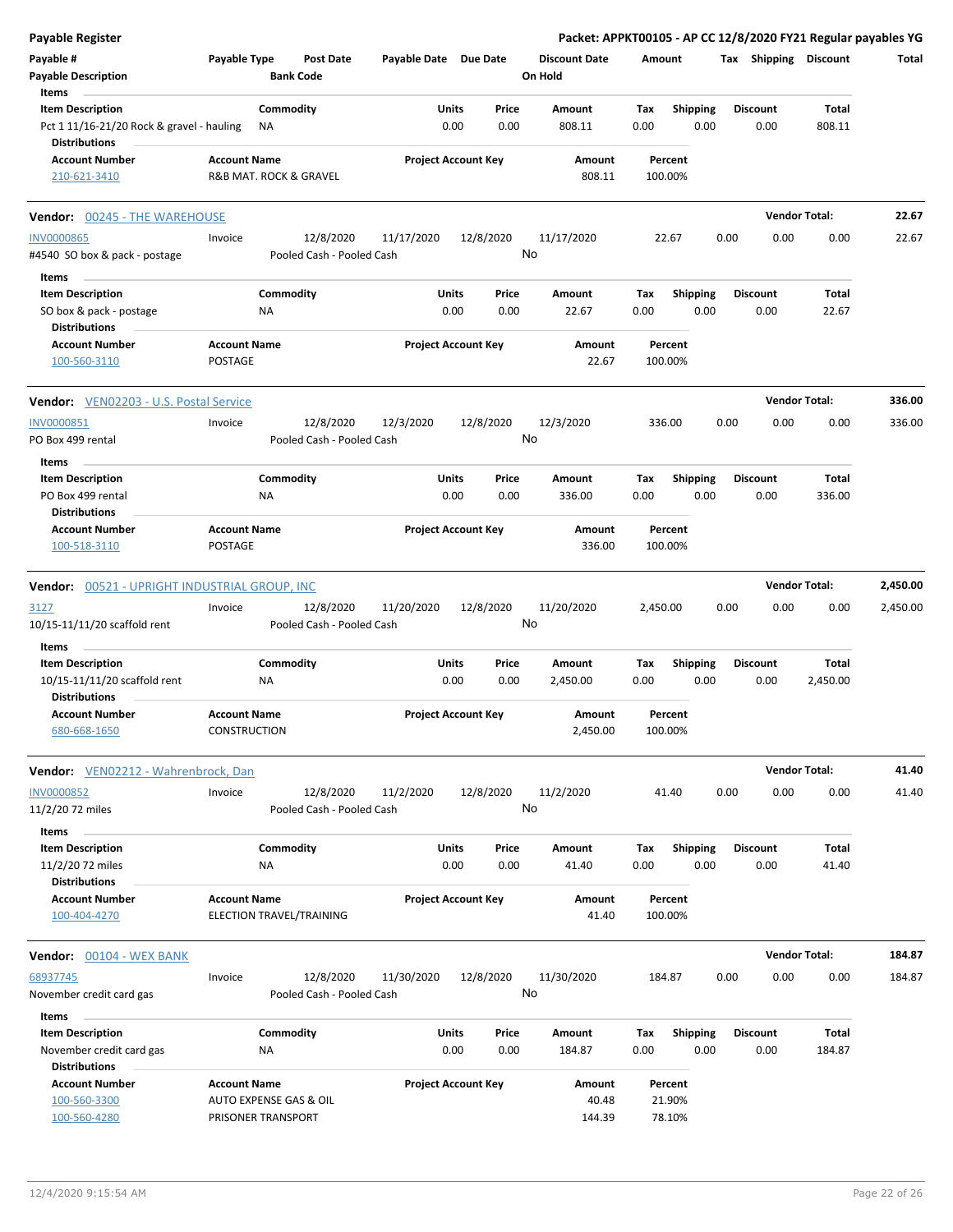| <b>Payable Register</b>          |                                       |                           |                            |              |                            |                      |      |                 |      |                 | Packet: APPKT00105 - AP CC 12/8/2020 FY21 Regular payables YG |       |
|----------------------------------|---------------------------------------|---------------------------|----------------------------|--------------|----------------------------|----------------------|------|-----------------|------|-----------------|---------------------------------------------------------------|-------|
| Payable #                        | Payable Type                          | <b>Post Date</b>          | Payable Date Due Date      |              |                            | <b>Discount Date</b> |      | Amount          | Tax  | Shipping        | <b>Discount</b>                                               | Total |
| <b>Payable Description</b>       |                                       | <b>Bank Code</b>          |                            |              |                            | On Hold              |      |                 |      |                 |                                                               |       |
| Vendor:                          | 00447 - WHITE SHED WATER SUPPLY CORP. |                           |                            |              |                            |                      |      |                 |      |                 | <b>Vendor Total:</b>                                          | 39.25 |
| <b>INV0000853</b>                | Invoice                               | 12/8/2020                 | 11/23/2020                 |              | 12/8/2020                  | 11/23/2020           |      | 39.25           | 0.00 | 0.00            | 0.00                                                          | 39.25 |
| Lake Fannin Water                |                                       | Pooled Cash - Pooled Cash |                            |              |                            | No                   |      |                 |      |                 |                                                               |       |
| Items                            |                                       |                           |                            |              |                            |                      |      |                 |      |                 |                                                               |       |
| <b>Item Description</b>          |                                       | Commodity                 |                            | <b>Units</b> | Price                      | Amount               | Tax  | <b>Shipping</b> |      | <b>Discount</b> | <b>Total</b>                                                  |       |
| Lake Fannin Water                | <b>NA</b>                             |                           |                            | 0.00         | 0.00                       | 39.25                | 0.00 | 0.00            |      | 0.00            | 39.25                                                         |       |
| <b>Distributions</b>             |                                       |                           |                            |              |                            |                      |      |                 |      |                 |                                                               |       |
| <b>Account Number</b>            | <b>Account Name</b>                   |                           | <b>Project Account Key</b> |              |                            | Amount               |      | Percent         |      |                 |                                                               |       |
| 850-520-4420                     | UTILITIES WATER                       |                           |                            |              |                            | 39.25                |      | 100.00%         |      |                 |                                                               |       |
| Vendor: VEN02211 - Yakel, Robert |                                       |                           |                            |              |                            |                      |      |                 |      |                 | <b>Vendor Total:</b>                                          | 29.90 |
| <b>INV0000854</b>                | Invoice                               | 12/8/2020                 | 11/3/2020                  |              | 12/8/2020                  | 11/3/2020            |      | 29.90           | 0.00 | 0.00            | 0.00                                                          | 29.90 |
| 11/3/20 52 miles                 |                                       | Pooled Cash - Pooled Cash |                            |              |                            | No                   |      |                 |      |                 |                                                               |       |
| <b>Items</b>                     |                                       |                           |                            |              |                            |                      |      |                 |      |                 |                                                               |       |
| <b>Item Description</b>          |                                       | Commodity                 |                            | <b>Units</b> | Price                      | Amount               | Tax  | <b>Shipping</b> |      | <b>Discount</b> | <b>Total</b>                                                  |       |
| 11/3/20 52 miles                 | <b>NA</b>                             |                           |                            | 0.00         | 0.00                       | 29.90                | 0.00 | 0.00            |      | 0.00            | 29.90                                                         |       |
| <b>Distributions</b>             |                                       |                           |                            |              |                            |                      |      |                 |      |                 |                                                               |       |
| <b>Account Number</b>            | <b>Account Name</b>                   |                           |                            |              | <b>Project Account Key</b> | Amount               |      | Percent         |      |                 |                                                               |       |
| 413-413-2251                     | <b>JANITOR TRAVEL</b>                 |                           |                            |              |                            | 29.90                |      | 100.00%         |      |                 |                                                               |       |
|                                  |                                       |                           |                            |              |                            |                      |      |                 |      |                 |                                                               |       |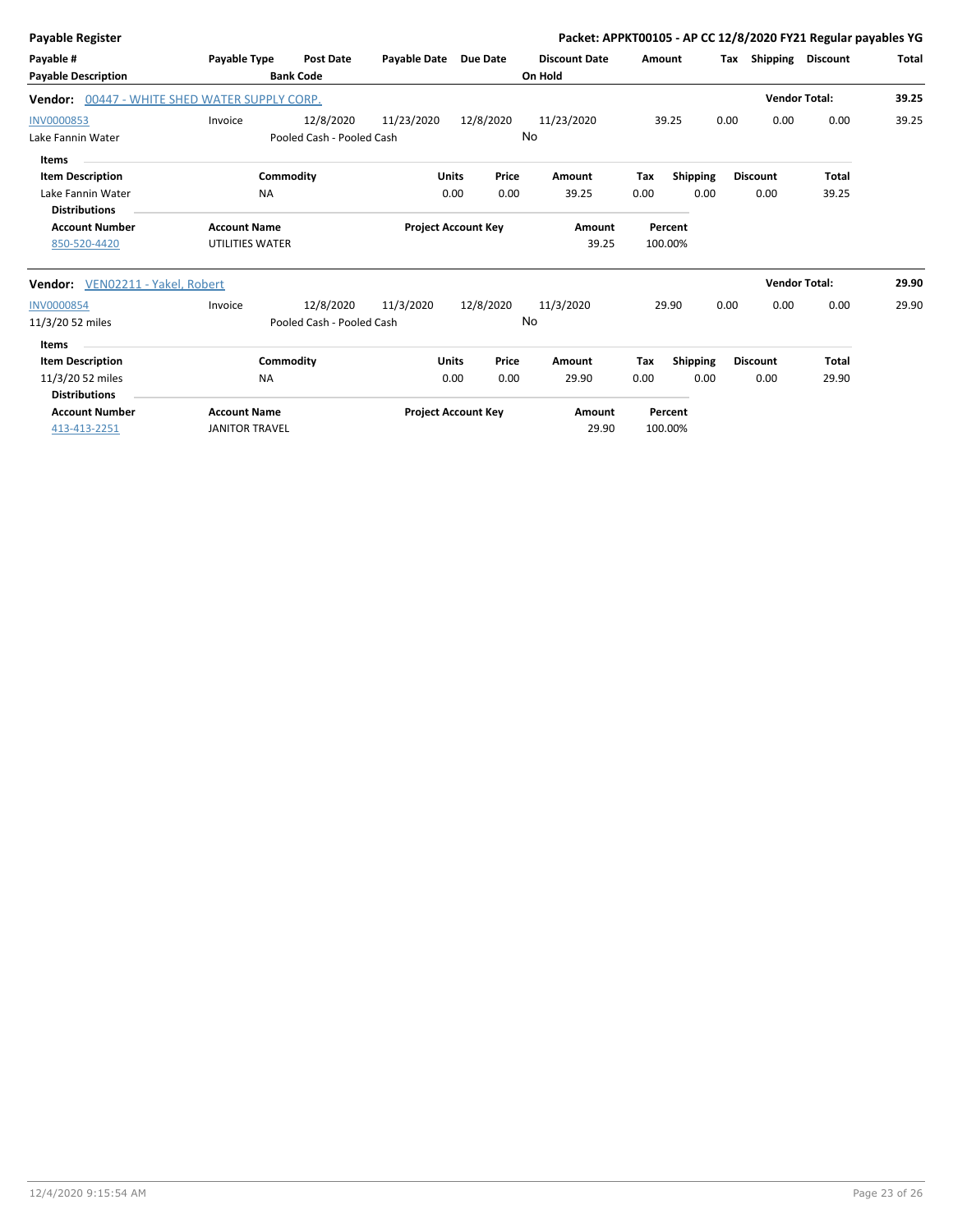## Payable Summary

| Type    | Count               | Gross      | Tax  | Shipping | <b>Discount</b> | Total      | <b>Manual Payment</b> | <b>Balance</b> |
|---------|---------------------|------------|------|----------|-----------------|------------|-----------------------|----------------|
| Invoice | 129                 | 101.728.61 | 0.00 | 20.00    | 0.00            | 101.748.61 | 0.00                  | 101,748.61     |
|         | <b>Grand Total:</b> | 101.728.61 | 0.00 | 20.00    | 0.00            | 101.748.61 | 0.00                  | 101.748.61     |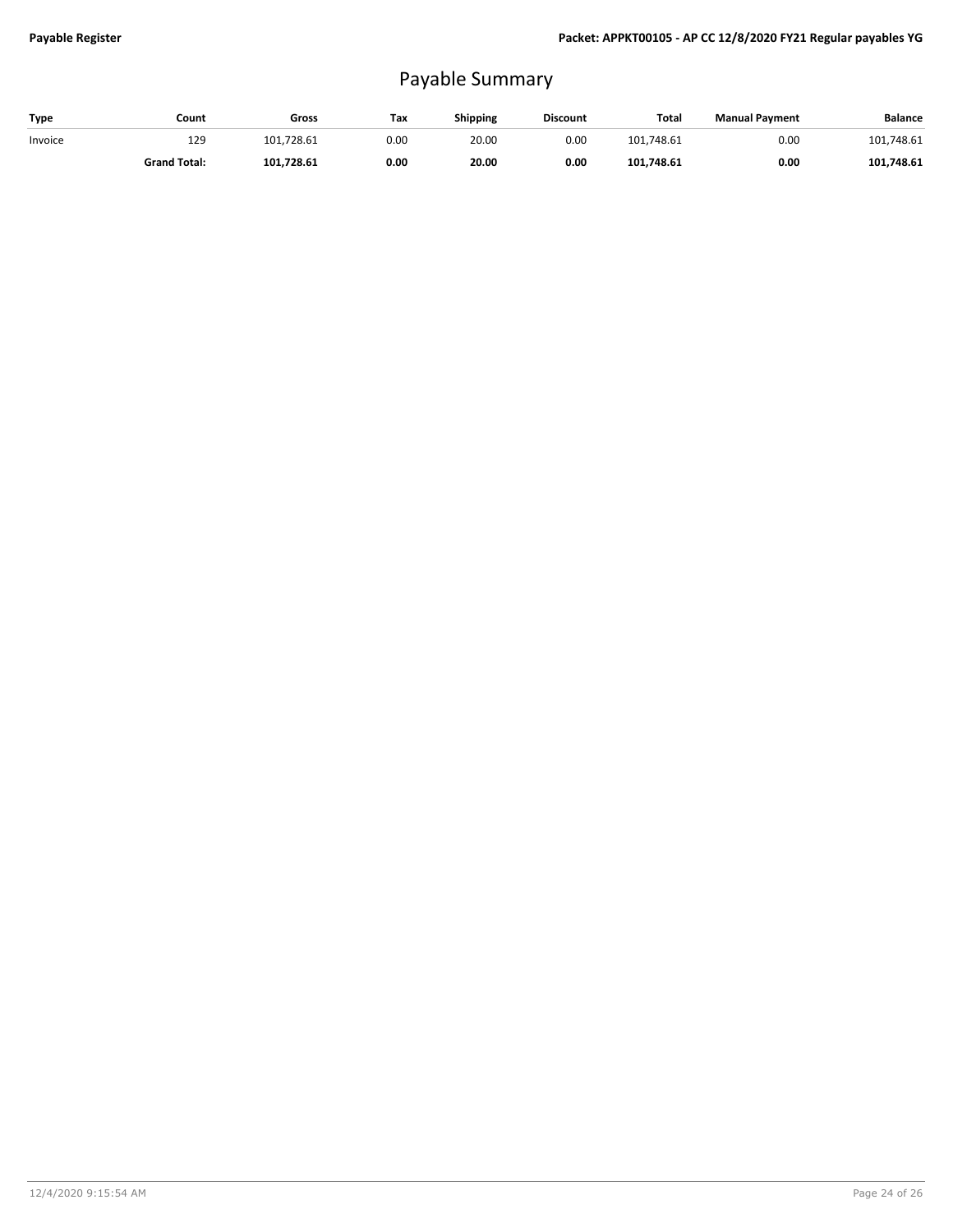## **Account Summary**

| Account             | Name                               | Amount              |  |
|---------------------|------------------------------------|---------------------|--|
| 100-404-4270        | ELECTION TRAVEL/TRAINING           | 104.63              |  |
| 100-410-3150        | <b>COPIER RENTAL</b>               | 7.22                |  |
| 100-410-4240        | <b>INDIGENT ATTORNEY FEES</b>      | 1,875.00            |  |
| 100-435-3520        | <b>GPS/SCRAM MONITORS</b>          | 948.00              |  |
| 100-435-4360        | ATTORNEY FEES- CPS CASES           | 6,311.00            |  |
| 100-435-4370        | <b>ATTORNEY FEES</b>               | 4,055.95            |  |
| 100-456-4210        | <b>INTERNET</b>                    | 81.95               |  |
| 100-475-3150        | <b>COPIER EXPENSE</b>              | 5.60                |  |
| 100-475-5910        | <b>ONLINE RESEARCH</b>             | 384.00              |  |
| 100-499-3150        | <b>COPIER EXPENSE</b>              | 3.42                |  |
| 100-510-3110        | POSTAGE                            | 165.26              |  |
| 100-510-3150        | <b>COPIER RENTAL</b>               | 190.25              |  |
| 100-510-4430        | <b>TRASH PICK-UP</b>               | 87.56               |  |
| 100-510-4530        | <b>COMPUTER SOFTWARE</b>           | 3,510.00            |  |
| 100-511-4420        | UTILITIES WATER                    | 57.58               |  |
| 100-511-4430        | <b>TRASH PICK-UP SERVICE</b>       | 43.78               |  |
| 100-511-4501        | PEST CONTROL                       | 67.00               |  |
| 100-512-4420        | UTILITIES WATER                    | 57.58               |  |
| 100-512-4501        | PEST CONTROL                       | 70.00               |  |
| 100-513-3110        | POSTAGE                            | 77.75               |  |
| 100-513-3150        | <b>COPIER RENTAL</b>               | 15.80               |  |
| 100-513-4420        | UTILITIES WATER                    | 90.15               |  |
| 100-513-4430        | <b>TRASH PICKUP SERVICE</b>        | 87.56               |  |
| 100-513-4500        | <b>R&amp;M BUILDING</b>            | 85.00               |  |
| 100-513-4501        | <b>PEST CONTROL</b>                | 95.00               |  |
| 100-515-4210        | <b>INTERNET</b>                    | 46.95               |  |
| 100-515-4410        | UTILITIES GAS                      | 89.15               |  |
| 100-515-4502        | LAWN MAINTENANCE                   | 20.00               |  |
| 100-516-4420        | UTILITIES WATER                    | 57.58               |  |
| 100-518-3110        | POSTAGE                            | 336.00              |  |
| 100-518-4420        | UTILITIES WATER                    | 192.63              |  |
| 100-518-4430        | <b>TRASH PICKUP SERVICE</b>        | 116.27              |  |
| 100-518-4501        | PEST CONTROL                       | 90.00               |  |
| 100-518-4700        | OFFICE SPACE LEASE                 | 2,350.00            |  |
| 100-559-4950        | VINE AUTOMATED VICTIM NOTIF. SERV. | 4,642.78            |  |
| <u>100-560-3110</u> | POSTAGE                            | 22.67               |  |
| <u>100-560-3300</u> | AUTO EXPENSE GAS & OIL             | 4,212.50            |  |
| 100-560-4210        | <b>INTERNET SERVICE</b>            | 149.08              |  |
| 100-560-4280        | PRISONER TRANSPORT                 | 144.39              |  |
| 100-560-4420        | UTILITIES WATER                    | 136.69              |  |
| 100-560-4430        | SHERIFF TRASH PICKUP               | 120.84              |  |
| <u>100-560-4501</u> | PEST CONTROL                       | 80.00               |  |
| 100-560-4540        | R & M AUTOMOBILES                  | 647.00              |  |
| 100-573-4530        | <b>COMPUTER SOFTWARE</b>           | 107.00              |  |
| 100-575-3150        | <b>COPIER RENTAL</b>               | 1.66                |  |
| 100-590-3150        | <b>COPIER RENTAL</b>               | 1.12                |  |
| 100-640-4420        | UTILITIES WATER                    | 302.17              |  |
| 100-640-4430        | TRASH PICK-UP                      | 43.78               |  |
| 100-645-4530        | <b>COMPUTER SOFTWARE</b>           | 1,059.00            |  |
| 100-665-3150        | <b>COPIER RENTAL</b>               | 17.80               |  |
|                     |                                    | Total:<br>33,464.10 |  |

| Account      | Name                                  | Amount   |
|--------------|---------------------------------------|----------|
| 210-621-3400 | <b>SHOP SUPPLIES</b>                  | 24.99    |
| 210-621-3410 | <b>R&amp;B MAT. ROCK &amp; GRAVEL</b> | 1,658.25 |
| 210-621-3440 | R&B MAT. ASPHALT/RD OIL               | 5,534.46 |
| 210-621-4210 | <b>INTERNET</b>                       | 56.90    |
| 210-621-4580 | <b>R&amp;M MACHINERY PARTS</b>        | 412.90   |